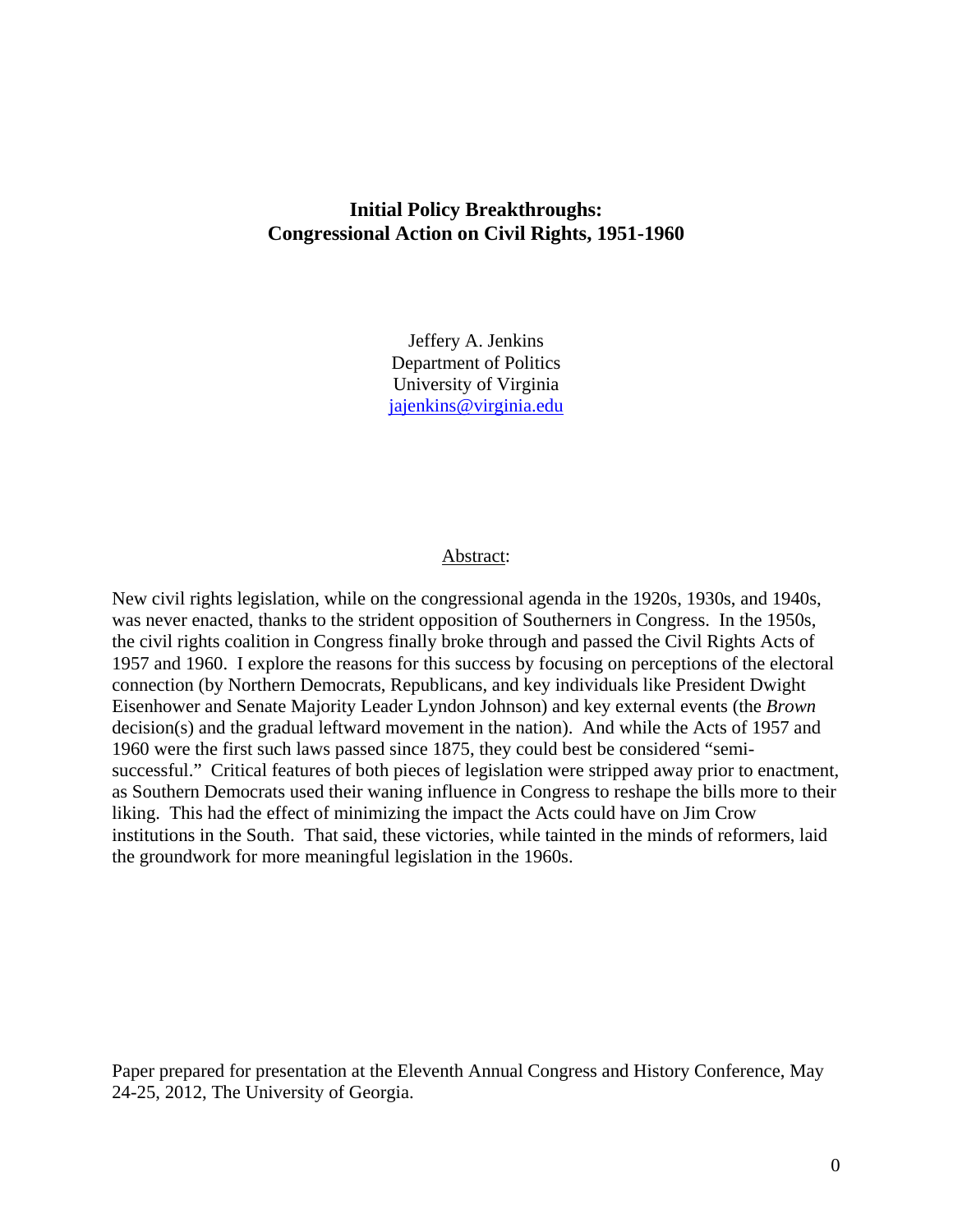#### **Introduction**

 The statutory civil and voting rights protections for black Americans in the current day trace their origins to the Civil Rights Act of 1964 and Voting Rights Act of 1965. These landmark acts swept Jim Crow-style discrimination away once and for all, and established conditions and protocols for the equal protection of black Americans under the law. Racial segregation in schools, the workplace, and "public accommodations" more generally was outlawed, and discriminatory voting practices at the state level that led to systematic disenfranchisement of black voters were prohibited. Additional Civil Rights Acts (in 1968 and 1991) and the renewal, amendment, and extension of temporary sections of the Voting Rights Act (in 1970, 1975, 1982, and 2006) further entrenched and expanded anti-discriminatory protections and enhanced the durability of the original statutes.

 Yet while the Acts of 1964 and 1965 were "big bang" events, they did not arise out of thin air. The assault on the "Jim Crow State" had been ongoing for decades, and the liberalizing policies passed by Congress in the mid-1960s followed a clear path — one that was chock full of false starts and disappointing endings. To truly understand the landmark "successes" of the 1960s, then, requires a firm grasp of the "failures" and "semi-successes" in the preceding decades, as the form and content of the Acts of 1964 and 1965 were shaped by earlier political events and battles.

 In previous work, I have started the process of tracing such a political-economic history of the modern Civil Rights State.<sup>1</sup> When the Federal Elections Bill sponsored by Henry Cabot Lodge (R-MA) went down to defeat in 1890, the post-Civil War Reconstruction "experiment"

<sup>&</sup>lt;sup>1</sup> Jeffery A. Jenkins, Justin Peck, and Vesla M. Weaver, "Between Reconstructions: Congressional Action on Civil Rights, 1891–1940," *Studies in American Political Development* 24 (2010): 57–89; Jeffery A. Jenkins and Justin Peck, "Building Toward Major Policy Change: Congressional Action on Civil Rights, 1941-1950," *Law and History Review* 31 (2013): forthcoming.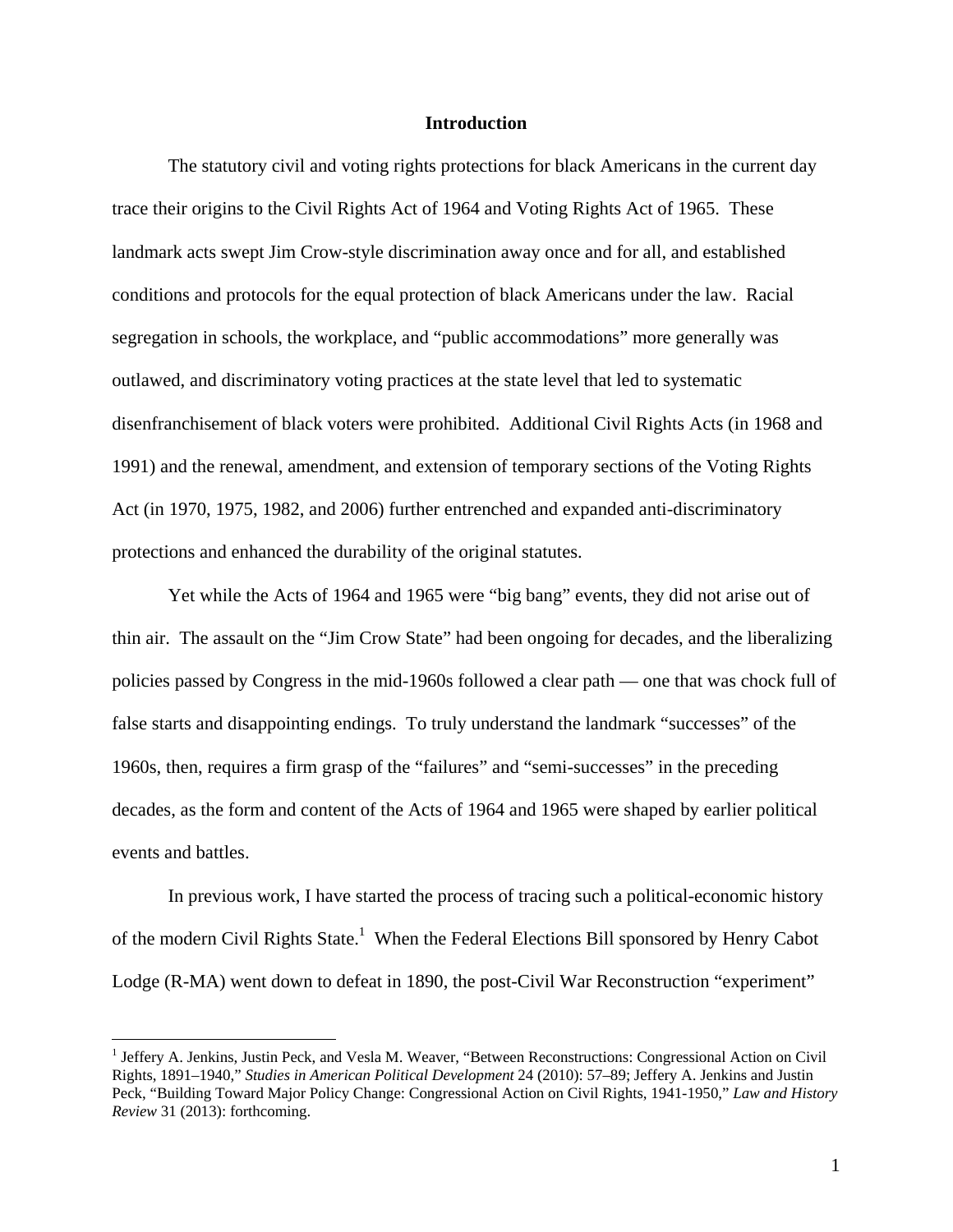was finally dead, and Jim Crow-style institutions were established in the South and not meaningfully challenged for the next three decades. In the early-1920s and again in the late-1930s, a grass-roots movement to enact an anti-lynching law was attempted; in each case, such legislation was passed in the House but failed in the Senate (due to the filibuster). In the 1940s, civil-rights initiatives broadened beyond anti-lynching, as anti-poll tax and fair employment legislation was considered; once again, such legislation was passed in the House only to be stymied in the Senate (by the filibuster). Thus, congressional action on civil rights between 1920 and 1950 largely ended in disappointment for liberal groups, as Southern Democrats successfully fought off any perceived threats to their discriminatory system.

 To bridge the gap between the legislative failures of the 1920s, 1930s, and 1940s and the landmark successes of the 1960s, one must look to the critical decade of the 1950s. That is the focus of this paper. In the 1950s, the civil rights coalition in Congress finally broke through and was able to pass civil rights legislation. And while the Civil Rights Acts of 1957 and 1960 were the first such laws passed since 1875, they could best be considered "semi-successful." Critical features of both pieces of legislation were stripped away prior to enactment, as Southern Democrats used their waning influence in Congress to reshape the bills more to their liking. This had the effect of minimizing the impact the Acts could have on Jim Crow institutions in the South. That said, these victories, while tainted in the minds of reformers, laid the groundwork for more meaningful legislation in the 1960s. While Southerners could adopt a game plan of "strategic delay," they could not reverse liberalizing trends in the greater society, and thus could not forestall major change forever.<sup>2</sup>

<sup>2</sup> The strategic-delay thesis is described in Keith M. Finley, *Delaying the Dream: Southern Senators and the Fight Against Civil Rights, 1938-1965* (Baton Rouge: Louisiana Statue University Press, 2008).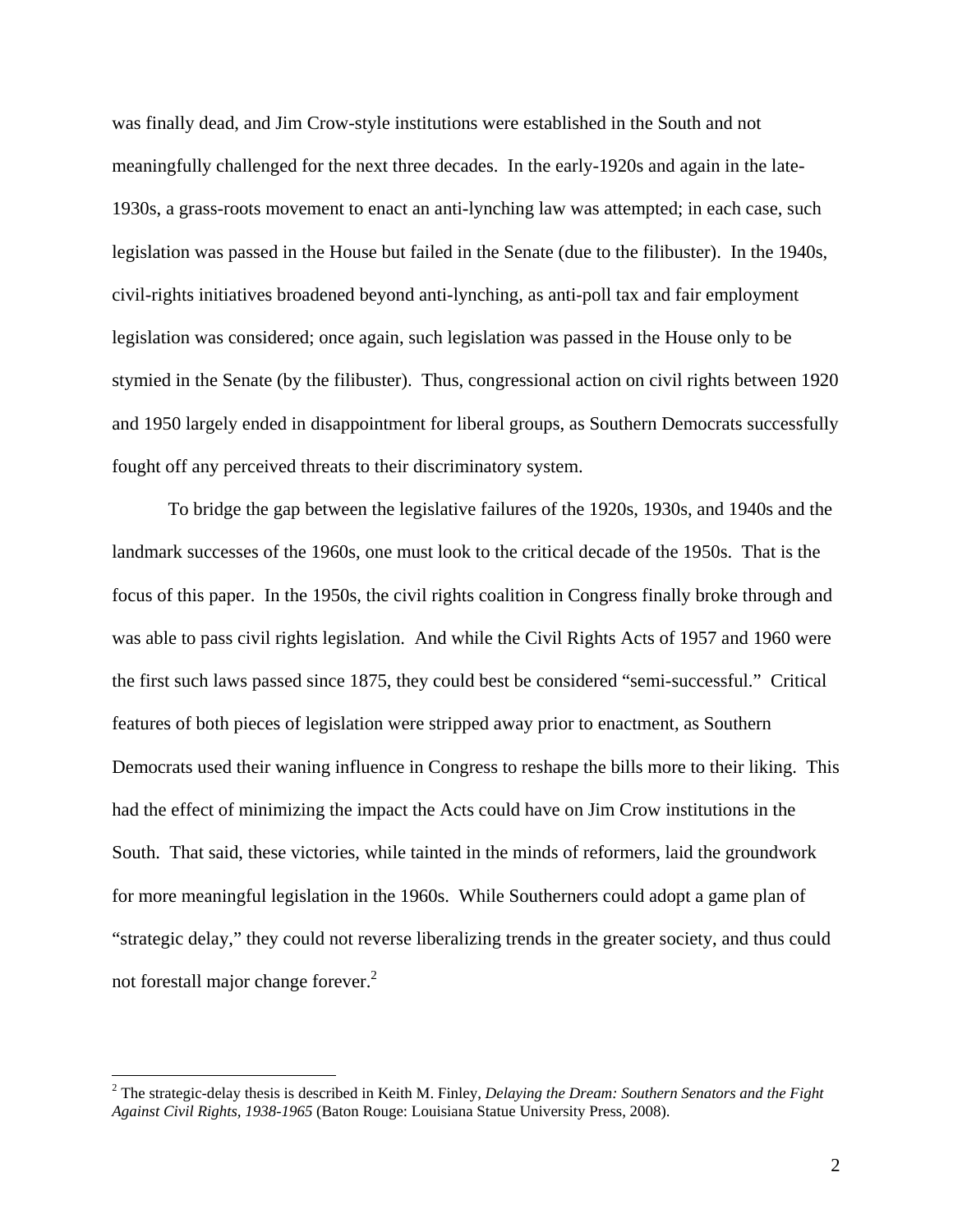In documenting congressional action on civil rights in the 1950s, I also examine the process of partisan "sorting out" on civil rights and contribute to an ongoing debate over the timing of the Democratic Party's embrace of what would become known as the "civil rights agenda."<sup>3</sup> While considerable evidence suggests that a partisan-based racial realignment was well underway before the passage of landmark civil rights legislation in the 1960s — at the national level, for example, a majority of black voters had moved into the Democratic column in 1936, during Roosevelt's first re-election campaign<sup>4</sup> — it was far from complete.<sup>5</sup> The Democrats inability to pass anti-poll tax and fair employment legislation in the 1940s, in large part because of the intransigence of their Southern wing, angered black civil rights leaders, and this left the door open for the Republicans. Representatives of the "Party of Lincoln," however, had pursued a strategy of hedging on civil rights since the late-1930s — supporting symbolic initiatives when it was in their electoral interest, but often defecting on votes of substantive import. Thus, as the decade of the 1950s dawned, two related questions loomed: (a) could national Democrats redeem themselves in the eyes of black voters?; and (b) would Republicans change course and actively reach out to black voters?

 $3$  The standard (or most widely accepted) account of partisan change is provided by Edward G. Carmines and James A. Stimson, *Issue Evolution: Race and the Transformation of American Politics* (Princeton: Princeton University Press, 1989). They point to a critical moment taking place in 1963–1964, revolving around choices made by Democratic President Lyndon Johnson and the Republican standard bearer, Barry Goldwater. In recent years, a number of studies have held that partisan sorting out on civil rights occurred (or began) much earlier than Carmines and Stimson contend — as early as the late-1930s. See David Karol, *Party Position Change in American Politics: Coalition Management* (New York: Cambridge University Press, 2009); Anthony Chen, *The Fifth Freedom: Jobs, Politics, and Civil Rights in the United States, 1941–1972* (Princeton: Princeton University Press, 2009); Brian D. Feinstein and Eric Schickler, "Platforms and Partners: The Civil Rights Realignment Reconsidered," *Studies in American Political Development* 22 (2008): 1–31; and Eric Schickler, Kathryn Pearson, and Brian D. Feinstein, "Congressional Parties and Civil Rights Politics from 1933 to 1972," *Journal of Politics* 72 (2010): 1–18; Jenkins, Peck, and Weaver, "Between Reconstructions."

<sup>&</sup>lt;sup>4</sup> See Nancy J. Weiss, *Farewell to the Party of Lincoln: Black Politics in the Age of FDR* (Princeton: Princeton University Press, 1983).

<sup>&</sup>lt;sup>5</sup> Or to use the language of Paul Frymer, blacks had not yet been "captured" by the Democratic Party. See Paul Frymer, *Uneasy Alliances: Race and Party Competition in America* (Princeton: Princeton University Press, 1999).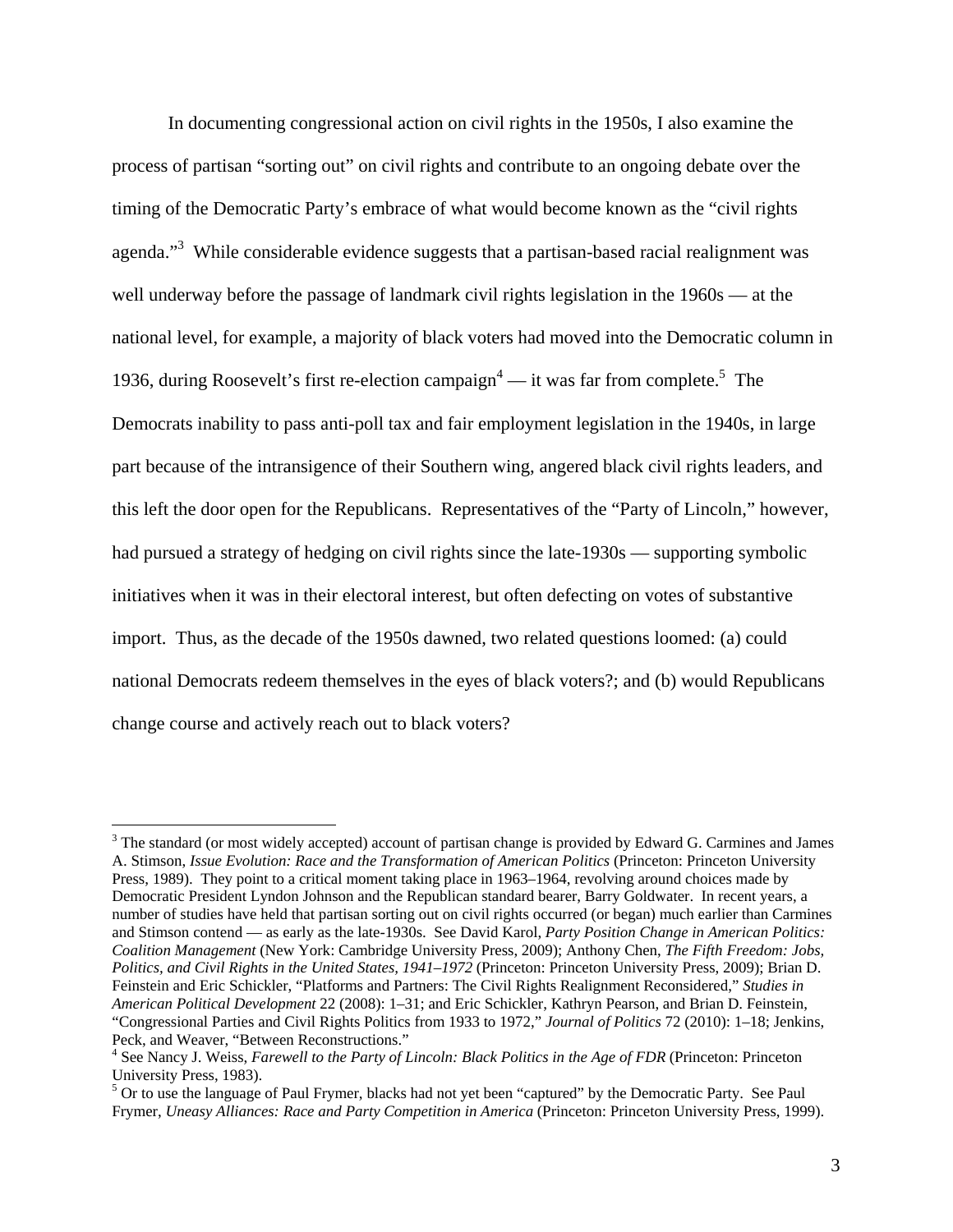Factors that will prove to be important in revealing the legislative dynamics on civil rights in the 1950s are: (a) perceptions of the "electoral connection" and electoral politics more generally and (b) critical events.

The migration of millions of southern black to northern cities in the years surrounding the First and Second World Wars altered electoral dynamics substantially; in many House districts, blacks would prove to be the pivotal voting coalition. Northern Democrats, by the 1950s, understood full well the importance of appealing to these pivotal black voters; Republicans, on the other hand, often used their votes strategically to stymie Northern Democrats — and thus hamper their ability to produce policy — rather than vie directly for black votes. In 1952, Dwight D. Eisenhower was elected president, the first Republican to hold the position since the early-1930s. Eisenhower felt that it would be in the *party's* interest to make inroads on civil rights, as he believed the GOP's electoral future would hinge in part on winning some black votes. Thus, Republicans in Congress would be faced by a different scenario than in the recent past: a president of *their* party offering a civil rights agenda. As a result, strategically defecting on civil rights might no longer be possible.

Electoral considerations also influenced the behavior of Lyndon B. Johnson (TX), the Democratic majority leader in the Senate. But unlike Eisenhower, Johnson's motivations were self interested rather than broadly partisan. By 1957, Johnson could see the writing on the wall — public opinion had moved in the direction of producing *some* kind of civil rights legislation. As a result, he decided that he would use his position in the Senate, and his relationship with Southern senators, to navigate filibuster politics and generate moderate civil rights bills. In so doing, he believed he could stay in the good graces of his Southern colleagues (protecting them against extreme threats to their most valued institutions) while also claiming credit with national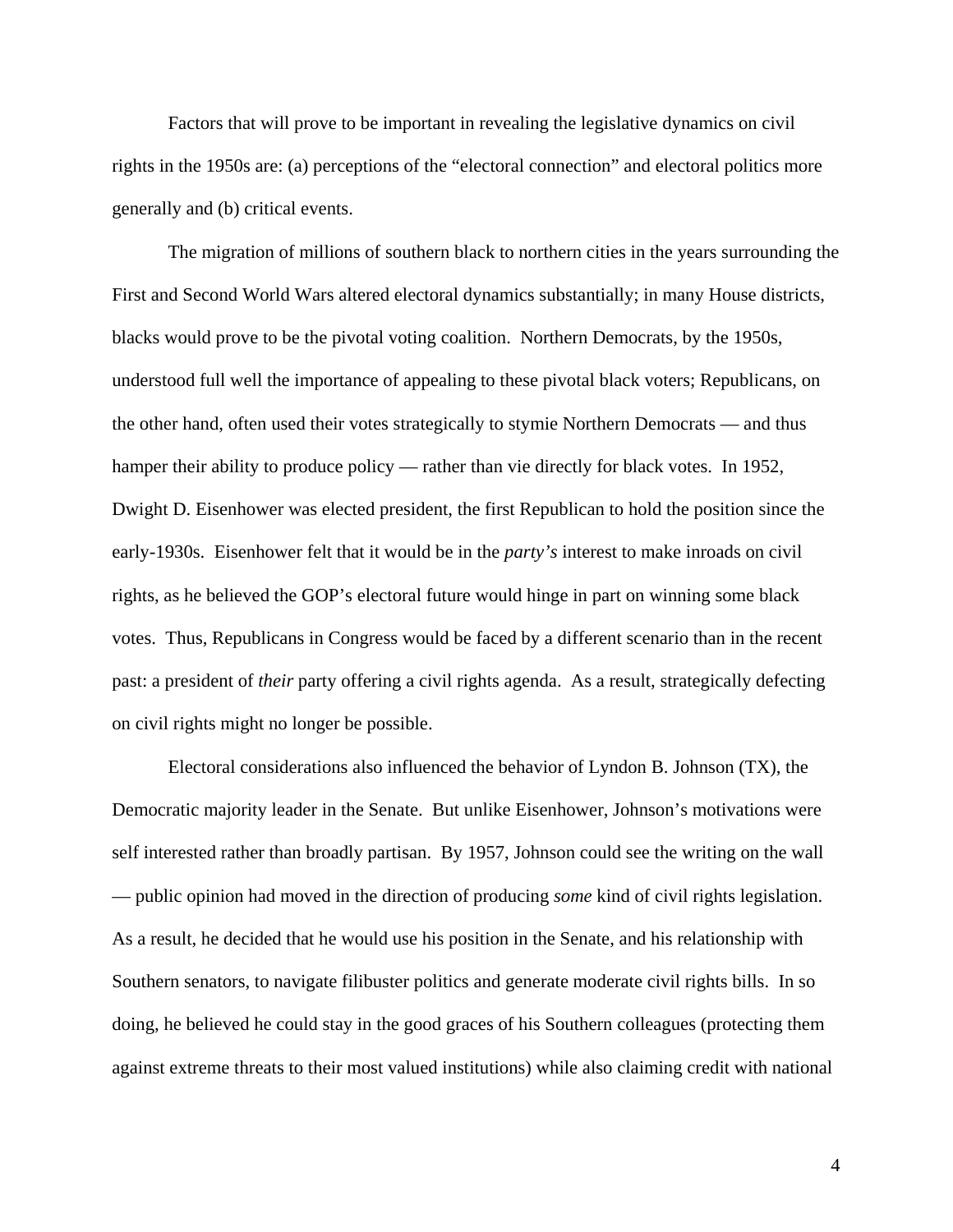Democrats. This, he hoped, would make him a viable candidate for the Democratic presidential nomination in 1960.

In terms of events, the Korean War would push civil rights off the national agenda as Harry Truman's presidency was winding down. Thus, fresh from their defeat on fair employment, civil right advocates would see their influence wane as the 1950s opened. By 1954, however, the situation had changed, as the Supreme Court handed down their *Brown v. Board of Education of Topeka* decision. The Court ruled that "separate educational facilities are inherently unequal," which negated the separate-but-equal doctrine that had been in place since 1896 and *Plessy v. Ferguson*. Based on the decision, de jure racial segregation was ruled a violation of the Equal Protection Clause of the Fourteenth Amendment, and (a year later) the Court established a process for school desegregation. *Brown* emboldened civil rights advocates, returned civil rights to a prominent position on the national stage, and threatened the very core — segregation — of the South's Jim Crow system. As Southerners organized and fought to protect segregation, they would eventually give ground on another area: voting rights.

My analysis focuses on the five Congresses that convened during the 1950s: the 82nd (1951–52), 83rd (1953–54), 84th (1955–56), 85th (1957–58), and 86th (1959–60). In detailing the major civil rights initiatives (or lack thereof) during this time, I examine the congressional proceedings, individual roll-call votes, and eventual legislative outcomes. To guide the analysis, I break the remainder of the paper into four sections: (1) the 82nd and 83rd Congresses, when civil rights received minimal attention; (2) the 84th Congress, in which the House passed a civil rights bill; (3) the 85th Congress, which produced the Civil Rights Act of 1957; and (4) the 86th Congress, which produced the Civil Rights Act of 1960.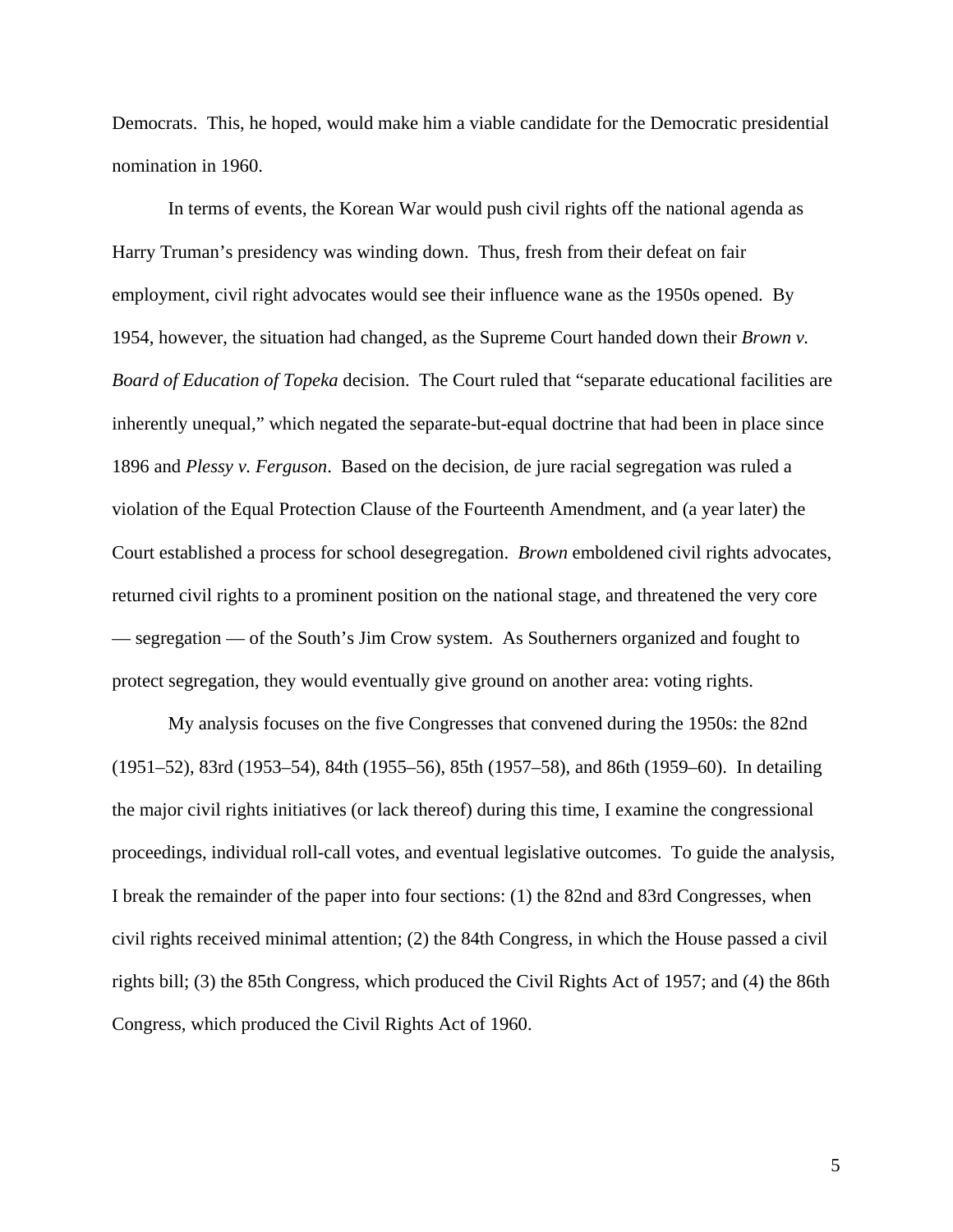#### **Relative Quiet: 82nd and 83rd Congresses**

In his time as president, Harry Truman had been a proponent of civil rights,<sup>6</sup> and most notably had released a 10-point civil rights program in advance of the 1948 election.<sup>7</sup> The program was broad, and included (among other things) provisions for a Civil Rights Division in the Department of Justice, federal protections against lynching, and greater protections for the right to vote. But the provision that drew most of Truman's and Congress' attention in 1949-50, during the 81st Congress, was the creation of a permanent Fair Employment Practices Commission (FEPC). $8$  Such a commission would insure, in Truman's mind, economic equality for black workers. A lengthy battle in Congress commenced, but in the end, the effort was unsuccessful: the FEPC legislation was crippled in the House (where the commission's enforcement powers were stripped) and effectively filibustered in the Senate (where two cloture votes failed).<sup>9</sup>

 Truman would face an even stiffer challenge in the 82nd Congress, as the election results from the November midterms saw the Democrats suffer significant losses in both chambers while they maintained their majority status, their share of seats dropped from 263 to 235 in the House and from 54 to 49 in the Senate.<sup>10</sup> And most of the Democratic losses occurred outside of

<sup>&</sup>lt;sup>6</sup> While some of Truman's interest in civil rights was objectively genuine, some was also instrumental. A Truman advisor, Clark Clifford, noted that at least 4% of the electorate in the key northern states of Illinois, Michigan, New York, New Jersey, Ohio, and Pennsylvania was black. And Truman and his advisors were also concerned about a possible third-party ticket headed by Henry Wallace, who had a strong following among black voters. See William C. Berman, *The Politics of Civil Rights in the Truman Administration* (Columbus: Ohio State University Press, 1973), 80-83.

<sup>7</sup> Anthony Leviero, "Anti-Lynching Law, Civil Liberties Unit Sought by Truman," *New York Times*, February 3, 1948, 1, 22.

<sup>&</sup>lt;sup>8</sup> A temporary FEPC was created via executive order by Franklin Roosevelt in 1941. It lasted until the end of World War II, when Southern Democrats successfully defunded it. An attempt to create a permanent FEPC was launched in 1945-46, but it failed. See Jenkins and Peck, "Building Toward Major Policy Change." 9

<sup>&</sup>lt;sup>9</sup> Jenkins and Peck, "Building Toward Major Policy Change."

<sup>&</sup>lt;sup>10</sup> Kenneth C. Martis, *The Historical Atlas of Political Parties in the United States Congress, 1789-1989* (New York: Macmillan, 1989), 203, 205.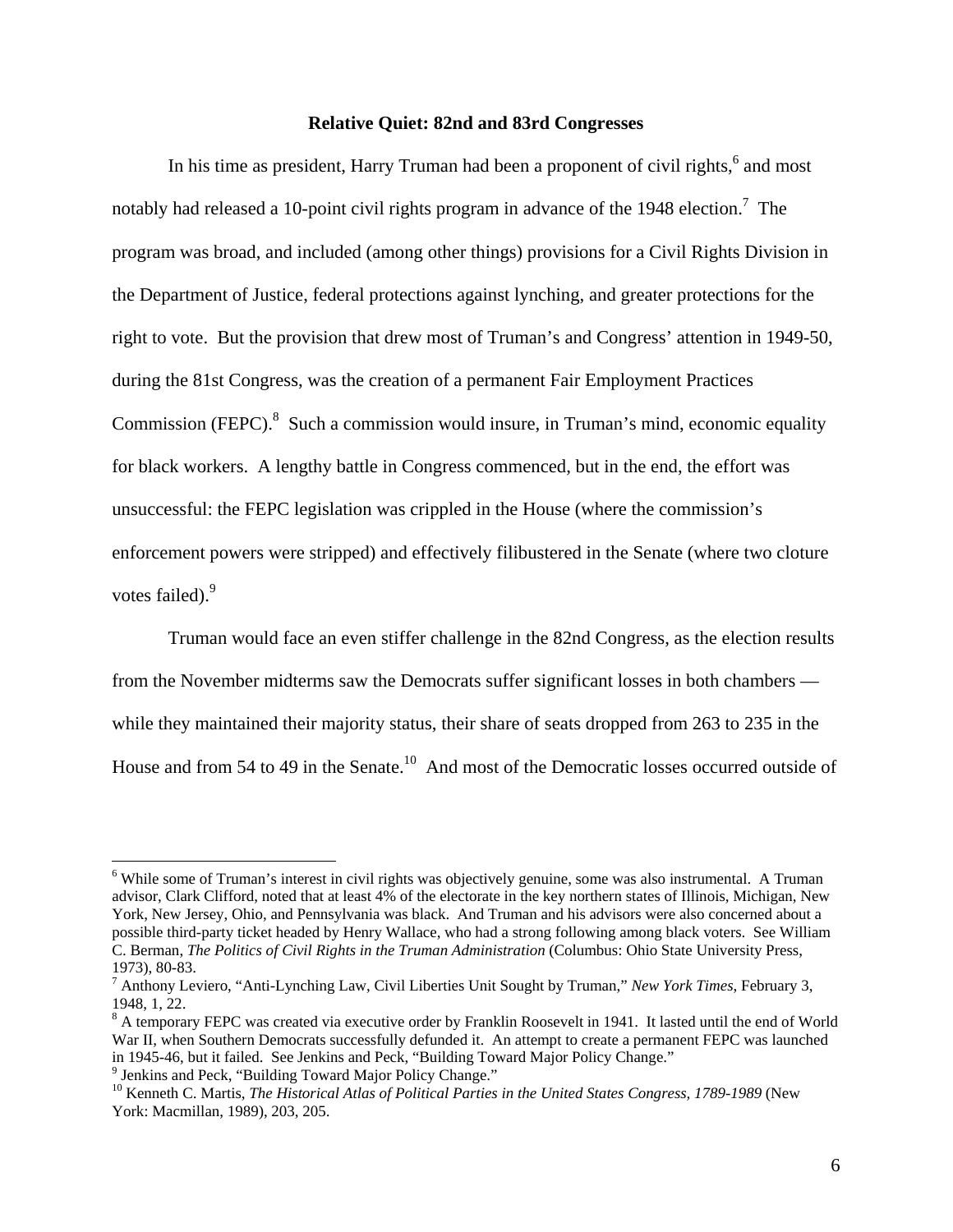the South. Based on these results, Michael Gardner remarked: "Truman's prospects for any legislative progress on his stalled civil rights program grew even dimmer. $11$ 

Consistent with Gardner's claim were positions held and decisions made as the 82nd Congress convened. In the Senate, the Democratic leaders, Majority Leader Ernest McFarland (AZ) and Majority Whip Lyndon Johnson (TX), made clear that they were opposed to new FEPC legislation and any liberal revision to the cloture rule (Rule XXII).<sup>12</sup> In the House, Rep. Eugene Cox (D-GA) was successful in repealing the 21-day rule, which was used effectively in the 81st Congress to bypass the Rules Committee and bring FEPC and anti-poll tax legislation to the floor.<sup>13</sup> As Table 1 indicates, Cox had tried unsuccessfully to repeal the 21-day rule in the second session of the 81st Congress; however, the replacement of more than two dozen liberal Democrats with conservative Republicans, and the conversion of a group of returning GOP members, proved to be the difference a year later.<sup>14</sup>

# [Table 1 about here]

 Thus, if Truman wanted to push Congress on taking up civil rights legislation, he would be in for an uphill battle. Whether this would have happened is unclear, as his attention was diverted to the widening military conflict in Korea. In late-October 1950, more than 200,000 Chinese soldiers swarmed into North Korea, which escalated the conflict and threatened the gains made by U.S. and South Korean troops. In his State of the Union address, on January 8, 1951, Truman announced another 10-point plan, this one to mobilize the country for the

<sup>&</sup>lt;sup>11</sup> Michael R. Gardner, *Harry Truman and Civil Rights: Moral Courage and Political Risks* (Carbondale: Southern Illinois University Press, 2002), 157.

<sup>&</sup>lt;sup>12</sup> Rowland Evans and Robert Novak, *Lyndon B. Johnson: The Exercise of Power* (New York: New American Library, 1966), 39, 43.

<sup>13</sup> See Jenkins and Peck, "Building Toward Major Policy Change;" Eric Schickler, *Disjointed Pluralism: Institutional Innovation and the Development of the U.S. Congress* (Princeton: Princeton University Press, 2001), 177. Two other bills with civil rights overtones, the statehood bills for Alaska and Hawaii, were also brought to the floor under the 21-day rule, after inaction by the Rules Committee.

<sup>14</sup> *Congressional Record*, 81st Congress, 2nd Session, (January 20, 1950), 719; 82nd Congress, 1st Session, (January 3, 1951), 18-19.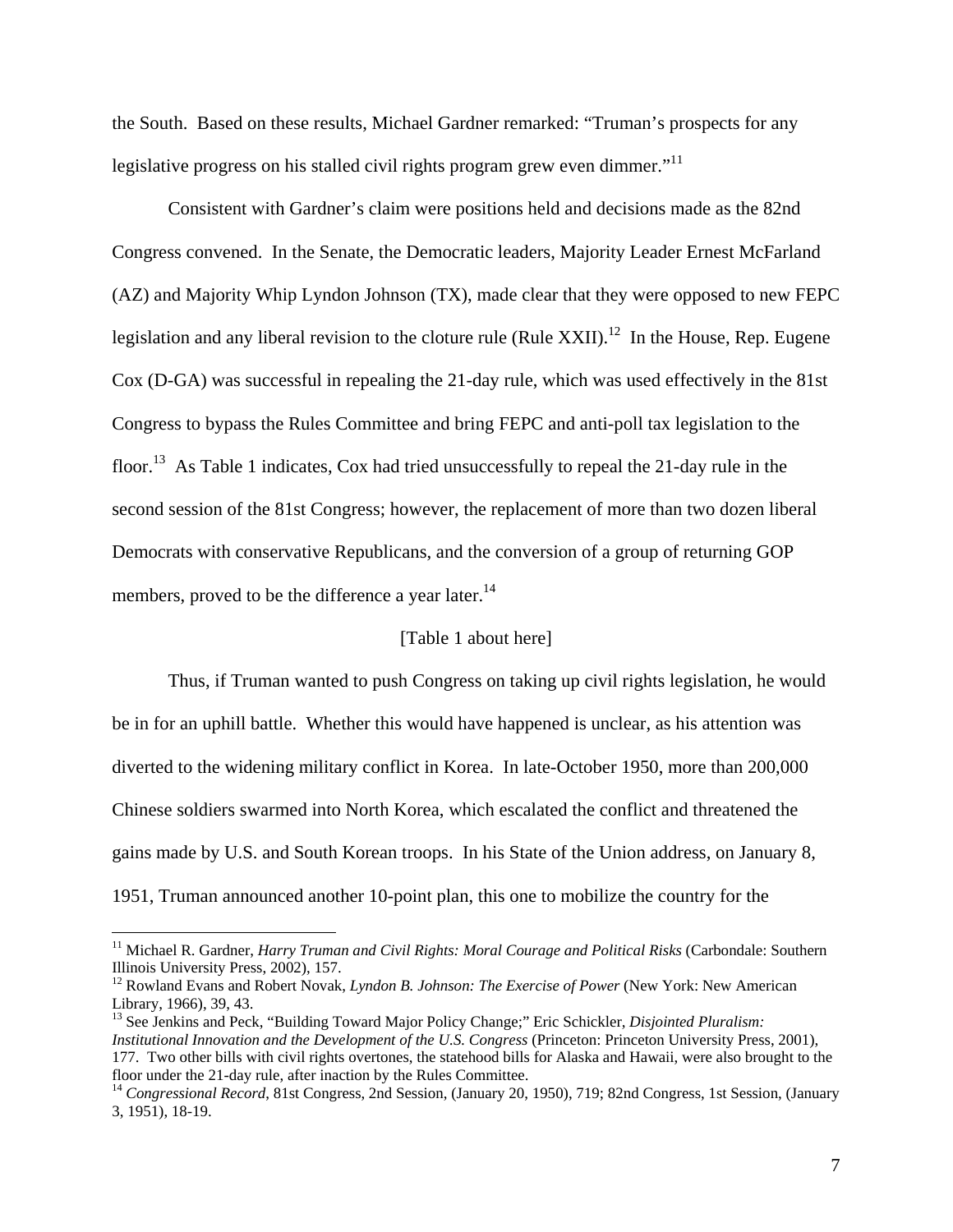escalating Korean conflict; civil rights, by comparison, drew only a passing reference.<sup>15</sup> And, a week later, in Truman's 1951 budget message, he recommended that Congress pass FEPC legislation but provided no allotment or funding plan.<sup>16</sup> When pushed by civil rights leaders to expand his pressure on Congress for an FEPC, he instead issued Executive Order 10210, which prevented discrimination in war (defense) contracting. This Order was largely symbolic, however, as it lacked an enforcement clause. When pressed further by civil rights leaders later in the spring, Truman put them off or ignored them. As William Berman notes: "Truman had no intention of going beyond Executive Order 10210, as such a move would have precipitated a bitter row with Congress."<sup>17</sup>

 While civil rights groups would be disappointment by federal government inaction during the remainder of the 82nd Congress, Truman took one positive action on their behalf. On November 2, 1951, Truman vetoed H.R. 5411, a federal aid bill for local schools on military bases. Hidden in the bill was a provision that would have required that such schools "conform to the laws of the states in which such installations are located."18 This provision effectively meant that integrated schools on federal property located in the South would have to conform to Jim Crow and segregate their school children. Truman characterized the proposal, if enacted into law, as "a backward step in the efforts of the Federal government to extend equal rights and

<sup>&</sup>lt;sup>15</sup> *Congressional Record*, 82nd Congress, 1st Session, (January 8, 1951), 98-101.<br><sup>16</sup> *Congressional Record*, 82nd Congress, 1st Session, (January 15, 1951), 279. The full budget appears on pages 270-88.<br><sup>17</sup> Berman, *The Politics of Civil Rights in the Truman Administration*, 186.

<sup>&</sup>lt;sup>18</sup> This and the later Truman quote are found in Walter White, "Segregationists Get Slap In Face As Truman Kills Jim Crow School Bill," *Chicago Defender*, November 17, 1951, 11. For more on the veto of H.R. 5411, see "Truman Kills Jim Crow School Bill," *Chicago Defender*, November 10, 1951, 1-2; Berman, *The Politics of Civil Rights in the Truman Administration*, 191-92; Gardner, *Harry Truman and Civil Rights*, 159-60.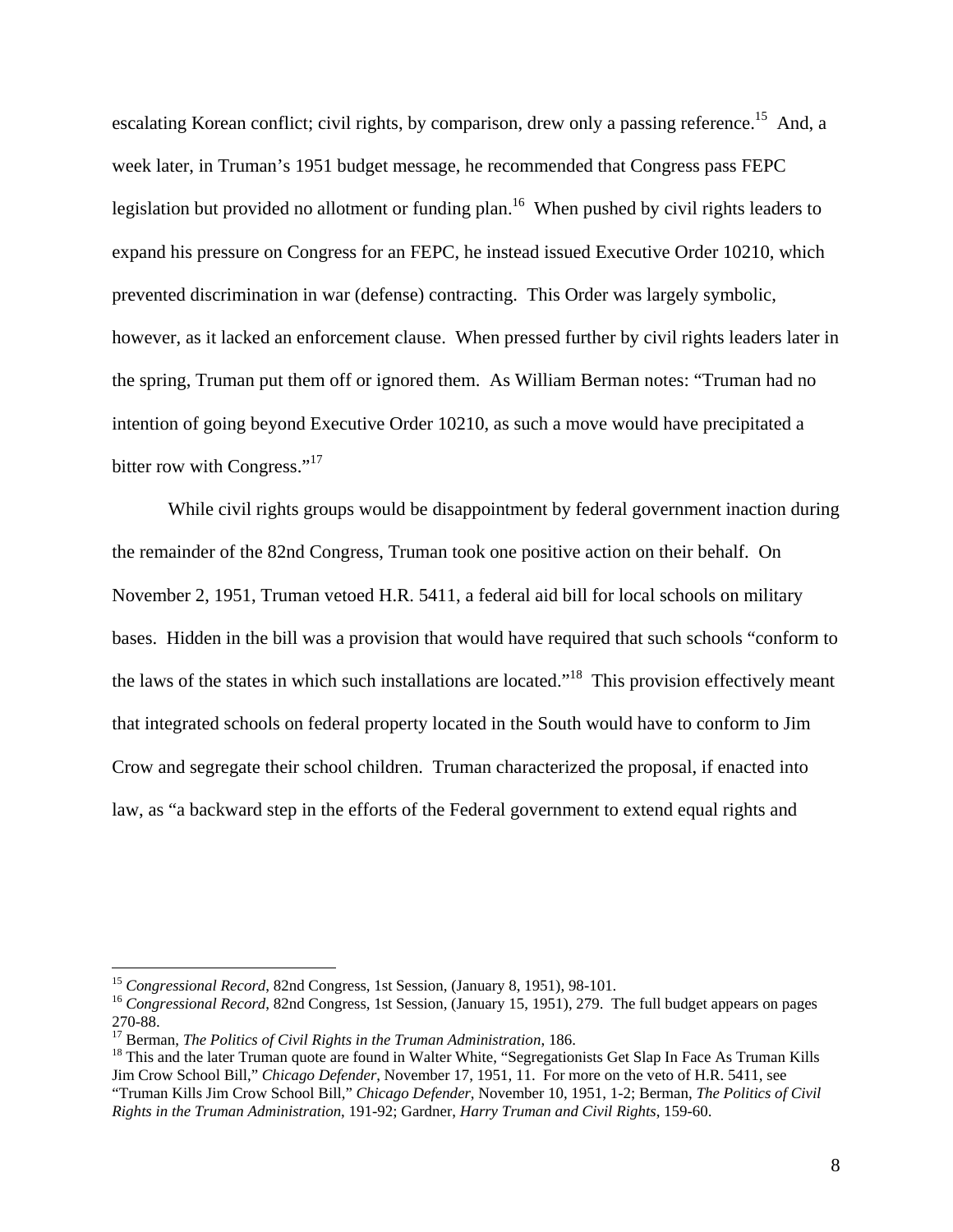opportunities to all our people." His veto, while not making up for the lack of legislation on civil rights, earned him praise in the civil rights community.19

 The 1952 presidential election saw Republican Dwight D. Eisenhower elected, and with him GOP majorities in both the House and Senate. The 83rd Congress would thus represent the first unified Republican government since the 71st Congress (1929-31).

From the outset of his presidency, Eisenhower was viewed as mixed bag by civil rights leaders. He was not a supporter of a compulsory FEPC, and did not believe that legislation could lead to social equality. His view was that discrimination was a moral issue, and problems between the races would be solved only with education, hard work, and time (i.e., population replacement). At his core, Eisenhower was a small government advocate and cautious to use federal authority unless guided explicitly by law.20 That said, he was willing to use the power of his office when rights were trampled and the national government had a clear jurisdiction. As Steven Lawson states: "Whereas he considered enforcement of school integration in the states beyond his sphere of influence, Eisenhower had indicated that enfranchisement was a proper concern."<sup>21</sup> This dichotomous view would help shape the direction of civil rights legislation later in the decade.

The Republican-controlled 83rd Congress would be as ineffectual on civil rights legislation as the Democratic-controlled 82nd Congress. The Republicans had been a mostly reactive force on civil rights for nearly a generation, from the late-1930s through the early-1950s,

<sup>&</sup>lt;sup>19</sup> Albert Barnett, "Race Prejudice --- 'Squints As It Looks And Lies When It Talks," *Chicago Defender*, November 24, 1951, 11; Vernice T. Spraggs, "Note Progress In 1951 Washington Report," *Chicago Defender*, December 29,

<sup>&</sup>lt;sup>20</sup> On Eisenhower's beliefs regarding federal power and civil rights, see James L. Sundquist, *Politics and Policy: The Eisenhower, Kennedy, and Johnson Years* (Washington: Brookings Institution Press, 1968), 223-24; Steven F. Lawson, *Black Ballots: Voting Rights in the South, 1944-1969* (New York: Columbia University Press, 1976), 140- 44; David A. Nichols, *A Matter of Justice: Eisenhower and the Beginning of the Civil Rights Revolution* (New York: Simon & Schuster, 2007).

<sup>21</sup> Lawson, *Black Ballots*, 144.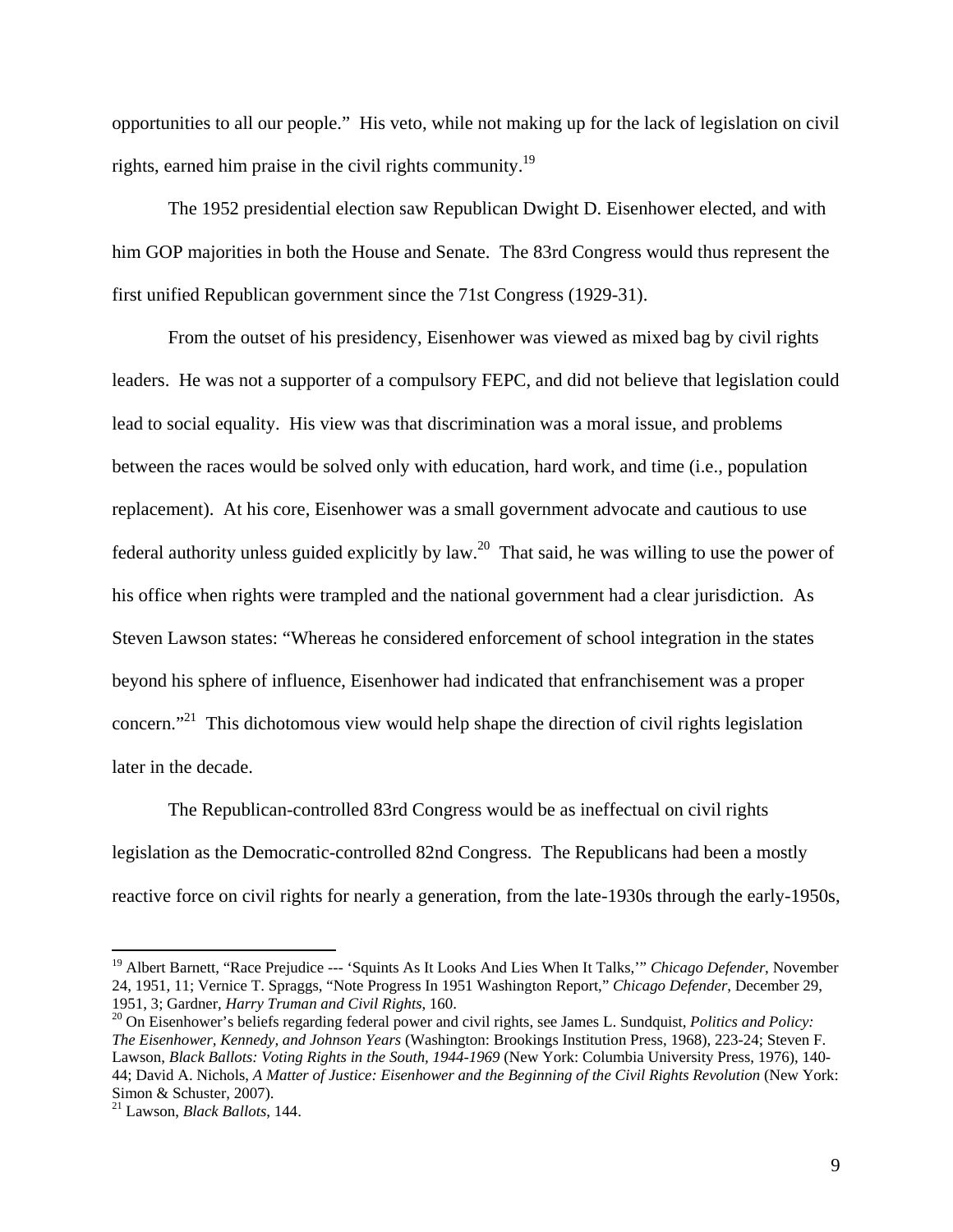and had used their strategic position between the Northern and Southern Democrats to influence the course of policy and score symbolic credit with black voters. Now the Republicans were in a position to *set* the legislative agenda — with a president of their own party in place, unlike the 1947-48 term when they last controlled Congress — and their lack of response was revealing. Only one bill of any importance received any serious consideration, a measure to establish an investigatory Committee on Civil Rights introduced by Sen. Everett Dirksen (R-IL). And Dirksen offered his bill only because Sen. Hubert Humphrey (D-MN) had introduced a similar measure, and Dirksen hoped to steal Humphrey's thunder and insure any credit went to the Republican Party.<sup>22</sup> A Senate Judiciary Subcommittee held hearings on the Dirksen-Humphrey proposals in January 1954, but no further action was taken. $^{23}$ 

The failure of Republicans in Congress to enact new civil rights legislation was not admonished by the Eisenhower administration. In fact, Eisenhower did not ask Congress for any civil rights legislation in his first three years as president.<sup>24</sup> Part of this related to advice Eisenhower received from his aides, as they bore witness to Truman's failed civil rights initiatives and suggested the president's efforts in other areas would yield greater benefits. But a much larger part of this related to Eisenhower's general beliefs about federal power and limited central government. Eisenhower was not interested in "legislating morality," especially in matters reserved to states, which is what he saw in many civil right initiatives. He did act, however, in other realms, as he used his executive authority to hasten desegregation of hospitals, schools, and navy yards run by the federal government generally and in agencies, hotels, and

<sup>22</sup> See Lawson, *Black Ballots*, 146-47; Sundquist, *Politics and Policy*, 222-23. Dirksen's measure was S. 1, introduced o n January 7, 1953, while Humphrey's measure was S. 535, introduced on January 16, 1953. Both measures were referred to the Judiciary Committee. See *Congressional Record*, 83rd Congress, 1st Session, (January 7, 1953), 153; (January 16, 1953), 395. Remarks by Humphrey on his bill are on pp. 408-09.

<sup>&</sup>lt;sup>24</sup> Sundquist, *Politics and Policy*, 223.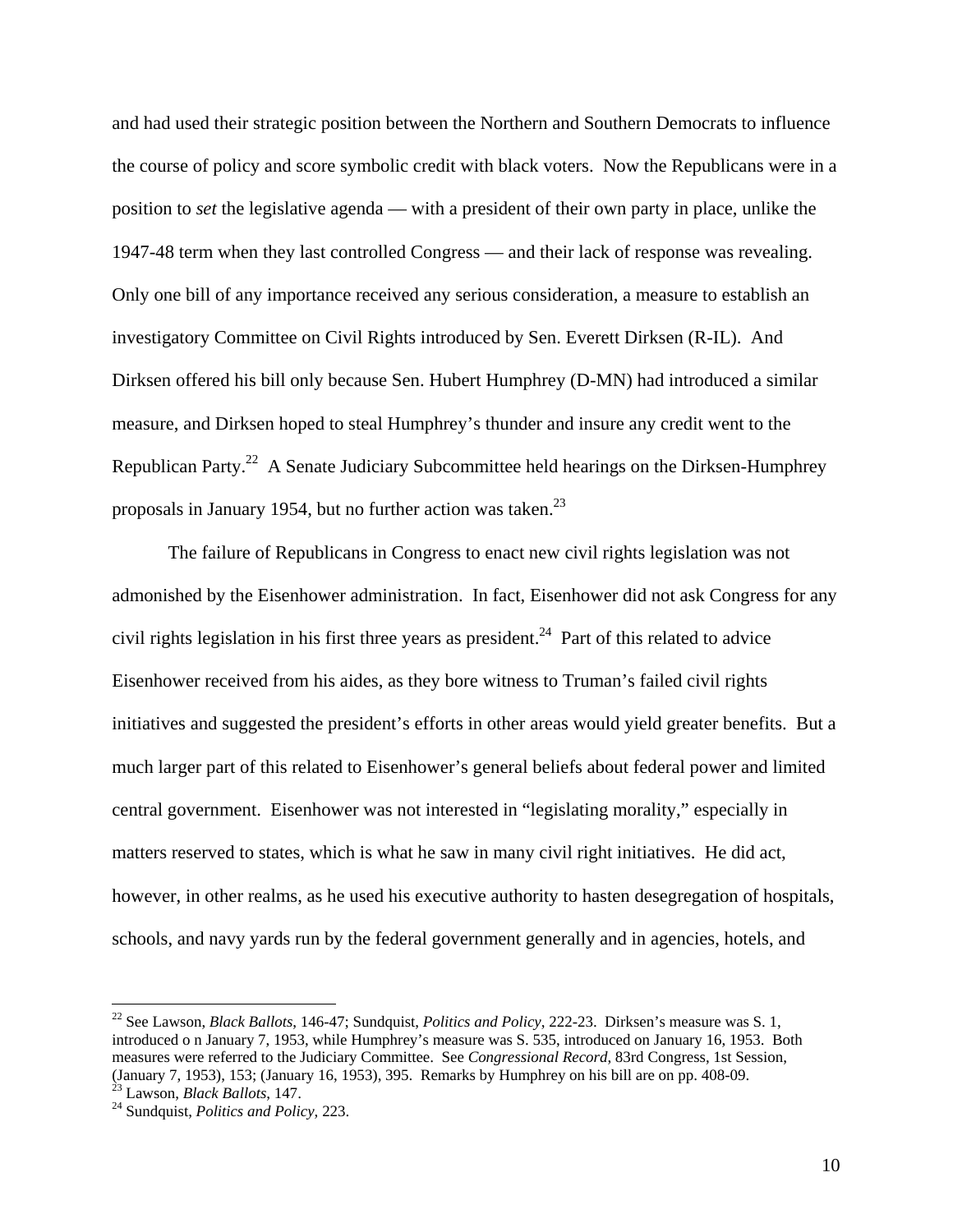businesses in the District of Columbia specifically. His executive efforts won him praise among civil rights leaders like Rep. Adam Clayton Powell (D-N.Y.) and Roy Wilkins, founder of the Leadership Council on Civil Rights  $(LCCR)^{25}$ 

Liberals who were frustrated by congressional inaction on civil rights were given a boost by the *Brown v. Board of Education of Topeka* decision handed down by the Supreme Court in May of 1954.<sup>26</sup> In Brown, the Court overturned the "separate but equal" doctrine established in *Plessy v. Ferguson* (1896), and paved the way for the desegregation (and integration) of public educational facilities. A year later, the Court in *Brown II* delegated the job of desegregating public schools to federal district courts, with the charge that such desegregation should occur "with all deliberate speed." These decisions threatened the very heart of Jim Crow society, and many in the white south responded with outrage and threats. Civil rights groups were undeterred and quickly began filing petitions to local schools, asking them to comply with the *Brown* decree. In response, the white Citizens Council emerged in Mississippi and spread to other Deep South states — its mission was to mount an organized resistance to *Brown* and efforts to integrate schools. Tensions ramped up into 1955, and violence broke out. Rev. George W. Lee and Lamar Smith, civil rights activists who encouraged black registration, were murdered in Mississippi, and their killers were never charged. Shortly thereafter, fourteen-year old Emmett Till was brutally murdered, also in Mississippi, and his killers were acquitted by an all-white jury — after which (protected against double jeopardy) they discussed the details of their murder of Till in *Look* magazine. Weeks later, Rosa Parks refused to give up her seat on a Montgomery,

<sup>25</sup> Jean Edward Smith, *Eisenhower in War and Peace* (New York: Random House, 2012), 710-11; Lawson, *Black Ballots*, 142-43. Powell would later endorse Eisenhower for reelection in 1956. See Nichols, *A Matter of Justice*, 124-25.

<sup>26</sup> The material in this paragraph is based on Michael J. Klarman, *From Jim Crow to Civil Rights: The Supreme Court and the Struggle for Racial Equality* (New York: Oxford University Press, 2004), 292-320; James C. Cobb, *The South and America since World War II* (New York: Oxford University Press, 2011), 22-51.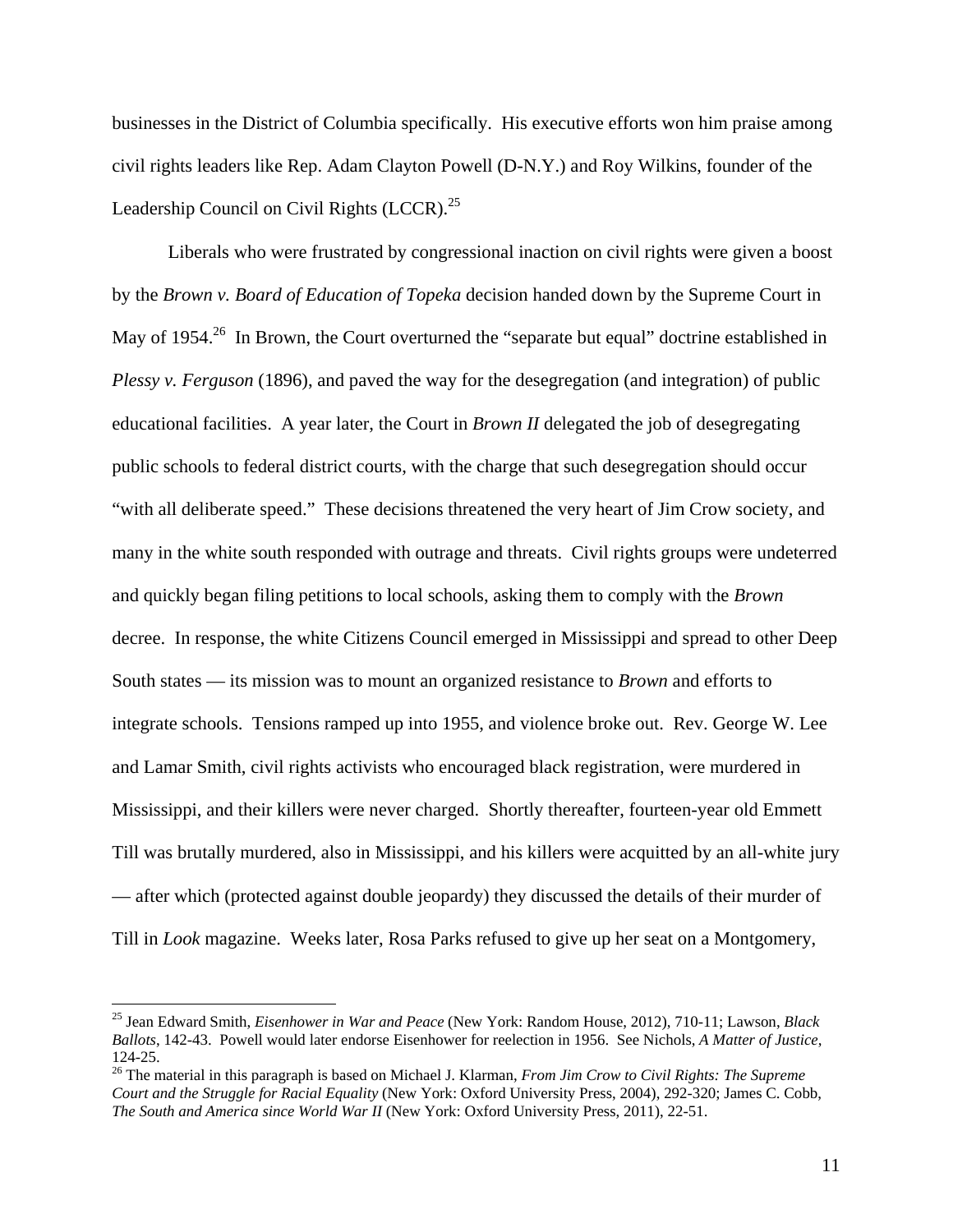Alabama bus to a white passenger, and she was subsequently arrested. Parks' act of civil disobedience led to the Montgomery bus boycott, organized by Dr. Martin Luther King.

What the events of 1954 and 1955 made clear to politicians was that civil rights was back on the national agenda — and in force. How and when they would respond was unclear, but public events suggested that the lack of response that had defined the 82nd and 83rd Congresses was no longer tenable going forward.

#### **The House Acts: 84th Congress**

 The Democrats regained controlled of both chambers of Congress after the 1954 midterms. Thus, if any legislation was passed during the 84th Congress, it would be under divided government, at a time when the nation was struggling with racial turmoil.

 The mix of violence and civil disobedience that swept through the South left all groups interested in civil rights legislation to proceed cautiously. Early in 1955, the Democrats introduced the same set of civil rights initiatives that President Truman first requested years earlier, but the Democratic-controlled Congress took no action in the first congressional session. As 1956 and the second session of the 84th Congress approached, civil rights groups demanded results. As a result, late in 1955, civil rights leaders met with some liberal members of Congress to try to hatch a plan. What came out of those meetings was a frame for future legislation — a focus on *voting rights* instead of desegregation. Rep. Richard Bolling (D-MO), a meeting participant, stated his logic of the voting rights frame this way:

If the Negro's right to vote were protected, he would achieve political power that would permit him to move toward other legitimate goals. Furthermore, I pointed out, voting legislation was far less susceptible than school desegregation to inflammatory opposition by racists. Perhaps, I even speculated, the southern opposition in Congress to voting rights could be reduced to a beleaguered group of fanatics who would be placed in the unenviable position of opposing legislation to provide effective legal guarantees that all Americans, properly qualified, be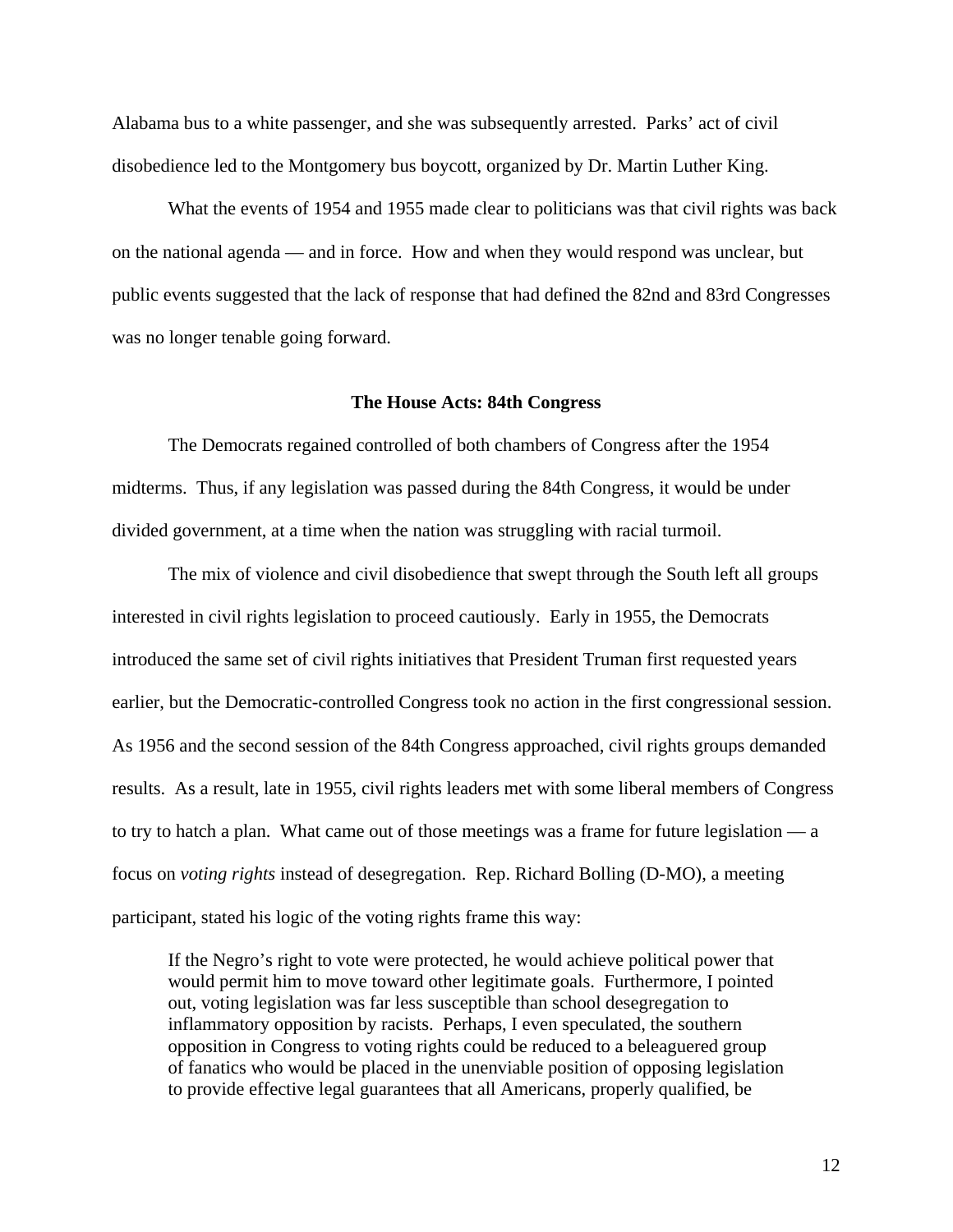allowed to register and vote. A number of Southerners, even if they could not vote for the bill, would not fight it. And a few border-state Democrats would be able to see their way clear to supporting it. $^{27}$ 

The civil right leaders at the meeting concurred with Bolling's strategy. In fact, civil rights advocates in the LCCR, NAACP, and Americans for Democratic Action (ADA) had come to a similar conclusion independently in late-1955.<sup>28</sup> Voter registration in the South had stalled after the *Smith v. Allwright* (1944) Supreme Court decision that abolished the white primary; while twenty percent of blacks in the South were registered in 1954, as compared to only five percent in 1944, most of those gains occurred early and in the more highly educated, affluent black areas in the upper South. Rural blacks were still effectively disenfranchised, and the tumult after *Brown* made it that much more difficult to register them. New voting rights legislation might provide the means to improve this situation.

Getting congressional Republicans on board would be crucial to achieve any kind of success, and here bringing Eisenhower into the mix — and getting his administration to *sponsor* a bill — would be key.<sup>29</sup> And there was reason to believe that this was possible. Despite his small government beliefs, Eisenhower was on record (going back to this initial campaign) that protecting the right to vote was within the president's sphere of influence.<sup>30</sup>

While Bolling and his group would reach out to Attorney General Herbert Brownell, believing that any Republican-sponsored bill would be drawn up in the Justice Department, Brownell had already come around to the idea of new civil rights legislation. Part of the reason stemmed from a report that he commissioned after the murders in Mississippi; that report

<sup>27</sup> Richard Bolling, *House Out of Order* (New York: Dutton, 1965), 176-77. 28 Lawson, *Black Ballots*, 129-39, 147-48.

<sup>&</sup>lt;sup>29</sup> The following book (among other works cited) will be important for the remainder of this section: J. W. Anderson, *Eisenhower, Brownell, and the Congress: The Tangled Origins of the Civil Rights Bill of 1956-57* (University, AL: University of Alabama Press, 1964).

<sup>30</sup> Lawson, *Black Ballots*, 144.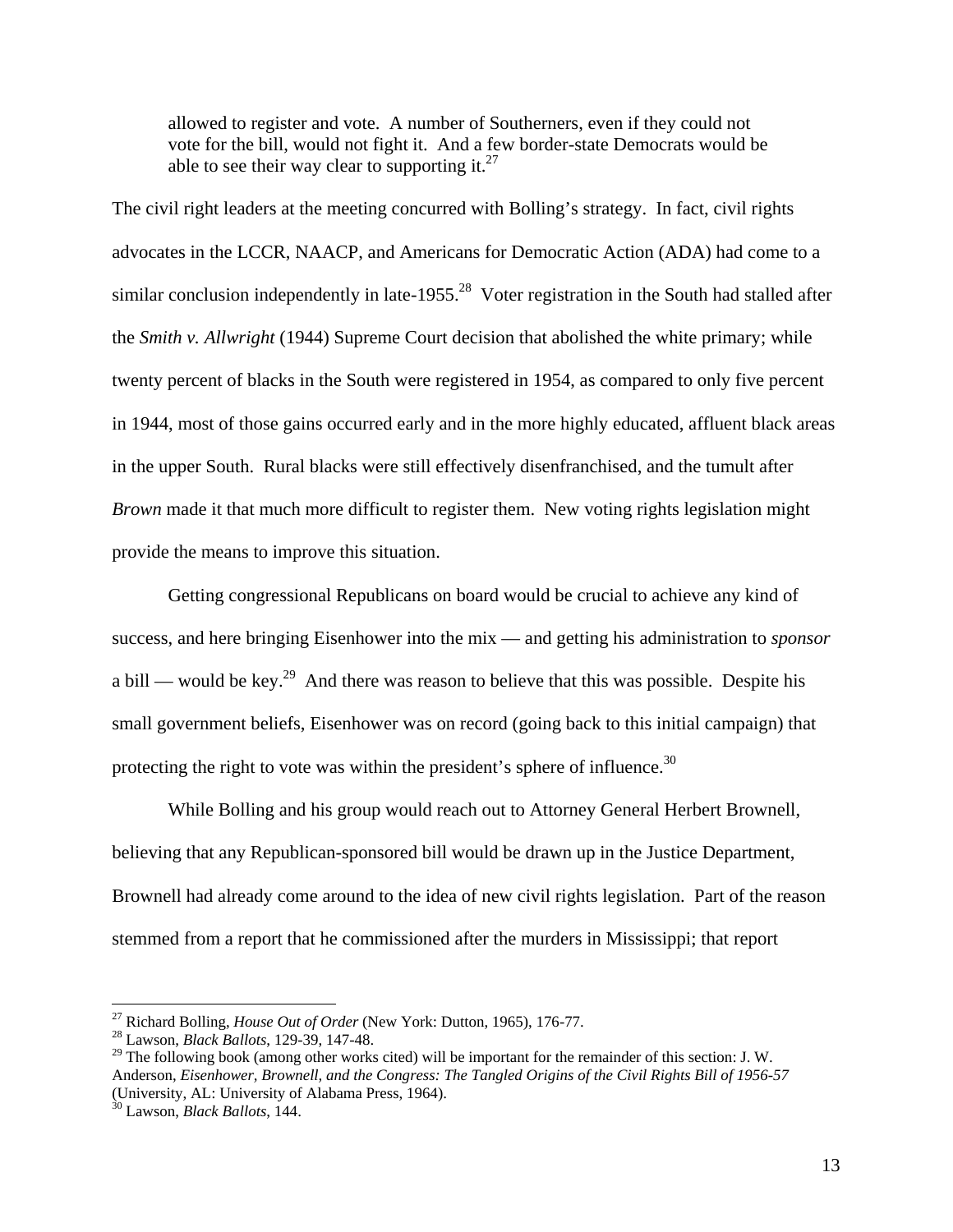detailed systematic efforts by white groups in Mississippi to disenfranchise black voters, using a variety of economic and physical threats. Thus, in Steven Lawson's view, "[Brownell] undoubtedly thought that introducing measures to shield the suffrage was the moral thing to do, as the strife in Mississippi appalled him."<sup>31, 32</sup> But there was also a more distinctly political reason involved. The 1956 election was shaping up to be a close race, and black voters in the North could prove to be pivotal. This was especially true if the popular Eisenhower did not run for reelection (having just suffered a heart attack in September 1955); without his coattails many northern Republicans could lose by the margin of the black vote.<sup>33</sup> As Lawson notes: "As chairman of the Republican National Committee in 1948, Brownell had watched Dewey go down to defeat by running poorly in the nonwhite districts of the large northern cities."<sup>34</sup> If the Republicans could credibly claim they were responsible for new civil rights legislation, Brownell believed that the GOP could once again compete effectively for the urban black vote — and if they could do that, they might retain control of government (the presidency *and* the Congress) well into the future. $35$ 

Eisenhower was warming to the idea of new civil rights legislation — but slowly. He was brought up to speed on racial problems in the South, and recognized that voting rights infractions were occurring. As a result, in his 1956 State of the Union address, he endorsed the Dirksen-Humphrey proposal from the 83rd Congress calling for the creation of a bipartisan

<sup>&</sup>lt;sup>31</sup> Lawson, *Black Ballots*, 150.<br><sup>32</sup> Brownell's own description of events is in keeping with this "moral" argument, although he characterizes the problem in pragmatic terms as one of enforcement: "In the wake of the *Brown* decision, I turned my attention to the enforcement of civil rights. I soon concluded that federal laws and appropriations were completely inadequate for effecting the civil rights promises of equal protection under the Fourteenth Amendment. Nor were the rather limited proposals that had been sent to Congress by the Truman administration adequate to the task. … a new solution would have to be found." Herbert Brownell with John P. Burke. *Advising Ike: The Memoirs of Attorney General Herbert Brownell* (Lawrence: University Press of Kansas, 1993), 199.<br><sup>33</sup> Sundquist, *Politics and Policy*, 226; Lawson, *Black Ballots*, 150-51.<br><sup>34</sup> Lawson, *Black Ballots*, 151.<br><sup>35</sup> Robert A. Caro, *The Years of Lyndo* 

<sup>771.</sup>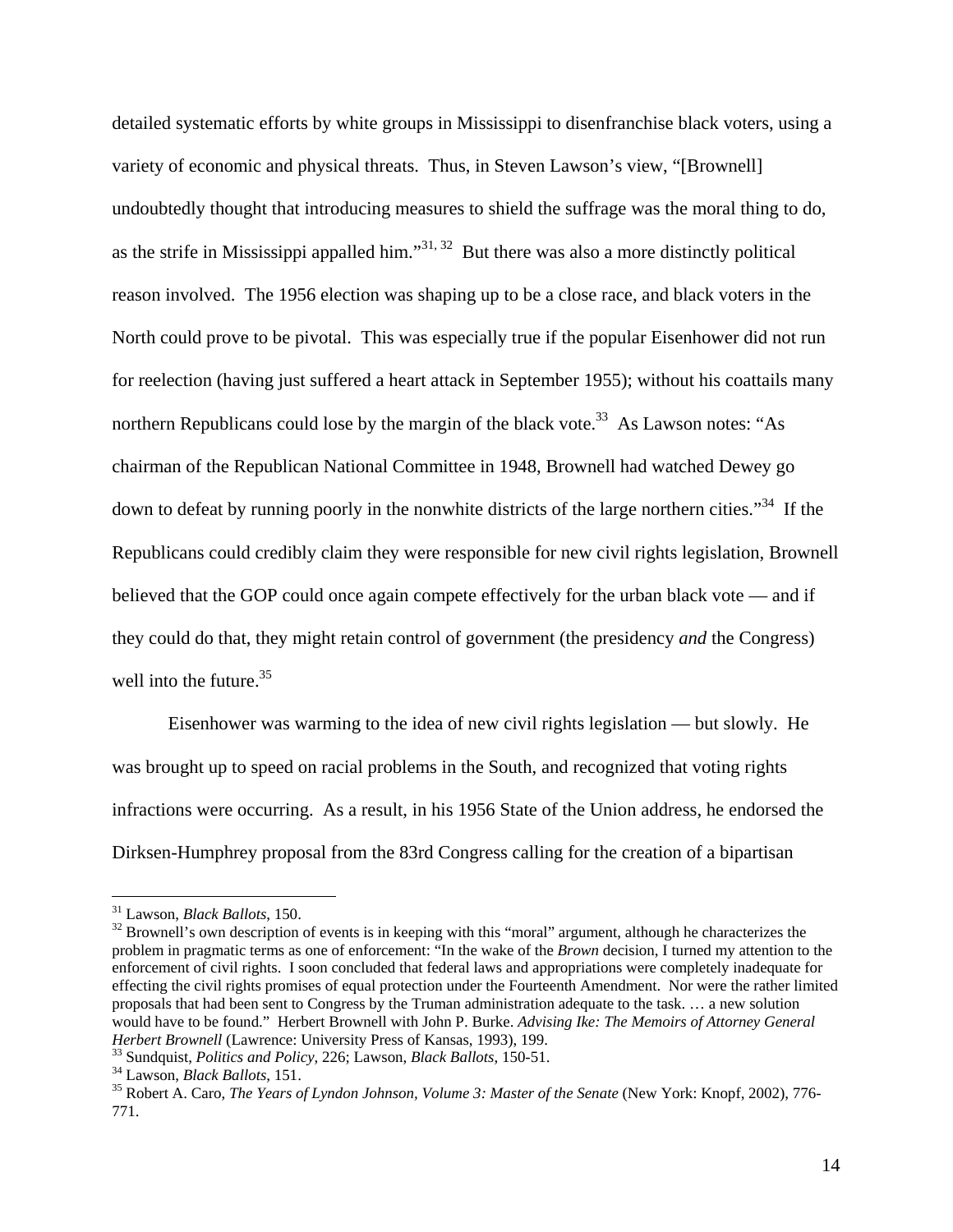Commission on Civil Rights, to investigate voting rights infringements in the South and make recommendations.36 Brownell, thinking more ambitiously, worked on a more elaborate legislative proposal. In early March, his staff in Justice had produced a draft with four major points: (1) the creation of a Civil Rights Commission to investigate charges of voting rights infractions (Title I); (2) the creation of a Civil Rights Division in the Justice Department, headed by an assistant attorney general (Title II); (3) authority for the attorney general to seek injunctions (initiate civil suits) against civil rights violations generally (Title III); and (4) the creation of enforcement mechanisms to protect voting rights in federal elections.<sup>37</sup>

Brownell then went about the business of converting Eisenhower, his cabinet, and other party leaders to the more expansive policy. By the end of March, comments flowed in, and the consensus was: proceed cautiously and winnow the policy. Eisenhower himself only approved Titles I and II, believing the remainder of the proposal would needlessly ramp up racial tensions in the South.<sup>38</sup> Undeterred, Brownell continued down his ambitious path. He conveyed all four parts of his proposal to House Speaker Sam Rayburn and Vice President Richard Nixon, indicating that Titles III and IV should be considered by legislators along with the two parts approved by the president. And, on April 9, he appeared before the Judiciary Committee and advocated for the entire four-part proposal, implying that he also spoke for the administration. Thus, Brownlow, pursuing a course of "insubordination,"39 managed to keep his whole proposal intact, as all parts would be considered by the Judiciary Committee.

While Brownlow was working on his draft, Southern members of Congress were organizing to express their formal opposition to the *Brown* decision. On March 12, 1956, Sen.

<sup>36</sup> *Congressional Record*, 84th Congress, 2nd Session, (January 5, 1956), 143. The full address appears on pages 137-43.<br><sup>37</sup> Lawson, *Black Ballots*, 153; Nichols, *A Matter of Justice*, 121.

<sup>&</sup>lt;sup>38</sup> Lawson, *Black Ballots*, 154-55; Sundquist, *Politics and Policy*, 226-27.

<sup>39</sup> Anderson, *Eisenhower, Brownell, and the Congress*, 43.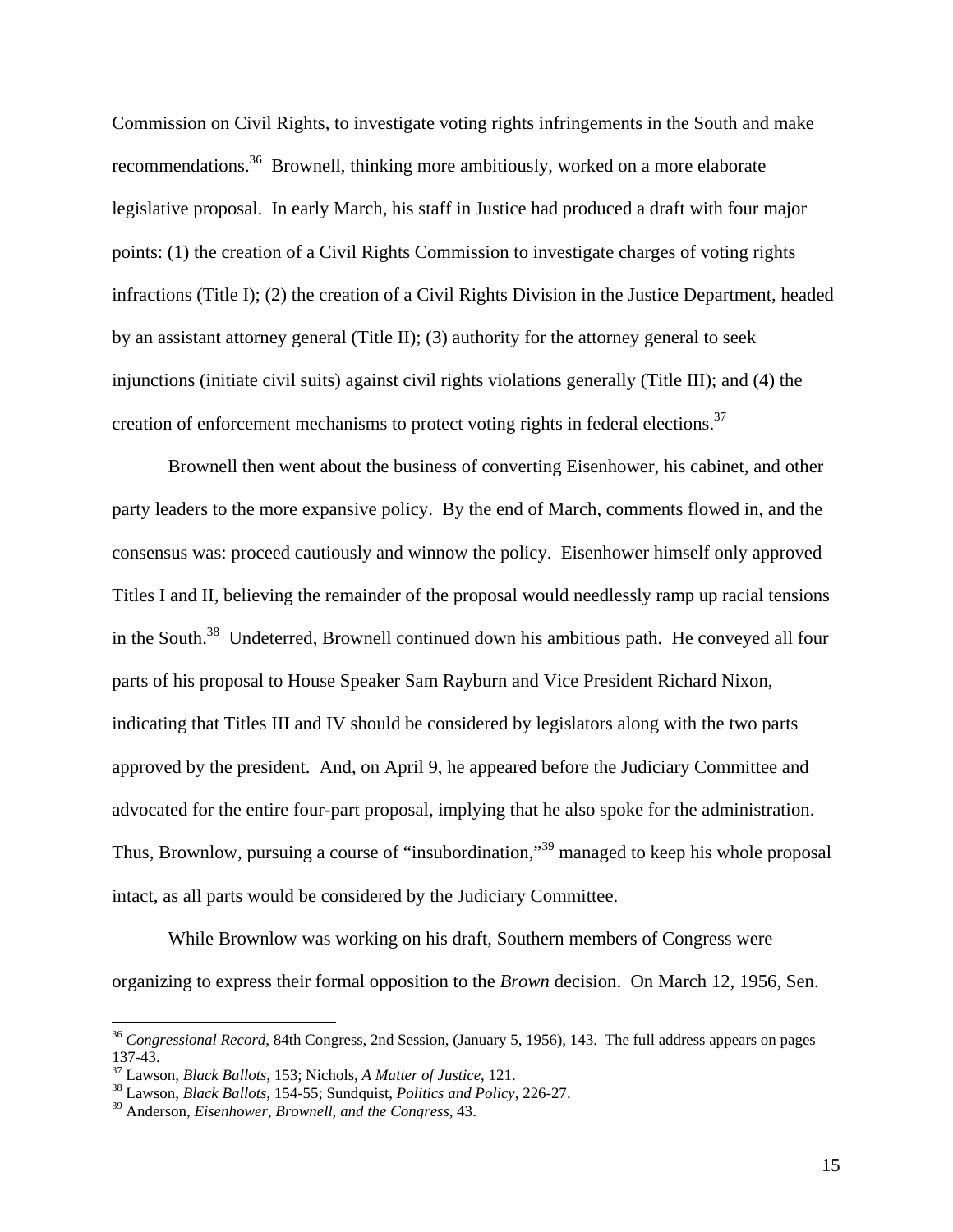Walter George (D-GA) presented "The Declaration of Constitutional Principles," complete with signatures from 19 senators and 77 House members, on the Senate floor and had it inserted in the *Record*. 40 The idea of such a "Southern Manifesto" (as it would go on to be called) was first conceived by Sens. Strom Thurmond (D-SC) and Harry Byrd (D-VA); the final draft (a somewhat more moderate document) was written by Thurmond, Sen. Richard Russell (D-GA), Sen. John Stennis (D-MS), Sen. J. William Fulbright (D-AR), and Sen. Price Daniel (D-TX). The document argued that *Brown* was an abandonment of legal precedent and that only the states under the Constitution possessed the power to regulate public school education.<sup>41</sup> More generally, the document was meant to be a litmus test on segregation and produce a show of southern solidarity — and many moderates like Fulbright and Daniel, fearful of an electoral backlash, affixed their signatures.42

House Democrats working with civil rights leaders were pleased with Brownlow's actions. And while Bolling and his allies looked forward to the opportunity to pass a civil rights bill, they (like their Republican colleagues) were also surveying the politics of the situation. Bolling recognized that timing was critical; he had been in touch with Lyndon Johnson, Senate majority leader in the 84th Congress, and concluded that passage in the upper chamber was

<sup>&</sup>lt;sup>40</sup> The full text of the Declaration, along with signatures, appears in *Congressional Record*, 84th Congress, 2nd Session, (March 12, 1956), 4460-61. Background on the Southern Manifesto (and its consequences for those who did not sign) can be found in Brent J. Aucoin, "The Southern Manifesto and Southern Opposition to Desegregation," *Arkansas Historical Quarterly* 55 (1996): 173-93; Tony Badger, "Southerners Who Refused to Sign the Southern Manifesto," *Historical Journal* 42 (1999): 517-34. Note that Aucoin notes that 82 representatives signed the document (not 77), and lists four individuals as signers that do not appear in the *Congressional Record*: William Cramer (R-FL), Charles Jonas (R-NC), Ross Bass (D-TN), and Martin Dies (D-TX).

<sup>&</sup>lt;sup>41</sup> Later in 1856, the states of Alabama, Arkansas, Florida, Georgia, Louisiana, Mississippi, South Carolina, Tennessee, Texas, and Virginia passed laws to nullify the edict of the *Brown* decision(s) within the confines of their borders. Numan V. Bartley, *Rise of Massive Resistance: Race and the Politics of the South during the 1950's* (Baton Rouge: Louisiana State University Press, 1969), 131. In addition, states like Virginia closed public schools, rather than submit to integration. See James W. Ely, *The Crisis of Conservative Virginia: The Byrd Organization and the Politics of Massive Resistance* (Knoxville: University of Tennessee Press, 1976).<br><sup>42</sup> Indeed, in Fulbright's case, he agreed to be a drafter to moderate the document, as he found earlier versions too

extreme. If he was going to have to be a signatory, he reasoned, he would invest the time to eliminate some of the most inflammatory language. See Randall B. Woods, *Fulbright: A Biography* (New York: Cambridge University Press, 1995), 209.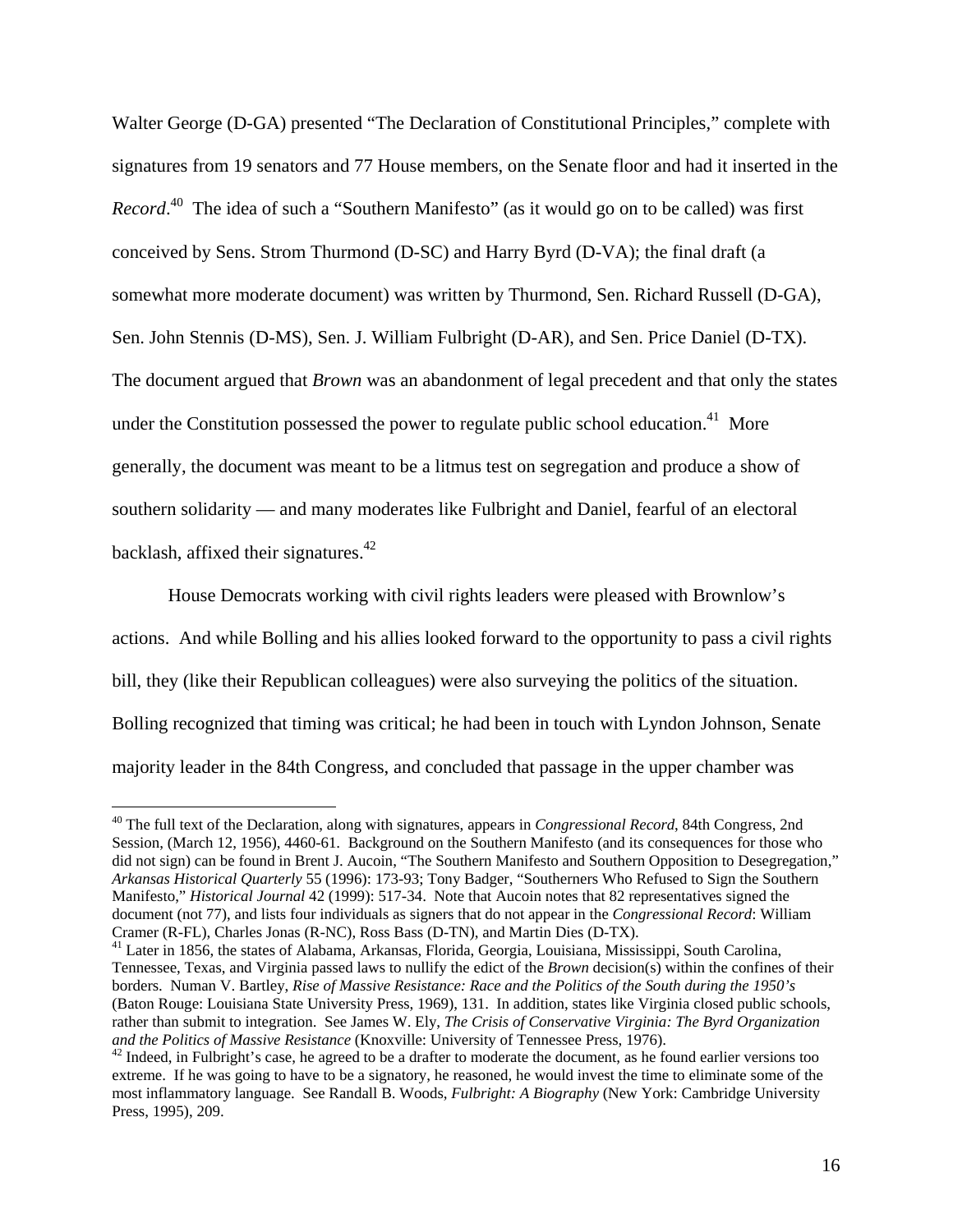unlikely. And the worst possible scenario for the Democrats in advance of an election year was getting the bill through the House only to watch in torn apart (or filibustered) in the Senate. Thus, the best-case scenario would be to slow down the House process, pass a bill late in the session, and then send it to the Senate as the Congress was expiring. This would limit (relatively speaking) sectional animosity in the party but still allow Northern Democrats to claim credit with liberal groups in the November elections. Bolling explained his plan to Speaker Rayburn and received his tacit agreement.<sup>43</sup>

The Brownell bill was ordered to be reported to the House by the Judiciary Committee on April 25. The Judiciary Committee then took nearly a month before it reported a bill, H.R. 627, on May 21.<sup>44</sup> The bill then went to the Rules Committee, where Chairman Howard W. Smith (D-VA) planned to sit on it for the remainder of the session. In early June, liberals led by James Roosevelt (D-NY) began a discharge petition; by the middle of the month they had collected two-thirds of the required signatures. Rather than lose control of the process, Smith relented and agreed to schedule hearings on June 20. Smith then tried to short-circuit the process using parliamentary sleight of hand, but the Republicans on the committee (pressured by their leaders) combined with the Northern Democrats to stymie him, and on June 27, the committee voted 8-3 to provide an open rule (H. Res  $568$ ).<sup>45</sup> Less than a week later, on July 2, H. Res  $568$  was referred to the House Calendar, and on July 16, after agreeing to the provisions of the rule, floor debate on H.R.  $627$  commenced.<sup>46</sup>

<sup>&</sup>lt;sup>43</sup> Bolling, *House Out of Order*, 179-80.<br><sup>44</sup> Congressional Record, 84th Congress, 2nd Session, (May 21, 1956), 8603.<br><sup>45</sup> Anderson, *Eisenhower, Brownell, and the Congress*, 68-72; Bruce J. Dierenfield, *Keeper of the* 

*Congressman Howard W. Smith of Virginia* (Charlottesville: University Press of Virginia, 1987), 150-51. 46 *Congressional Record*, 84th Congress, 2nd Session, (July 2, 1956), 11586; (July 16, 1956), 12917.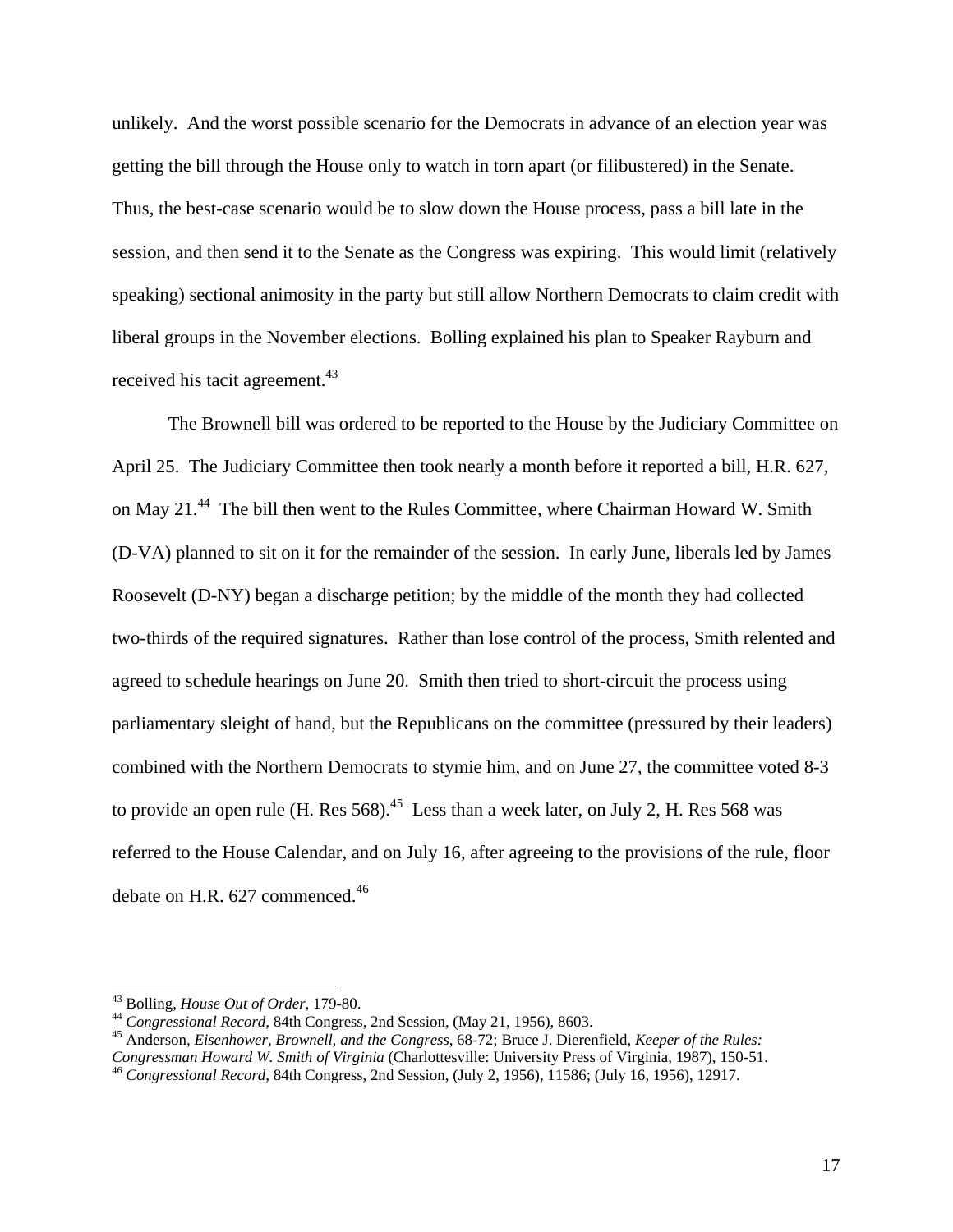Over the course of debate, $47$  three main challenges were raised by Southerners and other members sympathetic to their cause.<sup>48</sup> First, that the attorney general (under Title III) was given broad power beyond investigating voting rights infringements — and, specifically, could under this law initiate desegregation suits. Rep. Emanuel Celler (D-NY), Chair of the Judiciary, concurred with this assessment, and also agreed that the attorney general could pursue a violation even if a party did not feel aggrieved or request any action.<sup>49</sup> Second, that civil suit provision was intended to eliminate the trial by jury right of defendants accused of civil rights violations. In a candid moment, Rep. James Roosevelt (D-NY) responded to this challenge with the following: "Criminal proceedings in the field of civil rights have been highly ineffectual. Local sentiment has made jury convictions almost impossible."<sup>50</sup> Finally, that Eisenhower was only on record as favoring Titles I and II of the bill, and that Brownell independently pushed Titles III and IV. Rep. Kenneth Keating (R-NY) (during the discussion of the rule) brushed aside these accusations, assuring the members that "President Eisenhower and his Administration favor this bill."51

The only controversy occurred on July 19, when Rep. William E. Miller (R-NY), a member of the Judiciary Committee who had supported the civil rights legislation, broke ranks with the reformers and voiced his opposition to the measure. Comparing the civil rights advocates to Hitler, he claimed that "This legislation in its present form will destroy more civil liberties and civil rights than it will ever protect." Rep. Joseph W. Martin (R-MA), the

<sup>47</sup> Debate stretched over parts of four days. See *Congressional Record*, 84th Congress, 2nd Session, (July 16, 1956): 12923-57; (July 17, 1956): 13124-85; (July 19, 1956): 13528-65; (July 20, 1956): 13724-55.

<sup>&</sup>lt;sup>48</sup> These challenges are summarized in Anderson, *Eisenhower, Brownell, and the Congress*, 85-89.<br><sup>49</sup> Congressional Record, 84th Congress, 2nd Session, (July 17, 1956), 12925, 12927.

 $^{50}$  Congressional Record, 84th Congress, 2nd Session, (July 17, 1956), 13175.<br><sup>51</sup> Congressional Record, 84th Congress, 2nd Session, (July 17, 1956), 12919.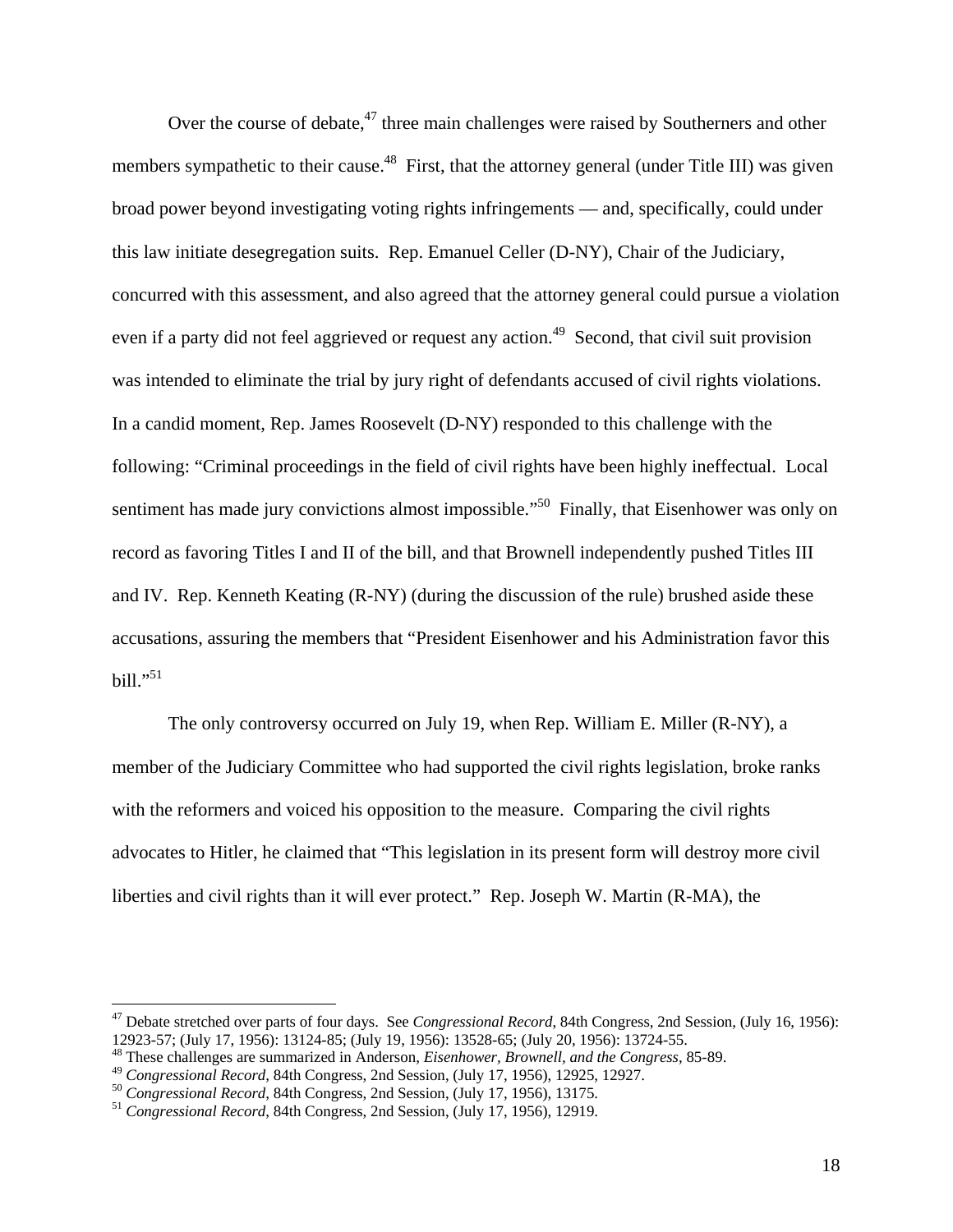Republican minority leader and a great supporter of the party reaching out to black voters,<sup>52</sup> leaped to his feet and countered Miller, "I want to tell the Republicans in this House if they follow the southern democracy in the defeat of this bill, they will seriously regret it. … the one group who will be blamed for the defeat of this bill, if it is defeated … is the Republican Party."<sup>53</sup> While Southerners tried to reap the Miller defection for all it was worth, it appeared that Martin had calmed matters on the GOP side of the aisle.

On July 20, during the last day of debate, a host of amendments (dealt with via teller or division votes) were offered to the bill in Committee of the Whole. J. W. Anderson summarizes the situation: "Some of them, on points of procedure, were accepted. Those that attacked the substance of the bill were defeated or ruled out of order. A good many were introduced merely *pro forma*, to give their sponsors a brief opportunity to make speeches for their constituents' ears, and then withdrawn."<sup>54</sup>

Finally, on July 23, the House turned to the passage of H.R. 627. Rep. Richard Poff (R-VA) moved to recommit the bill, and Rep. Howard W. Smith (D-VA) called for the yeas and nays. The tabling motion failed, 131-275, with Northern and Southern Democrats almost perfectly opposed, and most Republicans joining with the Northern Democrats to defeat the motion (see Table 2). The vote on final passage was then successful, 279-126, and was nearly the mirror image of the recommital vote, this time with Republicans joining Northern Democrats to pass H.R. 627.

#### [Table 2 about here]

<sup>&</sup>lt;sup>52</sup> Martin, in his role as Republican National Committee Chairman during the 1940s, sought to reach out to black voters and make the party competitive once again in the black community. See James J. Kenneally, "Black Republicans During the New Deal: The Role of Joseph W. Martin, Jr.," The Review of Politics 55 (1993): 117-39. <sup>53</sup> Why did Miller change his mind? Anderson suggests that Rep. Smith, upon hearing that Miller was growing sour on the civil right bills, let it be known that he would continue to oppose granting a rule to a bill on public works that Miller opposed. Whether an explicit quid pro quo was arranged is unclear. See Anderson, *Eisenhower, Brownell,* 

<sup>&</sup>lt;sup>54</sup> Anderson, *Eisenhower, Brownell, and the Congress*, 95.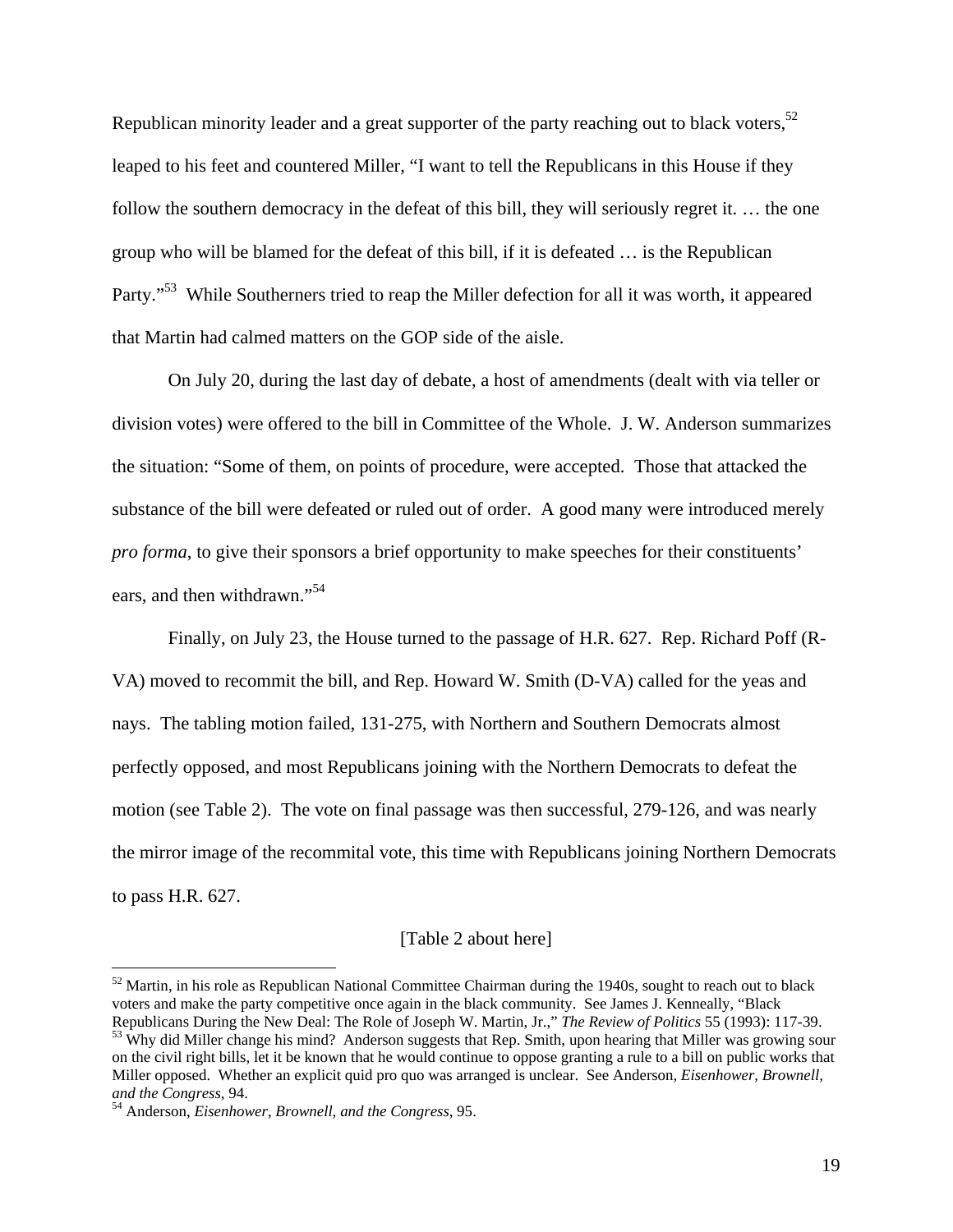With only four days left before the conclusion of the second session, the strategy of delay adopted by Bolling and his colleagues appeared to have worked. H.R. 627 was referred to the Senate Judiciary Committee, chaired by James Eastland (D-MS), where it would certainly not be acted upon. However, a small group of liberal senators — Paul Douglas (D-IL), Thomas Hennings (D-MO), Herbert Lehman (NY) — hoped to intercept the bill and raise an objection to the referral to Judiciary.<sup>55</sup> But Lyndon Johnson and Sen. Lister Hill (D-AL) had already considered such an eventuality and had developed a plan to deliver the bill immediately after passage to the Senate. Douglas and his crew were too late. What's more, Johnson had recessed rather than adjourned the chamber the previous day — and would continue to recess until the close of the session. This meant that the Senate was meeting in the "same legislative day," thus preventing Douglas from introducing a discharge motion, which could only be offered during "morning hour" (the first hour of each legislative day).

Johnson could have let things lie at that point, but he wanted to rub Dirksen's nose in the defeat. So after gloating and browbeating Douglas, Johnson asked the members of the Senate whether they supported Douglas's request to adjourn for 5 minutes so that the body might consider his discharge motion. Before this, however, he and William Knowland (R-CA) made it known that they saw eye-to-eye on this matter, and that the discharge petition would be considered a "leadership vote."56 Thus, Douglas knew he was finished, even before the resulting 6-76 vote that would defeat his motion. The civil rights bill — for the 84th Congress, at least was officially dead.

<sup>&</sup>lt;sup>55</sup> This discussion of Senate events is taken from Caro, *The Years of Lyndon Johnson*, *Volume 3*, 792-99.

<sup>&</sup>lt;sup>56</sup> Why did Knowland go along with Johnson? According to Caro, "Johnson had told Knowland that if a discussion on civil rights began, the bills considered indispensible by the President—*his* President—would never pass before adjournment." See Caro, *The Years of Lyndon Johnson, Volume 3*, 797.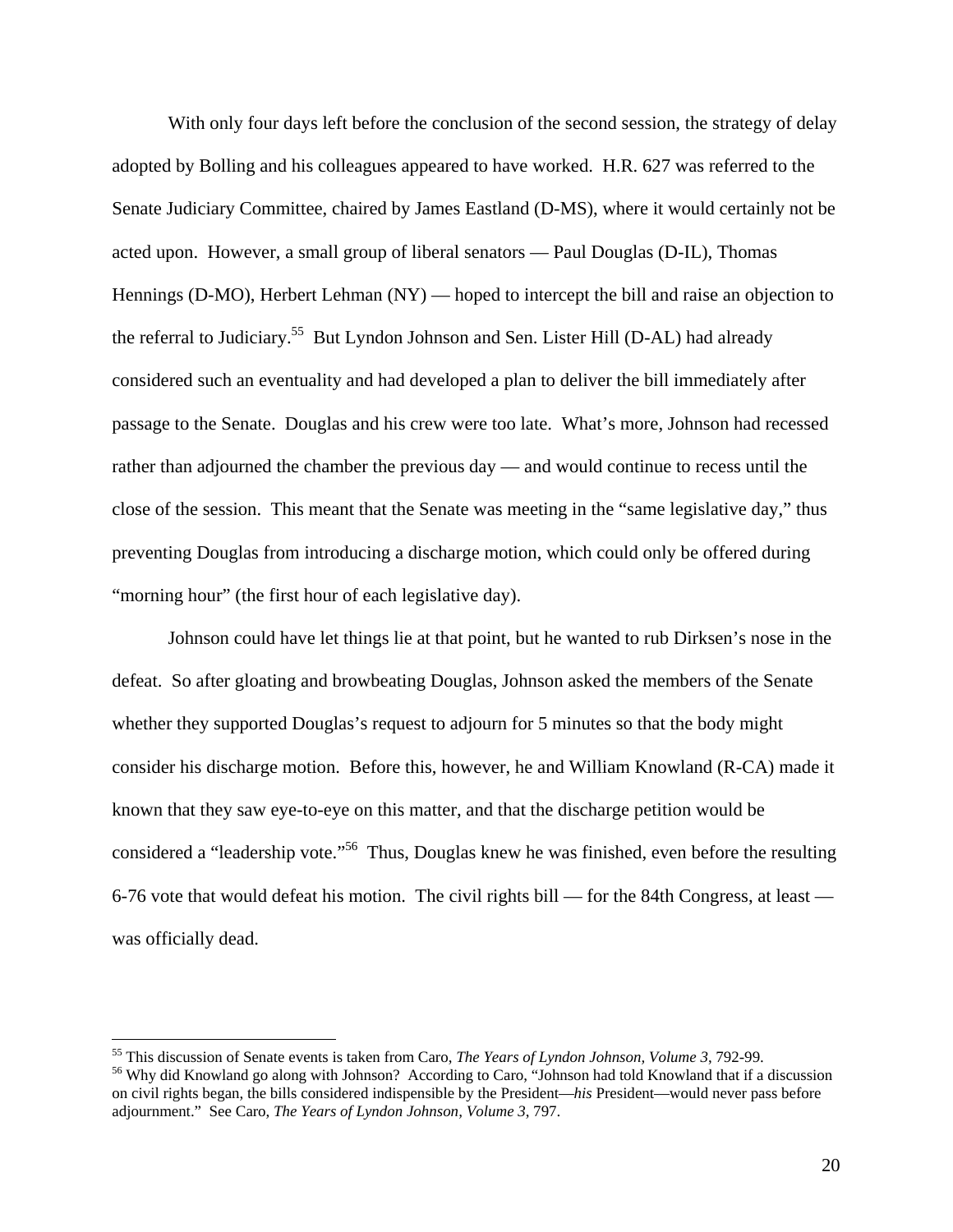#### **The First Policy Breakthrough: 85th Congress**

The 1956 elections maintained the partisan status quo: Eisenhower was reelected and the Democrats maintained a slim majority in the Senate and a narrow (but larger) majority in the House. A deeper look at the vote distributions suggested that the Republican strategy of reaching out to black voters may have paid some dividends (and was something to continue building on for the future). While the Democrats still commanded sizeable majorities of black support, the Democratic share of the black vote for president and Congress was down 8 and 9 percentage points, respectively, from 1952.<sup>57</sup> Republicans who ran in large urban areas in the North did especially well, and Eisenhower won black majorities in such cities as Columbus, OH, Baltimore, MD, New Haven, CT, and Atlantic City, NJ.<sup>58</sup> Eisenhower was pleased by these results, and many politicians and political analysts believed that the GOP's efforts to reach out to black voters would only increase; Northern Democrats, on the other hand, believed that they needed to stem the tide, and producing a new Civil Rights Act was a necessary condition to maintain the allegiance of black voters.<sup>59</sup>

As the first session of the 85th Congress (1957-58) was preparing to convene, Senate Majority Leader Lyndon Johnson was rethinking his own situation. He had engineered the best case scenario (in his mind) on civil rights in 1956, by making it impossible to consider the House-passed legislation before the 84th Congress had concluded its business. This kept him in

<sup>57</sup> Everett Carll Ladd, Jr. and Charles D. Hadley, *Transformations of the American Party System: Political Coalitions from the New Deal to the 1970s* (New York: Norton), 112. Vote totals are based on American Institute of Public Opinion (AIPO) surveys. Other estimates suggest Republican gains were even greater. See Richard Lyons, "Big Impact of Negro Vote Switch Was in South," *Washington Post*, November 18, 1956, E1, E3; Henry Lee Moon, "The 1956 Negro Vote," *Journal of Negro Education* 26 (1957): 219-30; Anderson, *Eisenhower, Brownell, and the Congress*, 137-39.<br><sup>58</sup> Moon, "The 1956 Negro Vote," 220.

<sup>59</sup> Lawson, *Black Ballots*, 162-63; Marquis Childs, "New Republicanism Aims at Mass Party," *Washington Post*, January 8, 1957, A12; Arthur Krock, "In the Nation: A Mystery With a Simple Explanation," *New York Times*, July 18, 1957, 23; Samuel Lubell, "The Future of the Negro Voter in the United States," *Journal of Negro Education* 26 (1957): 408-17.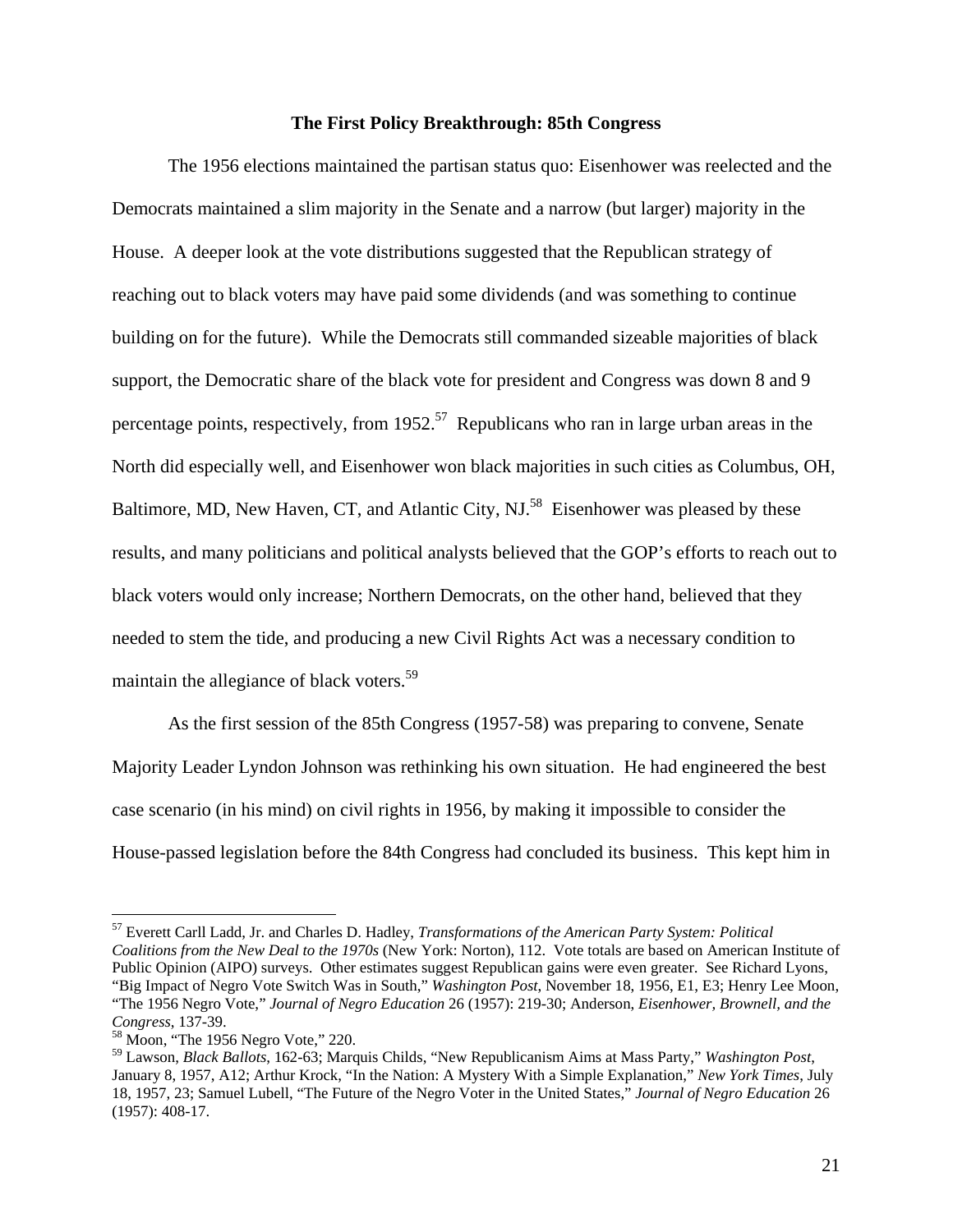the good graces of conservative Southern Democrats. He also felt that his work on social welfare legislation (namely the expansion of Social Security) had endeared him to Northern liberals and positioned him as a "moderate" Southerner. Walking this tightrope, Johnson believed, had made an excellent compromise candidate for the Democratic presidential nomination in 1956. But he received a harsh wakeup call at the convention. Civil rights and labor groups held him in contempt for his positions (and his treatment of Douglas), and national party leaders saw him only as a sectional leader. Moreover, once he realized his own presidential hopes were dashed, his ability to leverage his position in Texas and use the state's slate of delegates to influence presidential and vice-presidential jockeying ended in failure.

As the chastened but ambitious-as-ever Johnson stewed in the early days of 1957, Robert Caro sums up his situation this way:

…the lesson he had had pounded into him in Chicago—that you couldn't win the nomination as the 'southern candidate,' that you had to have substantial northern support, and that northern antipathy to him ran very deep—had devastating implications for his chances to win the nomination in 1960. … He knew now that the only way to realize his great ambition was to fight—really fight, fight aggressively and effectively—for civil rights; in fact, it was probably necessary for him not only to fight but fight and win; given their conviction that he controlled the Senate, the only way that liberals would be satisfied of his good intentions would be if that body passed a civil rights bill.<sup>60</sup>

But Johnson also recognized that his nomination chances depended on maintaining a solid Southern base; he could never hope to win the hearts and minds of enough Northern liberals that he could write off the South entirely. He had to devise some "middle way" such that he could rally support in the North but remain a favorite of the South.

 From the outset, the civil rights battle that was shaping up in the 85th Congress was going to be different than the previous year. First, President Eisenhower was no longer hedging on his commitment to positive change; where he was only prepared to back Titles I and II of the

<sup>60</sup> See Caro, *The Years of Lyndon Johnson, Volume 3*, 832.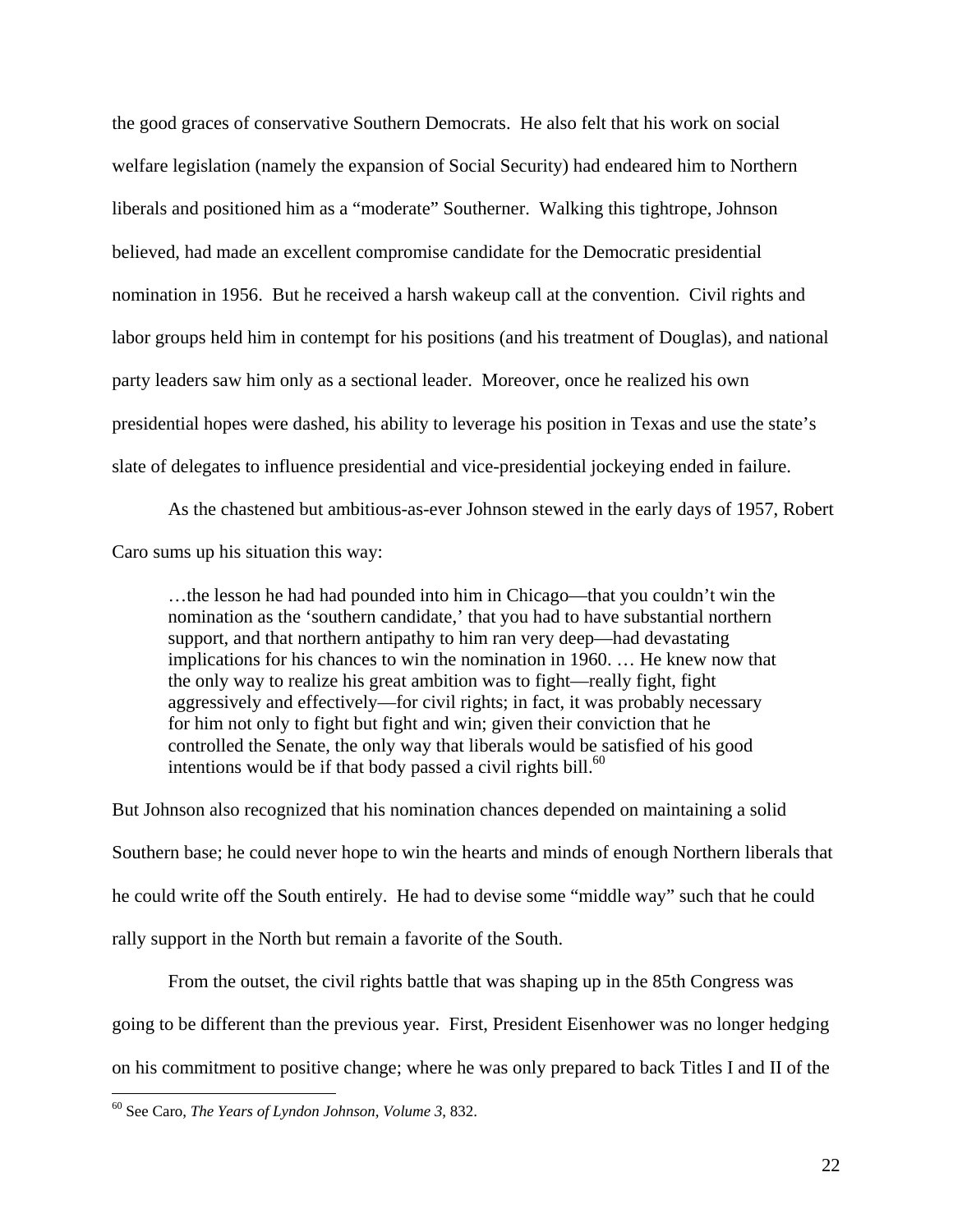Brownell plan in mid-1956, he had by mid-October come around to endorse the entire four-part proposal.<sup>61</sup> And he made his views public in his 1957 State of the Union Address, where he urged Congress to enact the full Brownell civil rights plan.<sup>62</sup> Second, the House liberals were not going to do all of the heavy lifting in 1957; Senate liberals were intent on acting and would not allow Johnson or Southern leaders to stifle them. And they would make their feelings known early, by seeking to revise Rule XXII, as a way to hasten the passage of civil rights legislation.

#### The Fight to Revise Rule XXII

On January 5, 1957, Sen. Clinton Anderson (D-NM) moved that the Senate adopt new rules for the 85th Congress.<sup>63</sup> Anderson's motion was a direct challenge to the prevailing precedent in the chamber of viewing the Senate as a continuing body. For Anderson, and the liberal colleagues he was representing, the rules governing the shutting off of debate (found in Rules XXII) needed to be revised. However, Rule XXII itself put up a roadblock to such a revision, as section 3 stipulated that there was no debate limit of any kind on a motion to change the rules. In effect, unanimous consent was necessary to effect a rules change. Anderson was attempting to sidestep this problem by getting the Senate to decide that it was *not* a continuing body, and like the House, had to adopt new rules at the start of each Congress. If agreed to, no rules would be in place and the Senate would be operating under general parliamentary law — in which case decision making (and adoption of rules) would be by majority vote. $64$ 

For Southern senators, the Anderson motion was way-of-life threatening. If passed, the Senate could adopt a new set of rules, complete with a majority cloture rule. And if the

<sup>&</sup>lt;sup>61</sup> Anderson, *Eisenhower, Brownell, and the Congress*, 134-36.<br><sup>62</sup> *Congressional Record*, 85th Congress, 1st Session, (January 10, 1957), 410. The full address appears on pages 408-11.<br><sup>63</sup> Congressional Record, 86th Congress, 1st Session, (January 5, 1957), 141.

<sup>&</sup>lt;sup>64</sup> Howard E. Shuman, "Senate Rules and the Civil Rights Bill: A Case Study," *American Political Science Review* 51 (1957): 955-75: Sundquist, *Politics and Policy*, 230-31.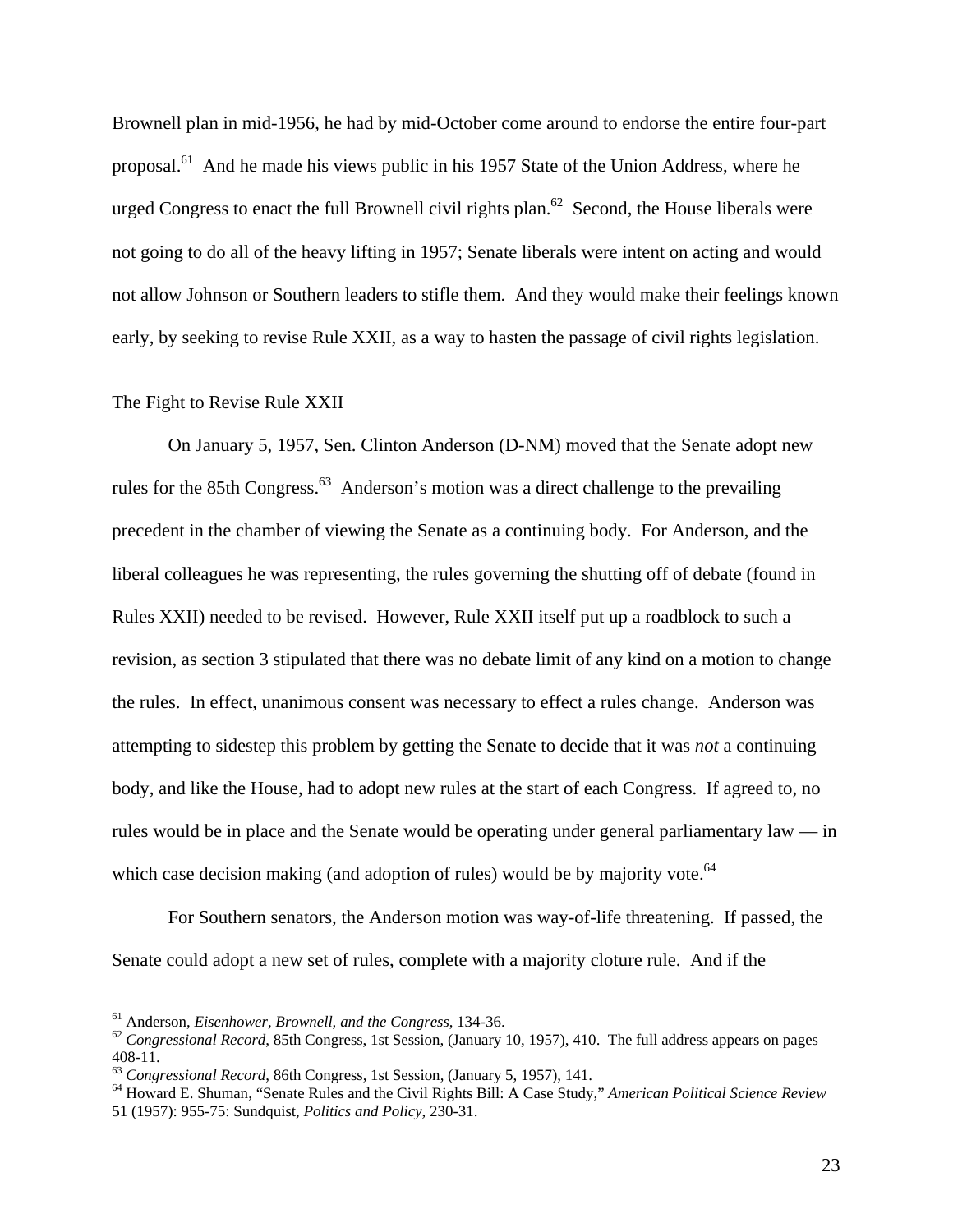Southerners tried to filibuster the adoption of such rules, a simple majority was necessary to defeat the filibuster — subject to a determination by the presiding officer. And Richard Nixon, the vice president, suggested that in his role as presiding officer and in the interest of getting needed civil rights legislation passed, he would rule that such majority-based decision making was in order. $65$ 

 Majority Leader Johnson acted quickly and moved to table Anderson's motion. Debate ensued on the motions, the Senate rules, and on the need for civil rights legislation. The stakes in the procedural contest were clearly known by all. Minority Leader Knowland promised that if the Anderson motion were defeated, a liberalization of Rule XXII (back to its 1949 standard) would be made, while Johnson defended the need for a supermajority rule generally and assured the body that civil rights legislation could be adopted without resorting to such an extreme procedural change.<sup>66</sup> But liberals had heard such promises before, and they were not buying them. As Sen. Paul Douglas (D-IL) stated succinctly: "… unless we act under the procedure proposed by the motion of [Sen. Anderson] and defeat the pending motion [by Johnson] to lay it on the table, the chances for changing rule 22 are nil. A vote to table Senator Anderson's motion is, therefore, a vote against civil rights."67

 Finally, Johnson's motion to table Anderson's motion was considered, and it passed 55- 38.<sup>68</sup> These results can best be understood relative to the outcome in 1953 (83rd Congress),<sup>69</sup>

<sup>65</sup> Lawson, *Black Ballots*, 167; Sundquist, *Politics and Policy*, 231; Caro, *The Years of Lyndon Johnson*, Volume 3, 856.

<sup>66</sup> Sundquist, *Politics and Policy*, 232. Johnson also used the promise or loss of committee assignments to further build his coalition against Anderson's motion. See Caro, *The Years of Lyndon Johnson, Volume 3*, 858-61.<br><sup>67</sup> Congressional Record, 85th Congress, 1st Session, (January 5, 1957), 187.<br><sup>68</sup> Congressional Record, 85th Congr

out of [reintroducing such a motion]," but does not elaborate. Anderson, in his memoirs, argues that Johnson talked to Hubert Humphrey (D-MN) and convinced him that the liberals should not push such a motion in 1955, so as to "not shatter party harmony." Paul Douglas in his memoirs supports Anderson's story, noting that Humphrey wanted to give Johnson a chance as majority leader. Douglas, not wanting to divide the liberals, deferred to Humphrey. See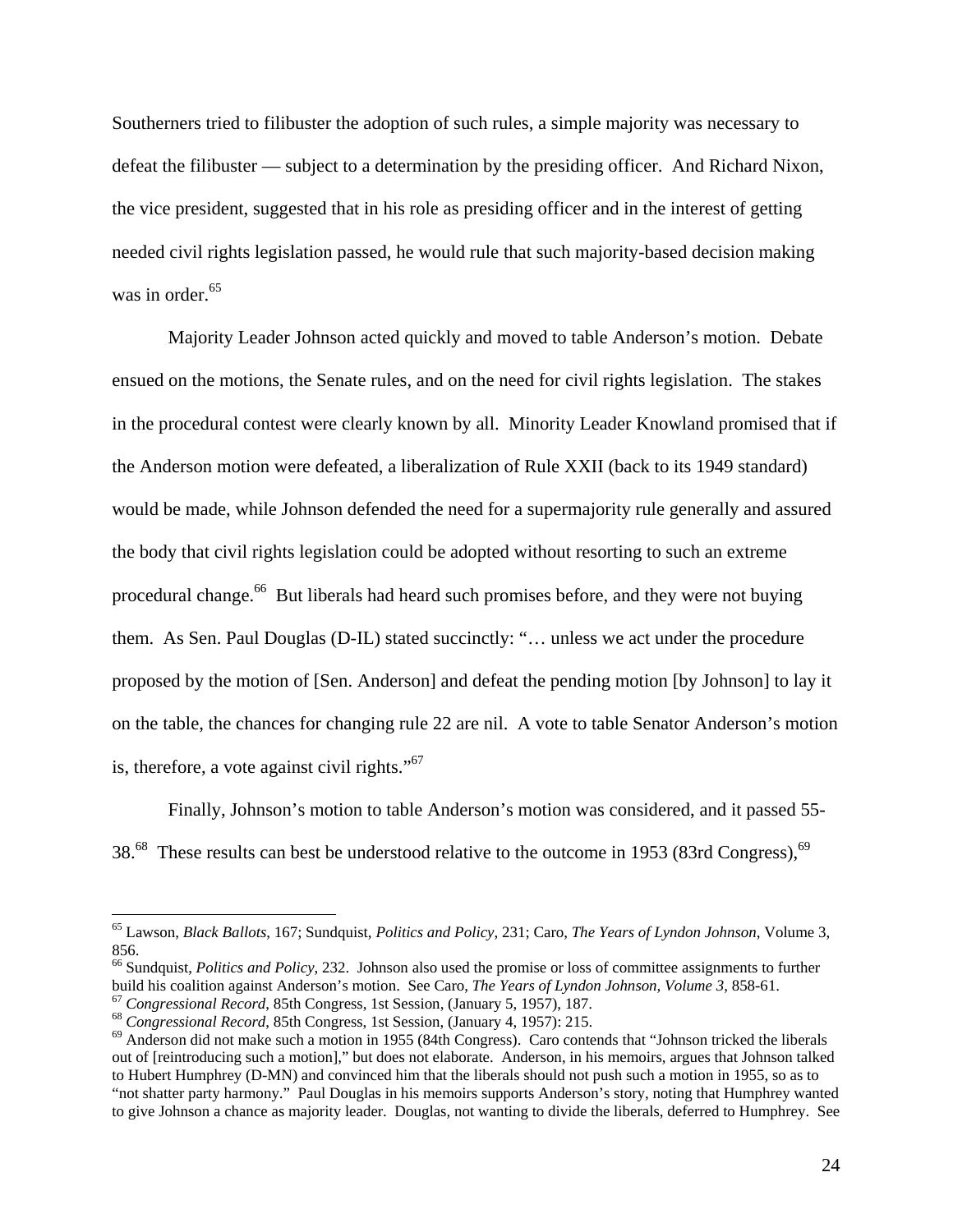when Anderson offered the same motion in the Republican-controlled House — in that instance, Majority Leader Robert Taft (R-OH) opposed him and successfully tabled the motion.<sup>70</sup> Vote results from 1953 and 1957 appear in Table 3. In the 1953 case, the margin of victory for the "traditionalists" was much larger,  $71-20$ <sup>71</sup> So it was clear that the liberals were making gains in their push to reform Rule XXII. Eleven Republicans had switched their votes from 1953 (all of whom were from the eastern part of the country), and a clear majority of younger senators (elected beginning in 1948) were for reform (against Johnson).<sup>72</sup> In addition, three senators who were absent — Jacob Javits (R-NY), Matthew Neely (D-WV), and Alexander Wiley (R-WI) indicated that they were opposed to tabling. Thus, a switch of only seven senators (along with a positive ruling from Vice-President Nixon) would have eliminated the "continuing body" precedent and allowed a majority to enact a different set of rules.<sup>73</sup>

### [Table 3 about here]

 Their victory notwithstanding, the Southerners realized this was a wakeup call. The very real possibility that the supermajority cloture rule could be abolished changed the game. Johnson, in many ways, had already seen this coming. The challenge for him, then, would be to get the Southerners to refrain from using the filibuster (for fear of losing it altogether), but also get a majority of the Senate to remove the most extreme parts of the coming civil rights bill — so

Caro, *The Years of Lyndon Johnson, Volume 3*, 856; Clinton P. Anderson with Milton Viorst, *Outsider in the Senate: Senator Clinton Anderson's Memoirs* (New York: World Publishing, 1970), 137; Paul H. Douglas, *In the* 

<sup>&</sup>lt;sup>70</sup> A summary of the 1953 case can be found in Martin B. Gold and Dimple Gupta, "The Constitutional Option to Change Senate Rules and Procedures: A Majoritarian Means to over Come the Filibuster," Harvard Journal of Law & Public Policy 28 (2004): 205-72.

<sup>&</sup>lt;sup>71</sup> *Congressional Record*, 83rd Congress, 1st Session, (January 7, 1953), 232<br><sup>72</sup> Sundquist, *Politics and Policy*, 233. 73 Shuman, "Senate Rules and the Civil Rights Bill," 958.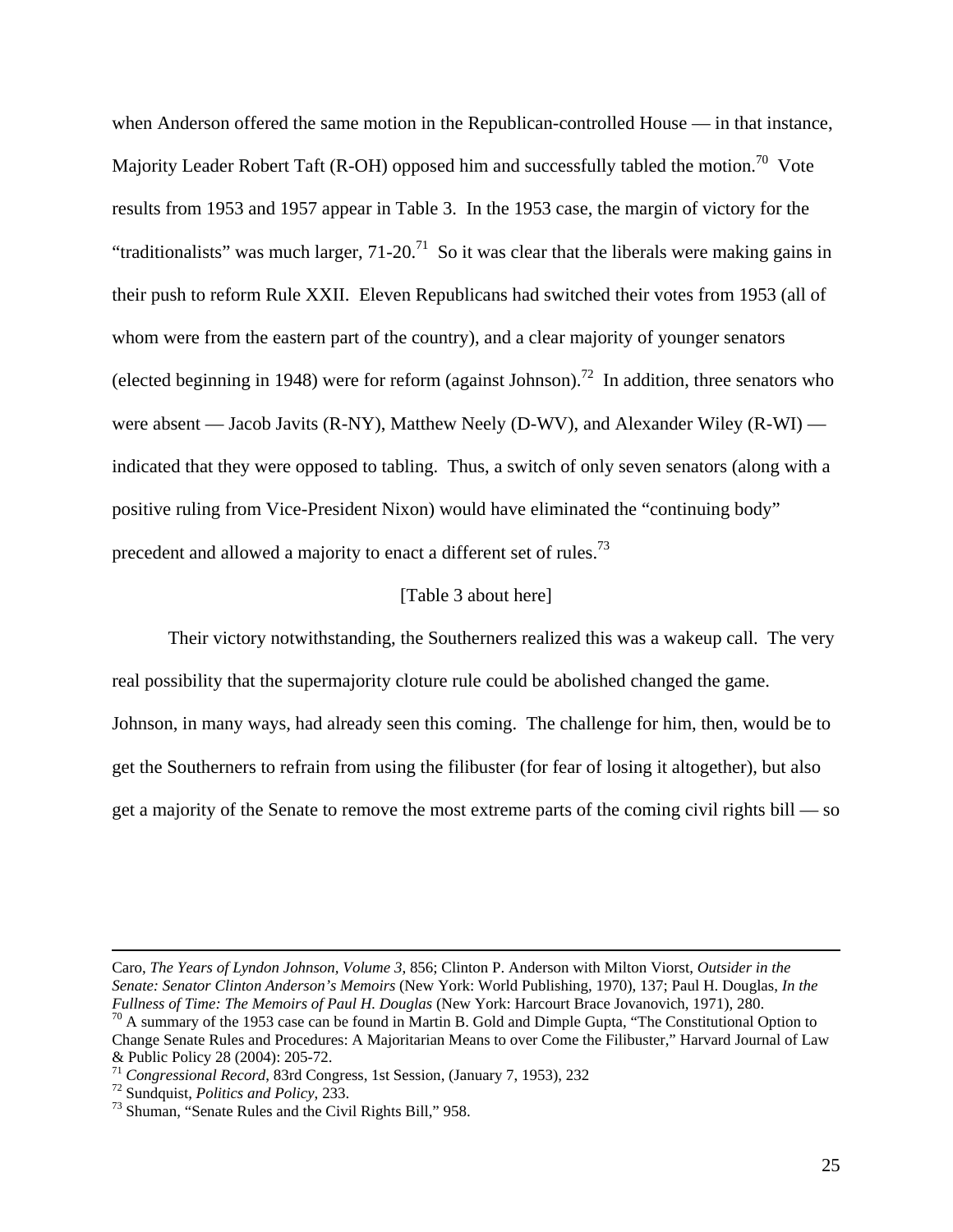that the Southerners could accept it (without having to resort to the filibuster).<sup>74</sup> Johnson would mull this over, while the House started its work.

# The House Passes H.R. 6127

 On March 19, 1957, Rep. Emanuel Celler (D-NY), the Chair of Judiciary, introduced H.R. 6127, the four-part Brownell civil rights bill from the 84th Congress, and it was referred to the Judiciary Committee. Hearings were held, and two arguments that emerged in 1956 were repeated: Title III allowed the attorney general to initiate desegregation of public schools and no jury trial guarantee existed in the bill.<sup>75</sup> Conservatives on the committee offered amendments related to these concerns, but Celler and the liberals beat them back, and on April 1, H.R. 6127 was reported out of committee largely unscathed.<sup>76</sup> Rep. Howard W. Smith (D-VA), Chairman of the Rules Committee, now tried to stall the process; Rep. Richard Bolling (D-MO) opposed him on committee and argued for the rapid clearance of the bill. But Smith initially won out, thanks to the votes of two Republicans — Reps. Leo Allen  $(IL)$  and Clarence Brown  $(OH)$  who advocated on April 8 for allowing the chairman to retain his agenda powers. Smith scheduled hearings to begin on May 2, and they covered nine days. Eventually Allen and Brown, pressured by the Eisenhower administration, relented, acceding that Smith had scheduled sufficient hearings (and had his delay), and on May 21 the committee voted to provide H.R. 6127 with a rule. $^{77}$ 

 On June 5, the House considered H. Res 259, an open rule allowing for four full days of debate, which would govern floor consideration of H.R. 6127; after some cursory debate, the rule

<sup>&</sup>lt;sup>74</sup> Evans and Novak, *Lyndon B. Johnson*, 125; Finley, *Delaying the Dream*, 168-69.<br><sup>75</sup> Lawson, *Black Ballots*, 167-68.<br><sup>76</sup> Congressional Record, 85th Congress, 1std Session, (April 1, 1957): 4951.<br><sup>77</sup> Lawson, *Blac*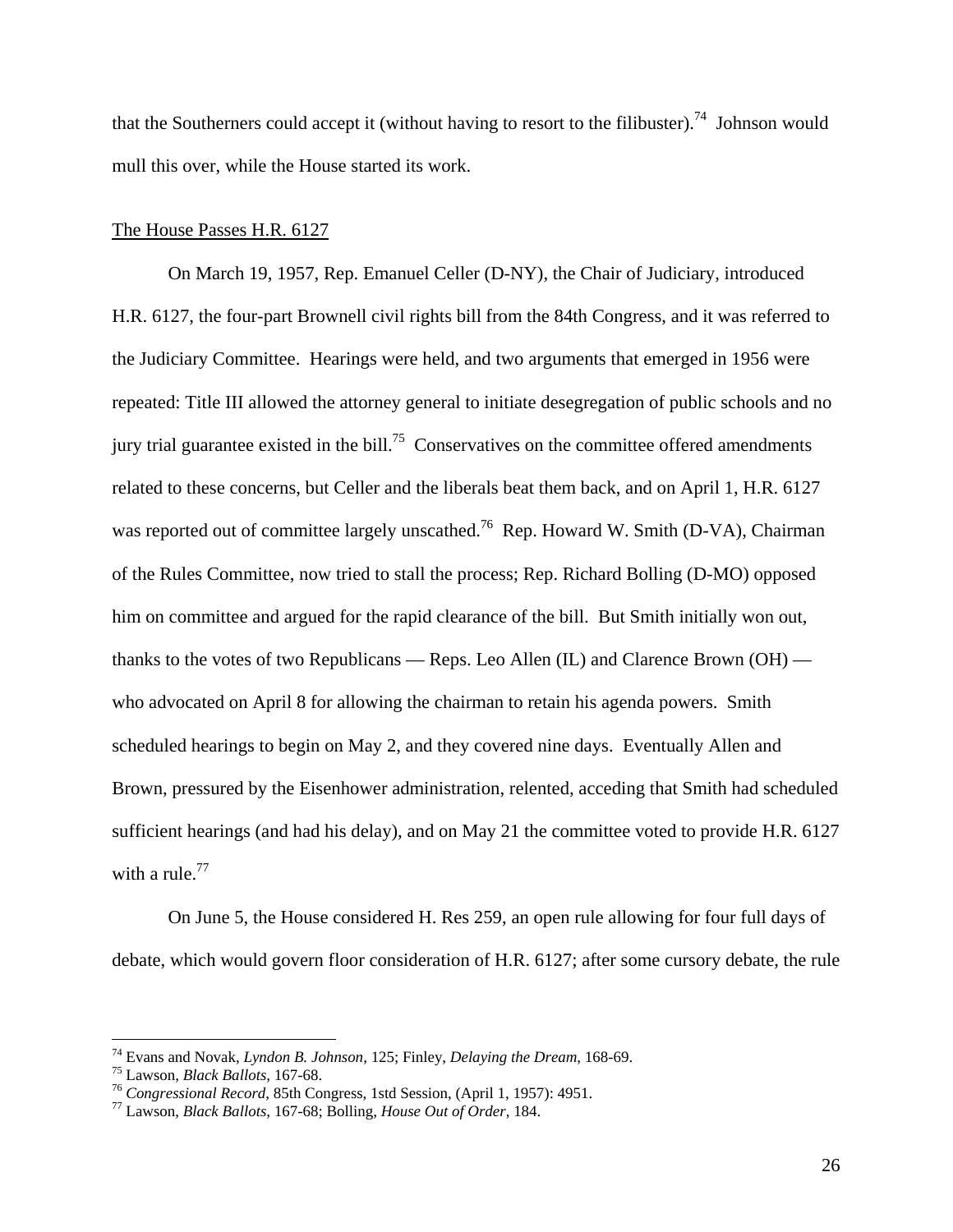was adopted 291-117.<sup>78</sup> As Table 4 indicates, Northern and Southern Democrats were almost perfectly divided, with the vast majority of Republicans voting with the Northern Democrats to adopt the rule. Debate then commenced on H.R. 6127 the following day, covering portions of six days, until finally concluding on June  $17<sup>79</sup>$  Southerners raised the now typical arguments about attorney general aggrandizement and the lack of a jury trial guarantee. The jury trial issue, in particular, received a good deal of attention — Southerners characterized the right of trial by jury as a fundamental right that must be honored. Rep. John Dingell (M-MI), echoing James Kennedy's remarks from the previous year's civil rights debate, responded: "Southern juries will not convict a man charged with contempt of court in cases contemplated by this particular piece of legislation. That is the reason we seek to avoid the jury trial here.<sup>80</sup>

# [Table 4 about here]

Finally, on June 17, the endgame was at hand. Rep. Richard Poff (R-VA) first moved to recommit H.R. 6127 to the Judiciary Committee with instructions to add a jury trial provision in criminal contempt cases. This was defeated 158-251, with Northern and Southern Democrats again almost perfectly divided, with most Republicans siding with the Northern Democrats to defeat the motion.<sup>81</sup> This left only the final-passage vote on H.R. 6127, and it was successful, 286-126, with most Republicans joining with nearly all Northern Democrats to defeat nearly all Southern Democrats.<sup>82</sup>

 That the House passed H.R. 6127 was perhaps not a surprise. The House had, after all, passed H.R. 627 in the prior Congress, and momentum for civil rights legislation had only

<sup>&</sup>lt;sup>78</sup> Congressional Record, 85th Congress, 1st Session, (June 5, 1957): 8408-17. The roll call is on pages 8416-17.

<sup>&</sup>lt;sup>79</sup> Congressional Record, 85th Congress, 1st Session, (June 6, 1957): 8484-510; (June 10, 1957): 8643-712; (June 11, 1957): 8838-68; (June 13, 1957): 9018-45; (June 14, 1957): 9182-219; (June 17, 1957): 9365-98.<br><sup>80</sup> Congressional Record, 85th Congress, 1st Session, (June 14, 1957), 9203.

 $^{81}$  Congressional Record, 85th Congress, 1st Session, (June 18, 1957), 9517.<br> $^{82}$  Congressional Record, 85th Congress, 1st Session, (June 18, 1957), 9518.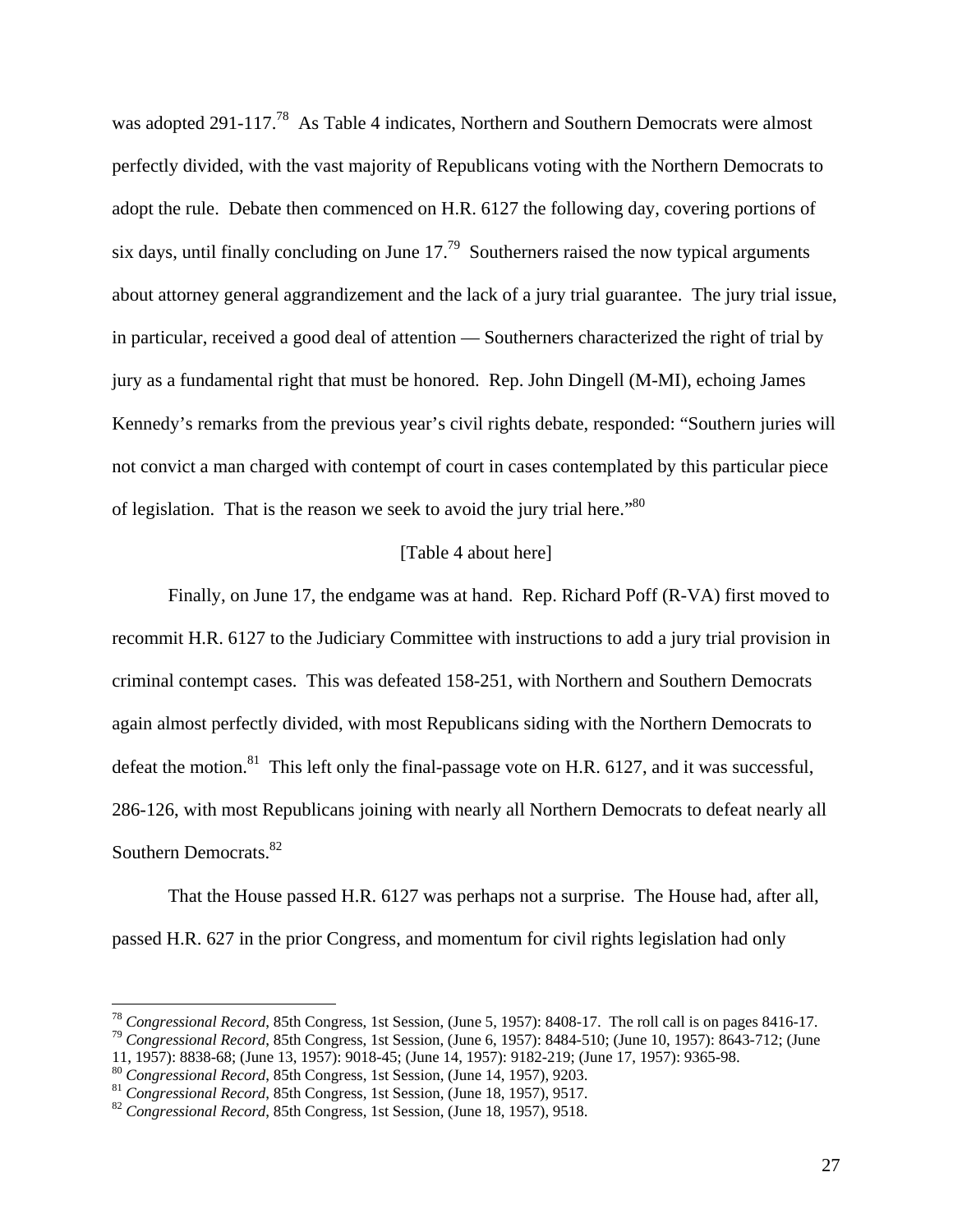increased considerably in the eleven-month gap. The key — and challenge — would be the Senate.

### Struggle in the Senate

 While the House was passing H.R. 6127, the Senate version of civil right legislation, S. 83, was in trouble. S. 83 was introduced by Sen. Everett Dirksen (R-IL) and referred to the Judiciary Committee on January 7, 1957. 83 The Judiciary Committee was chaired by James Eastland, and he had used his authority throughout the spring to bottle up the legislation; when the committee did consider it, their action was to append a jury trial amendment.<sup>84</sup> Thus, civil rights advocates in Congress needed to find another way to get legislation (and "clean" legislation at that) to the Senate floor.

 The strategy the Senate liberals came up with was to focus on H.R. 6127, and in doing so work to bypass the Judiciary Committee using Rule XIV — this would put the bill directly on the calendar for consideration.<sup>85</sup> This move was led largely by Republicans in the chamber, fronted by Minority Leader Knowland and Vice-President Nixon.<sup>86</sup> On June 19, Knowland, backed by Sen. Douglas (D-IL), started a debate with Sen. Richard Russell (D-GA) about the Senate rules and how a bill could be referred; Knowland and Douglas argued Rule XIV provided a path around committee referral, while Russell argued that Rule XXV was clear that bills must be referred to committee. $87$  This debate continued the following day; after the bill was read a

<sup>83</sup> *Congressional Record*, 85th Congress, 1st Session, (January 7, 1957), 250-51, 259. 84 Lawson, *Black Ballots*, 172, 176. 85 Shuman, "Senate Rules and the Civil Rights Bill," 963-70.

<sup>86</sup> Lawson contends that Knowland and Nixon each had their reasons for playing such a leadership role – they were self-interested, as both were likely running for other offices in the near future (Knowland for governor of California in 1958 and Nixon for president in 1960) and wanted the support of black voters in those elections. See Lawson, Black Ballots, 177. See also, Cabell Phillips, "Knowland in New Role Leads a Liberal Bloc," *New York Times*, July 14, 1957, 141; William S. White, "G.O.P. Seen as a Gainer in Fight on Civil Rights," *New York Times*, August 18, 1957, E3.

<sup>87</sup> *Congressional Record*, 85th Congress, 1st Session, (June 19, 1957): 9618-24, 9634.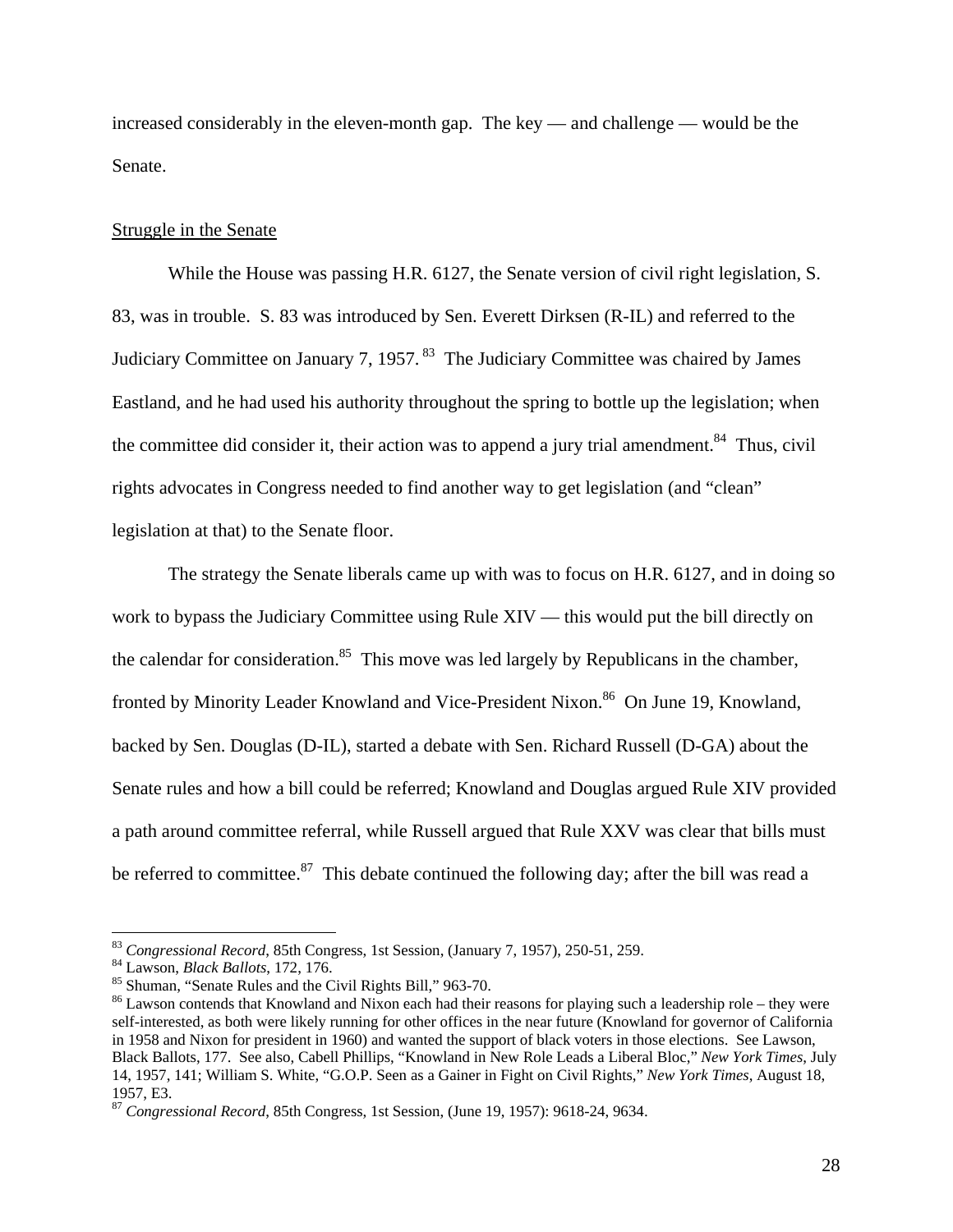second time, Douglas raised an objection based on Rule XIV while Russell raised a point of order based on Rule XXV. Nixon argued that Rule XXV only defined committee jurisdictions and did not make committee referrals mandatory. He then put Russell's point of order to the entire Senate, which would be decided by a majority vote. A lengthy debate then ensued about rules, interpretations of rules (what is and is not debatable), and parliamentary precedent.<sup>88</sup> Eventually, the vote on Russell's point of order was reached. Sen. Douglas was then recognized and asked (probably to clarify for senators who might not have been paying close attention), "Do I correctly understand that a yea vote means a vote to send the House bill to the [Judiciary] committee, and a nay vote means to place it on the calendar?," to which Vice-President Nixon in his role of presiding officer replied, "The effect of the vote would be as the Senator has stated."<sup>89</sup>

A vote on Russell's point of order was then had, and it failed  $39-45.90$  As the first column of Table 5 indicates, Southern Democrats unanimously backed Russell, but Northern Democrats were evenly split. Republicans, though, threw nearly all their voting weight against Russell, and this proved to be the difference. Moreover, as Lawson states, "The thirty-seven Republicans furnishing the bulk of support included most of the conservatives who had helped the southerners block civil-rights proposals in the past."<sup>91</sup> It was clear from this action that Republicans were going to support Eisenhower and insure that some kind of civil rights bill was passed in the 85th Congress.

#### [Table 5 about here]

 Beginning on July 2, a debate began in anticipation of the Senate deciding to consider H.R. 6127. Sen. Russell (D-GA) and Sen. Sam Ervin (D-NC) played the leading role among the

<sup>88</sup> *Congressional Record*, 85th Congress, 1st Session, (June 20, 1957): 9778-97; 9779-826.

<sup>89</sup> *Congressional Record*, 85th Congress, 1st Session, (June 20, 1957): 9826-27.

<sup>90</sup> *Congressional Record*, 85th Congress, 1st Session, (June 20, 1957): 9827.

<sup>91</sup> Lawson, *Black Ballots*, 177.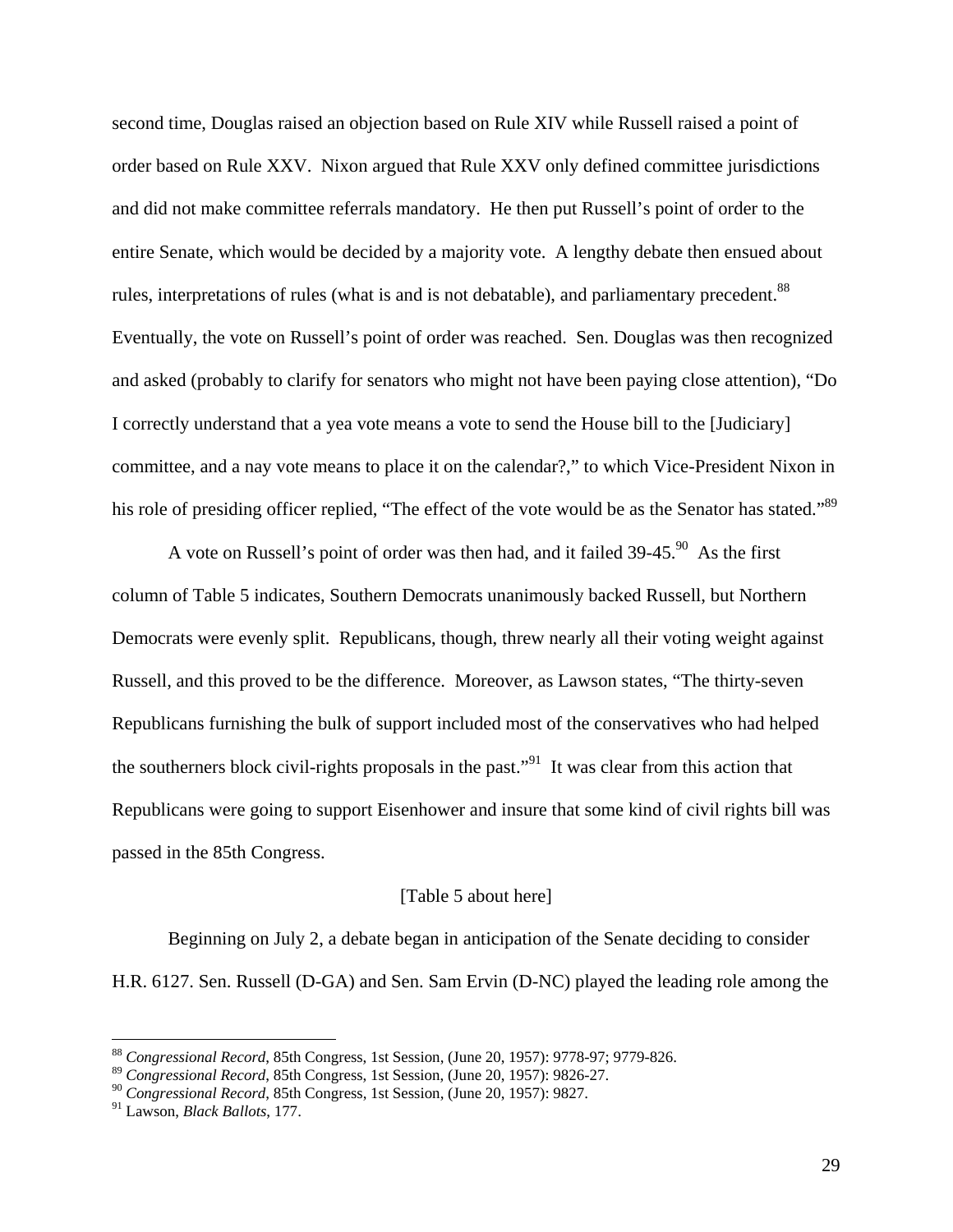Southern faction. Rather than begin a filibuster, they determined to attack the bill on its merits. Russell, as de facto leader of the group, had bought into Johnson's arguments — that a filibuster might not work this time, that obstruction could turn public opinion against them and cost them the support of Northern Democrats, and that having cloture invoked could mean a greater defeat (a harsher bill) than they would have to face otherwise. Russell and Ervin believed they could alter the bill to make it palatable to the South, by eliminating Title III (and thereby preserve segregation) and adding a jury trial amendment to Title IV (and thereby safeguard white society against charges of voting rights infractions via rulings from the bench). Russell and Ervin, and their caucus members, attempted to frame the debate as broadly as possible, as a battle against federal power and an infringement upon liberty. Such unchecked federal authority might be directed at the South in this case, they argued, but it could be turned on anyone in any region. $92$ 

 The charge that the federal government was planning to use Title III (which gave the attorney general authority to seek injunctions, or initiate civil suits, against civil rights violations) to integrate public schools in the South rattled Eisenhower. While the language of Title III did not include any references to "desegregation" or "integration," the provision's ambiguous wording might allow such an interpretation — and, indeed, Attorney General Brownlow and House Judiciary Chairman Celler believed the provisions allowed for the federal government to pursue such a course. While Eisenhower, by this time, supported the full four-part plan, he believed the bill at its core was a voting rights measure. Therefore, as concerns about the expansive nature of Title III emerged, he began backing away from the provision; he even met with Russell to underscore that he had no intention of using the civil right bill to punish the

<u>.</u>

<sup>92</sup> Finley, *Delaying the Dream*, 166-74.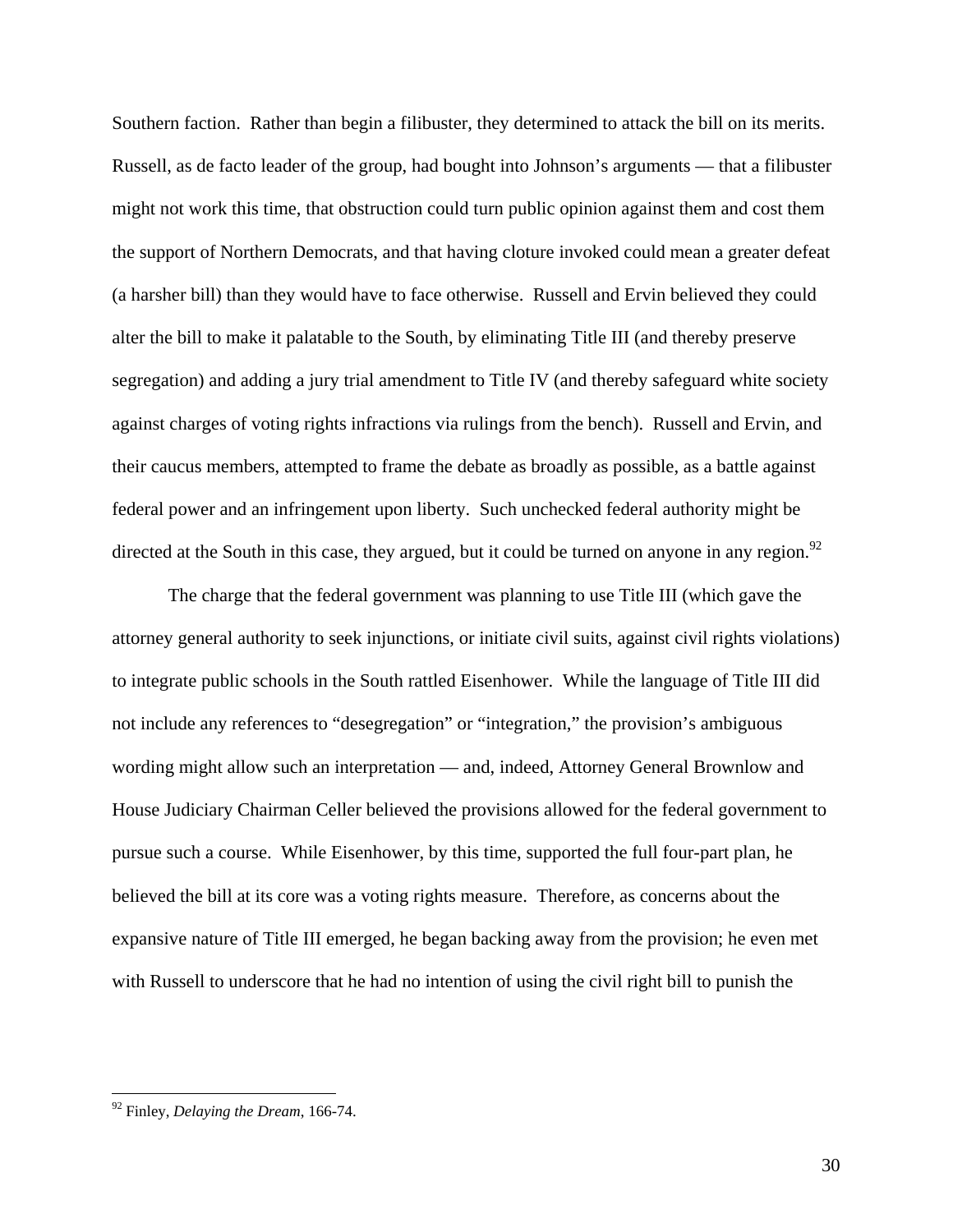South.93 And Northern public opinion was moving in the same direction: a *New York Times* editorial and a *Washington Post* piece by Walter Lippmann argued that protecting voting rights in the South was the federal government's proper goal, not dismantling the social order of the region (which should instead occur endogenously over time).<sup>94</sup> Despite some Republicans, like Sen. Everett Dirksen (R-IL), claiming that southerners' fears of U.S. troops imposing school integration on Dixie were "without foundation," the damage was done. Eisenhower was prepared to sacrifice Title III, and many Republicans would follow him.

 On July 16, the Senate voted 71-18 to consider H.R. 6127, with all Northern Democrats and Republicans voting in favor; Southern Democrats put up only token resistance.<sup>95</sup> Sen. Clinton Anderson (D-NM) then called up an amendment, jointly sponsored with Sen. George Aiken (R-VT), to strike out Title III from H.R.  $6127<sup>96</sup>$  Aiken was the perfect co-sponsor, as arranged by Lyndon Johnson, as his liberal bona fides were impeccable. And Aiken's decision to attach his name to the amendment was pragmatic: he wanted civil rights legislation and believed that it was unattainable unless Title III was stricken. Aiken's co-sponsorship and logical reasoning, in Johnson's mind, would give many Republicans the ability to vote yea on the amendment.<sup>97</sup>

Anderson deferred from making a speech that night, and the Senate used the next week to ease toward a resolution on Title III. Some Republicans sought to alter Title III to make it more acceptable to the South — as a way to keep some semblance of the provision intact — but

<sup>93</sup> Lawson, *Black Ballots*, 178-81; Richard L. Lyons, "Won't Use Act to Punish Dixie, Ike Tells Russell," *Washington Post*, July 11, 1957, A1; See Caro, *The Years of Lyndon Johnson, Volume 3*, 926-27.

<sup>94 &</sup>quot;The Right-to-Vote Bill," *New York Times*, July 11, 1957, 24; Walter Lippmann, "Today and Tomorrow: Voting and Integration," *Washington Post*, July 11, 1957, A15.<br><sup>95</sup> Congressional Record, 85th Congress, 1st Session, (July 16, 1957): 11832.

<sup>&</sup>lt;sup>96</sup> Congressional Record, 85th Congress, 1st Session, (July 16, 1957): 11838.<br><sup>97</sup> Caro, *The Years of Lyndon Johnson, Volume 3*, 935-41.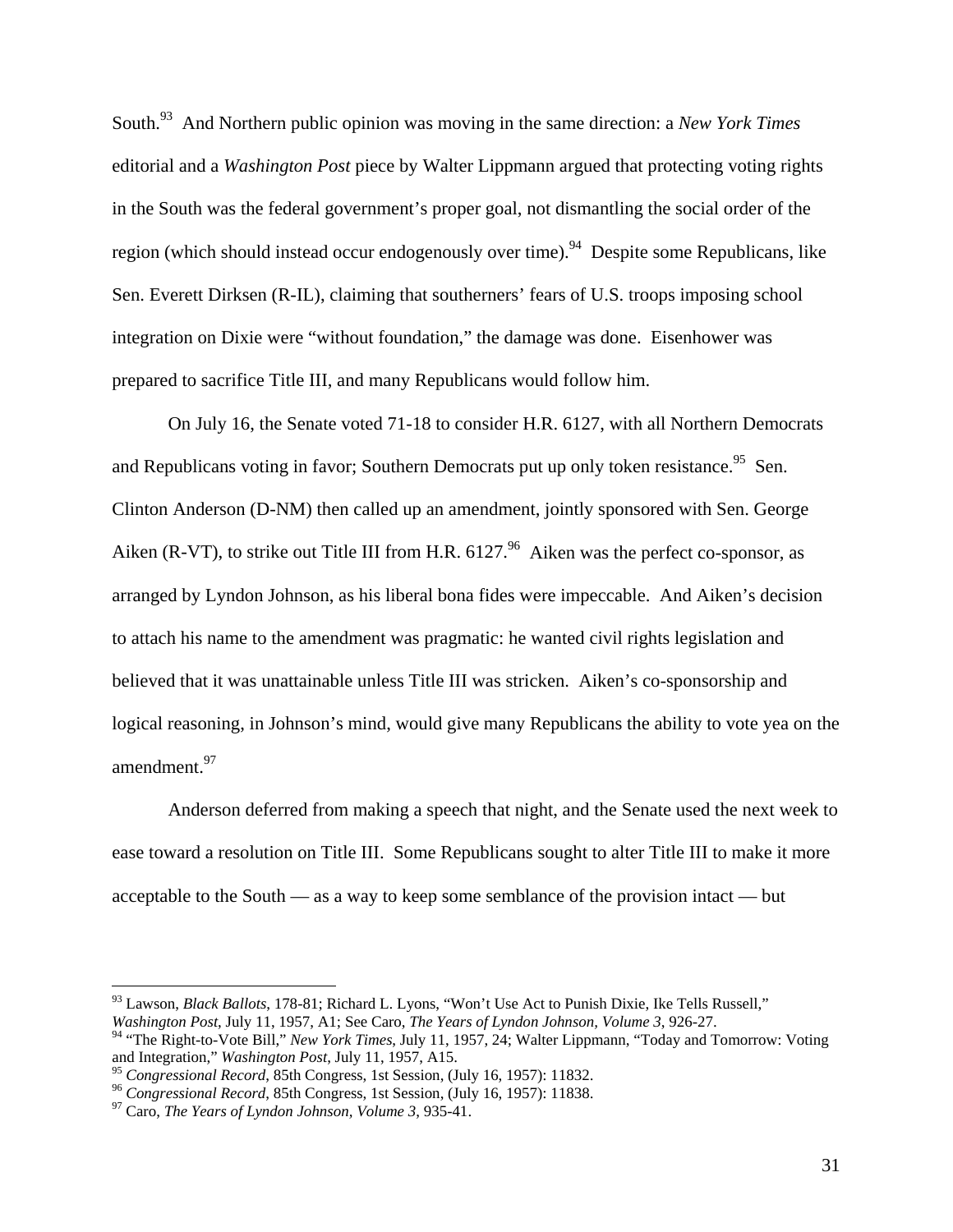Southerners were not to be dissuaded.<sup>98</sup> Finally, on July 24, voting on the Anderson-Aiken amendment commenced, and it passed  $52-38$ .<sup>99</sup> As column three of Table 5 indicates, 10 of 23 Northern Democrats and 18 of 43 Republicans voted for the amendment; these defections provided the forces of segregation with an easy victory, as Southern Democrats were unified behind the amendment. Eisenhower's pragmatism and Johnson's scheming made Title III vulnerable, and it was easy fodder for Senate moderates (and some liberals) to sacrifice for the sake of compromise.

With Title III eliminated, Johnson and Southern Democrats set their sights on Title V, the provision enforcing voting rights. As written, the attorney general had injunctive power (i.e., he could initiate actions) against violations of voting rights in the name of the United States. But there was no jury trial provision, which indicated that such voting rights violations would be tried before a judge in U.S. district courts. The issue on both sides was the presumption that an all-white southern jury would never convict a fellow white southerner charged with violating black voting rights. Southerners took comfort in this, liberals despised this. Southerners wanted an amendment to this effect, liberals knew such an amendment would gut the bill.

 Johnson realized he had his work cut out for him. While he took advantage of Eisenhower's lukewarm (at best) feelings toward Title III, the same was not true of Title IV. As Lawson writes: "Title IV, protecting the ballot, was the core of [Eisenhower's] program, and he

<sup>&</sup>lt;sup>98</sup> There were three such attempts: (1) a bipartisan amendment by Sens. Knowland and Humphrey to eliminate an 1866 statute that provided the president with authority to use military troops to enforce existing civil rights laws, which passed 90-0; (2) an amendment by Sen. John Bricker (R-OH) to permit the attorney general to use the injunctive power in Title III only when directed by the president, which failed 29-61; and (3) an amendment by Sen. John Sherman Cooper (R-KY) to permit the attorney general to use the injunctive power of Title III only in the presence of a conspiracy that hinders compliance with a U.S. court order issued to secure equal protection of the laws, which failed 8-81. See Congressional Record, 85th Congress, 1st Session, (July 22, 1957): 12314; (July 23, 1957): 12446; (July 23, 1957):12452. For background on these votes, see William S. White, "Senate, 90-0, Rids Civil Rights Bill of '70 Troop Issue," *New York Times*, July 23, 1957, 1; Robert C. Albright, "Ike Forces Fail to Alter Rights Bill," *Washington Post*, July 24, 1957, A1.<br><sup>99</sup> *Congressional Record*, 85th Congress, 1st Session, (July 23, 1957): 12565.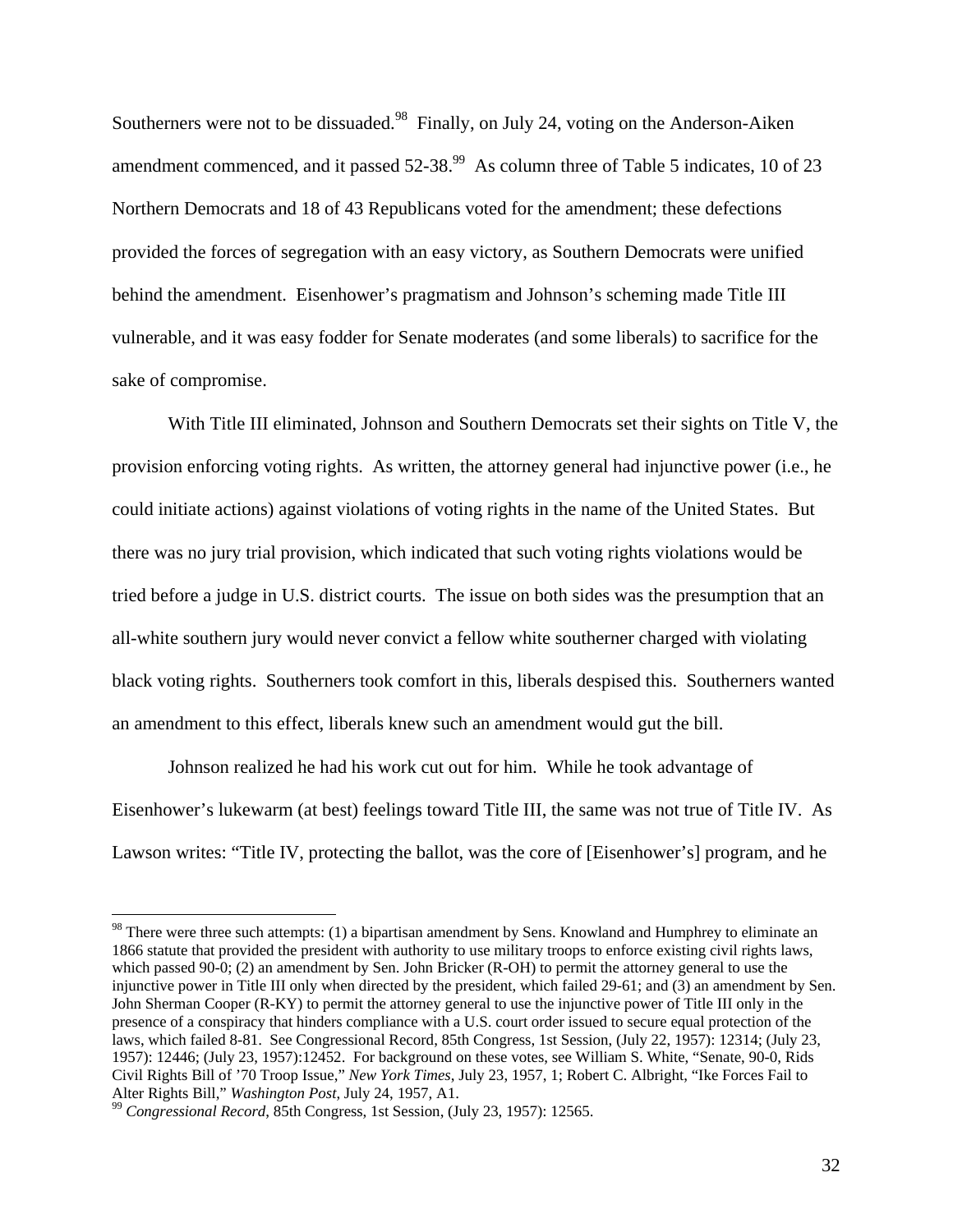would not tolerate any tampering with it."<sup>100</sup> With this in mind, Johnson went about building a majority coalition.

 His first move was to play up the "right to trial by jury" as a constitutional right, and portray the injunctive power of the federal government as arbitrary and dangerous. Johnson began reaching out to labor advocates in the Senate; organized labor had fought for decades against arbitrary court injunctions and put great faith in the common man — and the right to a trial by jury, comprised of your fellow men, was viewed as a fair institution and a great equalizer against the rich and powerful forces in society. He also began to fashion a legal argument for a jury trial in *criminal cases*, which would still allow judges to make rulings in civil cases.<sup>101</sup> This would allow for federal injunctions, as most voting rights infractions would be considered civil charges, and thus sidestep the liberals' concerns, but also provide southerners' with a protection if more serious (criminal) charges were brought.<sup>102</sup> In building this argument for a jury trial, he also recruited Sens. Joseph O'Mahoney (D-WY) and Estes Kevauver (D-TN), two wellrespected senators with liberal backgrounds, to be amendment co-sponsors.

 Many Northern senators were sympathetic to the jury trial argument. Even strong civil rights advocates like Sens. Paul Douglas and Hubert Humphrey admitted to being conflicted on the matter. But while they, and most liberals, chose protection of black voting rights over the sanctity of the right to a jury trial, Johnson didn't need to convince everyone. He simply needed to draw in a few individuals at the margins. Moreover, on July 31, O'Mahoney and Kevauver consented to an alteration in their proposed amendment. Frank Church (D-ID) proposed a clause

<sup>&</sup>lt;sup>100</sup> Lawson, *Black Ballots*, 183; Caro, *The Years of Lyndon Johnson, Volume 3*, 943-46.<br><sup>101</sup> Lawson, *Black Ballots*, 184-85; Caro, *The Years of Lyndon Johnson, Volume 3*, 948-53.<br><sup>102</sup> A criticism of this civil/crim that charges of civil contempt would evolve into criminal contempt. If a white man failed to register a potential black voter, he could be charged with civil contempt; but if the white defendant did not comply and register the potential black voter once the registration period expired, he would be guilty of criminal contempt. Thus, a white man would have an incentive to maintain his defiance, and not comply, as time would insure him a jury trial (and presumably a "not guilty" verdict). See Lawson, *Black Ballots*, 188.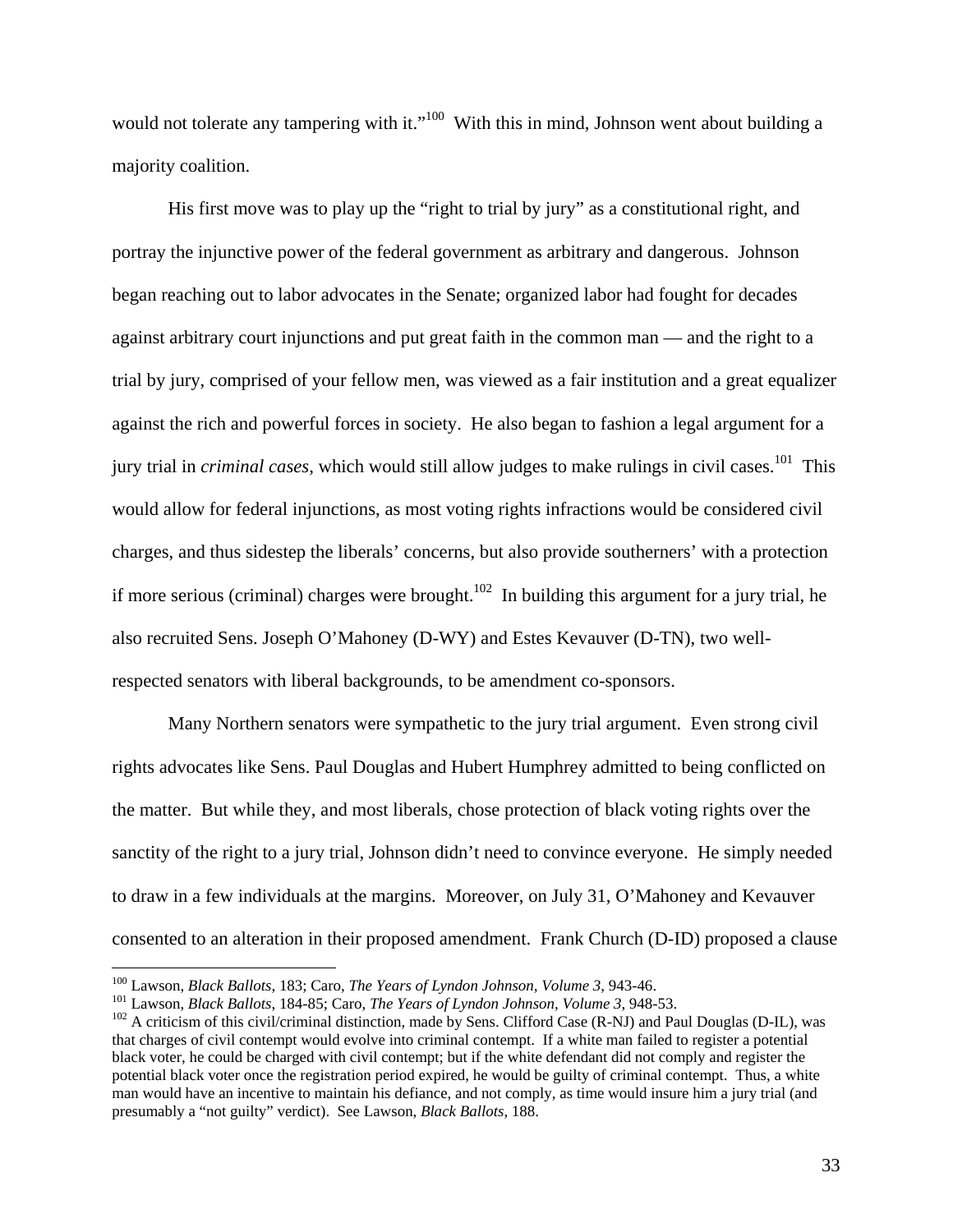that would allow citizens over the age of 21 the right to serve on federal juries.<sup>103</sup> In effect, Church's amendment would provide blacks in the South with a "new" civil right, as lack of registration would no longer hamper them from being federal jurors. Thus, according to Church, the fears of all-white "nullification juries" would be diminished.

 There were also rumors that Johnson had effected a running vote trade between Southern Democrats and their copartisans from the west. Western Democrats needed support earlier in the session for public power legislation (the building of a high dam at Hell's Canyon on the Idaho-Oregon border), and southerners uncharacteristically came to their aid — which proved to be the difference between winning and losing. Western Democrats would later support the South on the initial point of order vote. It was rumored that Johnson had several western votes that he could count on when the jury trial vote finally came around.<sup>104</sup>

Late on August 1, 1957, the O'Mahoney-Kevauver-Church amendment came to a vote.<sup>105</sup> It passed  $51-42$ <sup>106</sup> Whereas this final tally resembled the vote to eliminate Title III (52-38), the internal breakdown was different. For example, only 12 of 45 Republicans voted for the amendment, compared to 18 of 43 who voted to delete Title III. For the amendment to pass, then, Johnson had to rely on the non-Southern Democrats. Whereas 15 of 24 non-Southern Democrats voted for the amendment, only 10 of 23 voted to delete Title III.

How did Johnson secure more non-Southern votes on the jury trial amendment? Roland Evans and Robert Novak argue that the vote-buying rumor was a reality — that the bump in non-Southern support came from the *West*:

<sup>103</sup> *Congressional Record*, 85th Congress, 1st Session, (July 31, 1957): 13154.

<sup>104</sup> Evans and Novak*, Lyndon B. Johnson*, 129-30; Lawson, *Black Ballots*, 189-91; Caro, *The Years of Lyndon Johnson, Volume 3, 948-53*<br><sup>105</sup> Note that because the vote occurred after midnight, some sources cite this as an August 2 roll call. As it listed as

occurring on August 1 in the *Congressional Record*, I list it as an August 1 vote. 106 *Congressional Record*, 85th Congress, 1st Session, (August 1, 1957): 13356.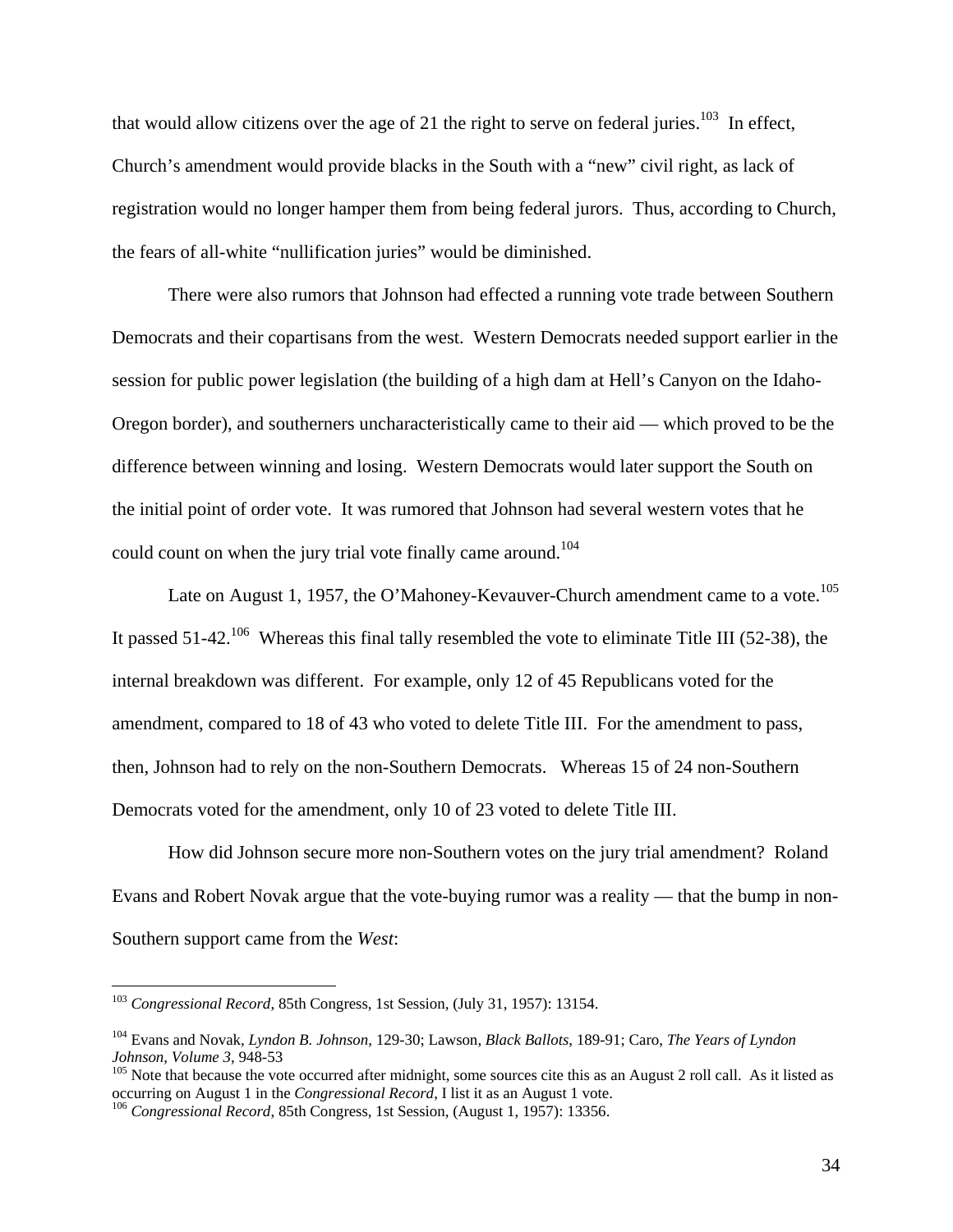… just as Russell and Southerners had come to the aid of the Democratic West on the Hells Canyon bill six weeks earlier, now the Democratic West came to Russell's aid on the jury trial amendment. Out of fourteen Western Democratic Senators, all but two  $\ldots$  supported the jury trial amendment.<sup>107</sup>

Steven Lawson contends that it was more nuanced than a simple western story — that discrete decisions made by Johnson (the reaching out to union leaders, the distinction made between criminal and civil contempt charges, the opening up of juries to black citizens) brought in sets of senators. $108$ 

 Regardless of how Johnson pulled it off, he *did* pull it off. On August 7, the now pared-down H.R. 6127, shorn of Title III and with a jury trial amendment tacked on, passed 72-18<sup>109</sup> Seventeen Southern Democrats still voted against the bill, but they and their leaders (Johnson and Russell) were pleased. They avoided using the filibuster and managed to reshape the initial bill to something that they didn't quite like, but that they (and their region) could live with.

#### A New Civil Rights Act

 Eisenhower was disappointed with the Senate-amended civil rights bill. Other prominent Republicans, like House Minority Leader Joe Martin and Vice-President Nixon, thought the president should let the legislation die and try again the following year. Civil rights groups, while not pleased, were happy that a civil rights bill appeared to be close to law. They felt that this would be an important first step in generating civil rights gains, and more would result from it. Liberal Democrats were generally pleased that they'd likely be able to provide their constituents with something in the  $1958$  midterms.<sup>110</sup>

<sup>107</sup> Evans and Novak, *Lyndon B. Johnson*, 138. 108 Lawson, *Black Ballots*, 194.

<sup>&</sup>lt;sup>109</sup> *Congressional Record*, 85th Congress, 1st Session, (August 7, 1957): 13900<br><sup>110</sup> Lawson, Black Ballots, 195.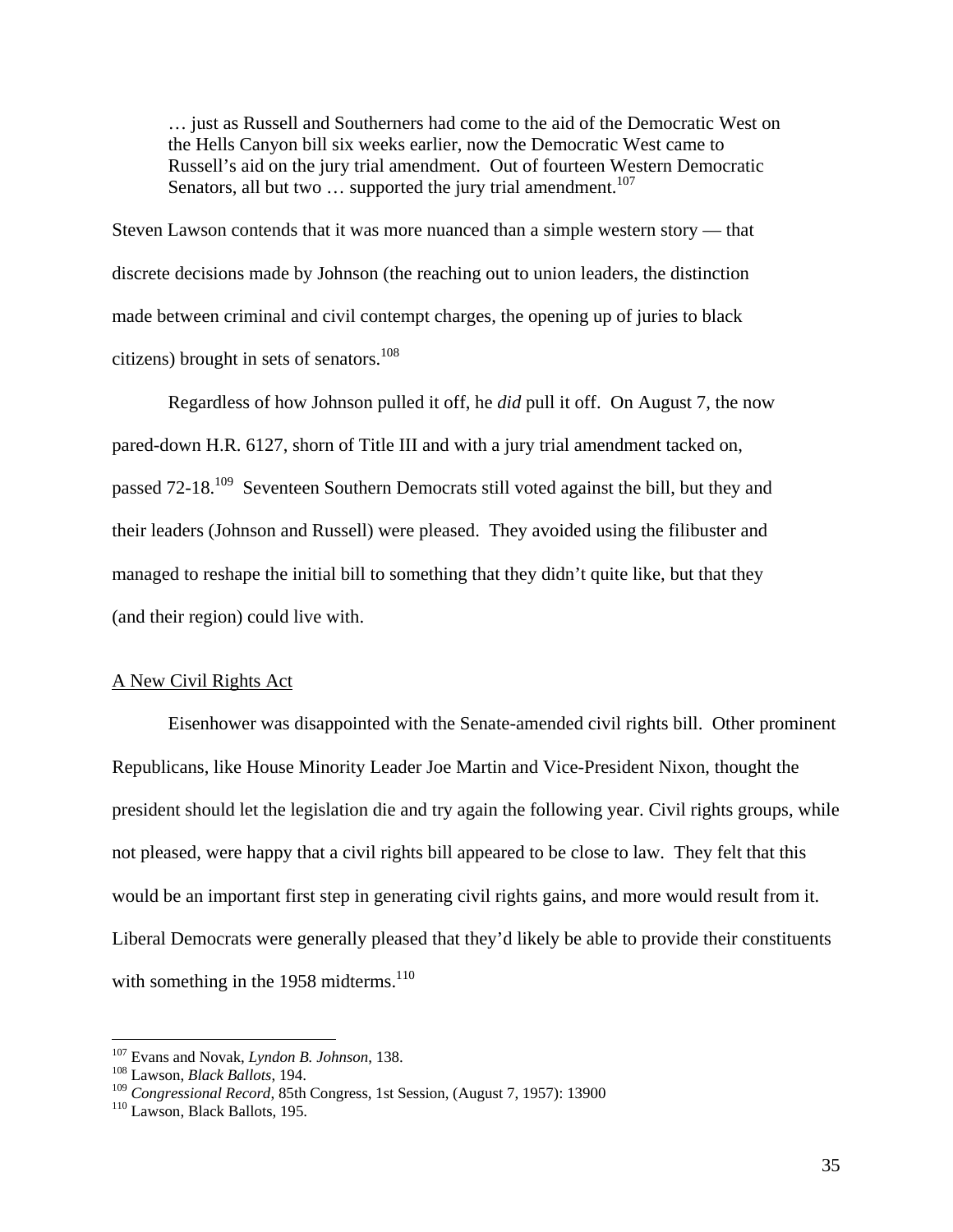In the end, after a few days to cool off, the president and his advisors weren't willing to write off all of their efforts, and they decided to continue to support the sub-optimal legislation. Eisenhower was not willing to let go of the jury trial issue, though, and sought to make Title IV stronger. He asked that in criminal cases where a penalty did not lead to more than 90 days of jail time or a fine of more than \$300, a judge rather than a jury would get to try the case.<sup>111</sup> He then directed Rep. Martin and Sen. Knowland to meet with Rep. Rayburn and Sen. Johnson and try to sell the change. After the four legislators met, a slighted altered deal was struck — where the 90 day stipulation was reduced to 45 days.<sup>112</sup>

 On August 26, 1957, the Rules Committee reported the amended H.R. 6127, and it passed 279-97.<sup>113</sup> As Table 6 indicates, a majority of Southern Democrats were still obstinately opposed, but few defections among Northern Democrats and Republicans led to a big margin of victory. As the amended version of H.R. 6127 moved its way over to the Senate, some Southern senators toyed with the idea of filibustering the bill. But they had come too far. It was still possible that a coalition could be formed to invoke cloture. Plus, they had successfully eliminated all the seriously objectionable elements in the bill. Only Sen. Strom Thurmond (D-SC) was an ultra until the end, as he waged a one-man filibuster for more that 24 hours. Finally,

 $\overline{a}$ 

<sup>111</sup> Lawson, *Black Ballots*, 197.<br><sup>112</sup> William S. White, "Congress Chiefs Reach an Accord on Civil Rights," *New York Times*, August 24, 1957, 1, 34;<br>Philip Dodd, "Compromise Reached on Civil Rights Bill," *Chicago Trib* 

<sup>&</sup>lt;sup>113</sup> Congressional Record, 85th Congress, 1st Session, (August 27, 1957): 16112-13. Note that the gap between the initial passage of H.R. 627 in the Senate, on August 7, and the consideration of the amended bill in the House, on August 26, was partly due to actions taken by Rules Committee Chairman Howard W. Smith. Knowing that he couldn't kill the bill or delay it indefinitely, Smith decided he would display his displeasure by disappearing for 10 days and thus shutting down the Rules Committee for business. Smith reportedly took a spontaneous family vacation in North Carolina, and left House and Senate leaders where he was and when he would return. When he did get back to Washington, he agreed to release the bill only after Speaker Rayburn agreed to kill several federal aid programs. See Dierenfield, *Keeper of the Rules*, 158-59.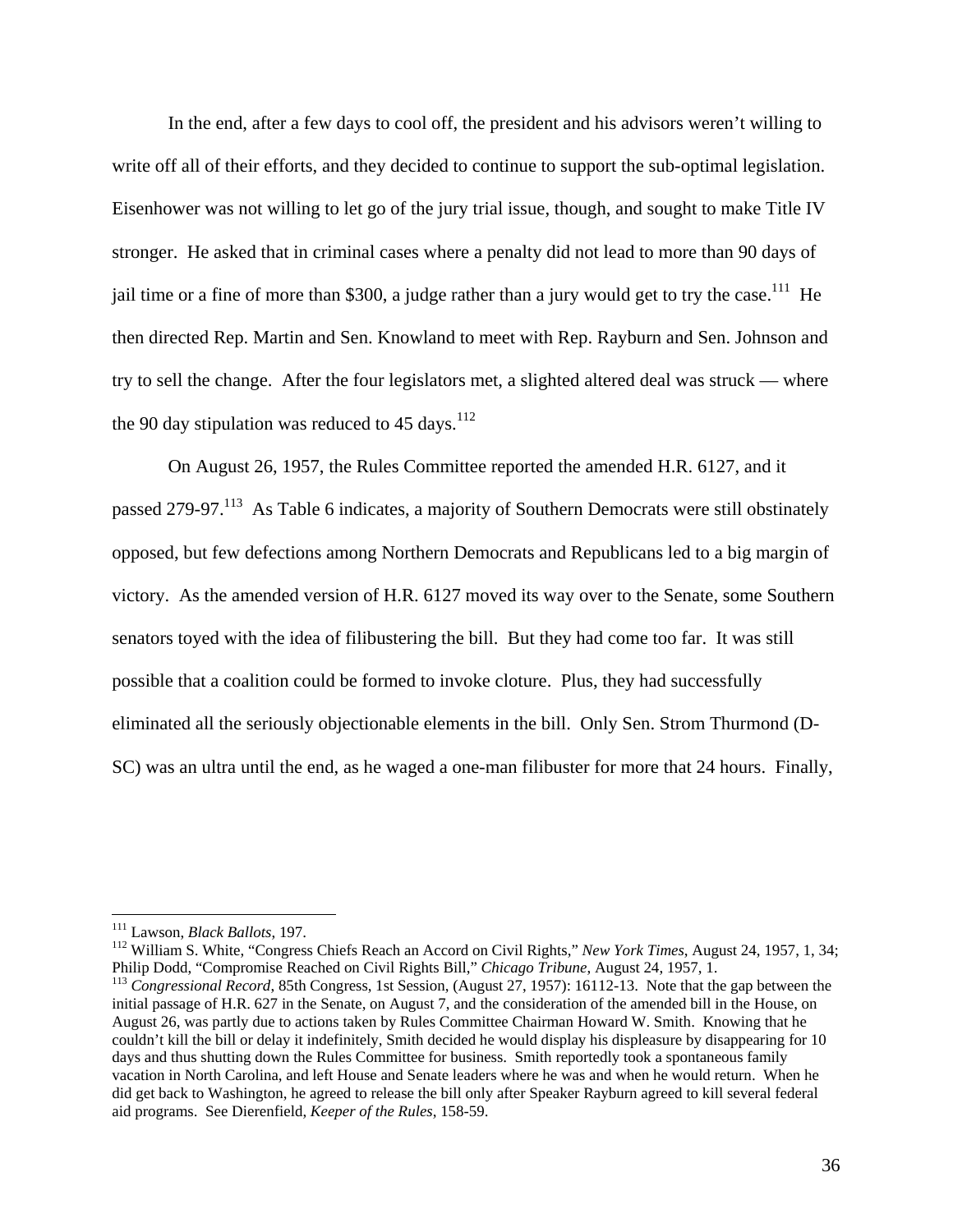on August 29, the Senate voted 60-15 to pass the amended H.R.  $6127$ <sup> $114$ </sup>. The bill went to the president, he signed it, and it became Public Law 385 on September 9, 1957.<sup>115</sup>

### [Table 6 about here]

 While H.R. 6127, in the end, was considerably weaker than liberal reformers wanted, it was still the first civil rights bill passed into law since 1875. A Commission on Civil Rights was established and a Civil Rights Division was created in the Department of Justice. The attorney general could seek injunctions against those who sought to deprive a citizen of his/her voting rights, although the defendant possessed a right to a jury trial when the charge was reasonably serious. These were modest gains, but they were gains.

#### **The Second Policy Breakthrough: 86th Congress**

As the civil rights battle in the 85th Congress was winding down, a crisis was emerging in Arkansas. The court ordered desegregation of schools following the *Brown* decision(s) was slated to begin in Little Rock, Arkansas, in September 1957, and white resistance was fomenting to prevent the attendance of nine black students at Little Rock Central High. On September 4, 1957, Governor Orval Faubus instructed the Arkansas National Guard to keep the peace, which meant blocking the students from gaining access to the school. The incident drew national headlines, and President Eisenhower met with Faubus to try to defuse the situation and get him to comply with the court order. Faubus refused, which led Eisenhower to call in the 101st airborne to force compliance.<sup>116</sup> This executive action resulted in a host of responses and largely hardened regional positions in Washington and the country. White Citizens Councils gained in

<sup>&</sup>lt;sup>114</sup> Congressional Record, 85th Congress, 1st Session, (August 29, 1957): 16478.<br><sup>115</sup> See 71 *Stat.* 634-638.<br><sup>116</sup> Cobb, *The South and America since World War II*, 46-51; Nichols, *A Matter of Justice*, 189-213.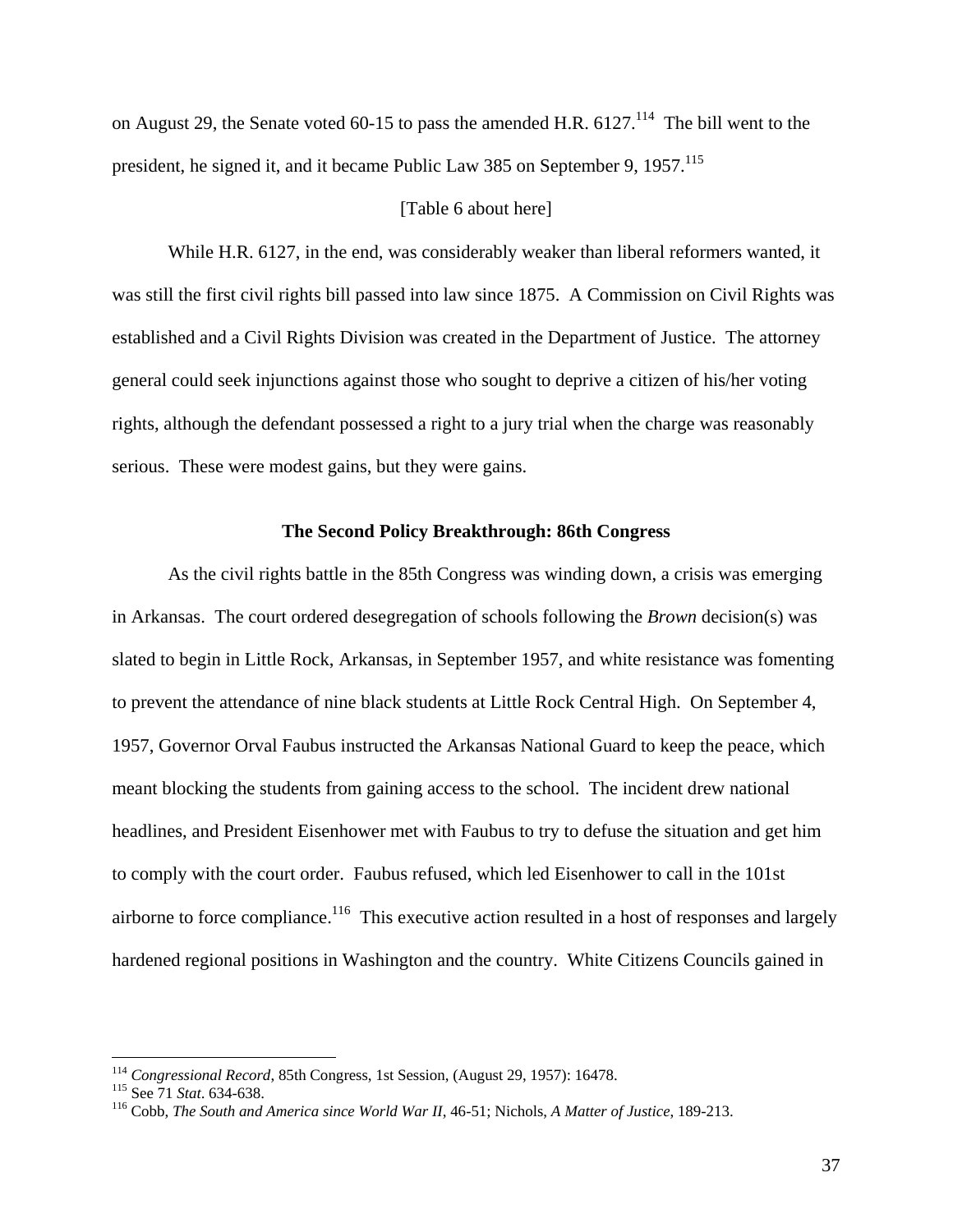numbers and strength, and incidents of racial violence continued to escalate with the bombing of black churches and schools in the South becoming almost commonplace.

 Over the next two years, the fruits of the Civil Rights Act of 1957 — the Civil Rights Division in the Justice Department and the Commission on Civil Rights — would be on public display.<sup>117</sup> The two entities would earn very different grades. The Civil Rights Division was viewed as a failure. It moved slowly — painfully so — and only tried three cases. Rather than playing the role of a forceful advocate, the Division was more concerned with generating airtight cases (even thought it would essentially lose 2 of the 3 cases it pursued). It was not long before civil rights groups like the NAACP lost confidence and wrote off the Division. The Commission on Civil Rights, however, was considerably more active in investigating grievances. An investigation into voting records in Alabama, after complaints of unequal treatment in the registration process based on race, led to stonewalling by the state attorney general and other officials. The Commission responded by holding a public hearing, covered on national television, which helped expose the fraudulent system; in time, Commission members were granted access to voting records, and they discovered clear evidence of discriminatory practices in voter registration. The Commission's work served to embolden civil rights groups and fostered calls for more effort to protect the voting rights of black citizens.

 Meanwhile, Eisenhower and his advisors were content to sit back and let the wheels of government work. Herbert Brownlow had stepped down as attorney general shortly after "Little Rock," and his successor, William Rogers, was not in favor of proposing any new civil rights legislation. Eisenhower was therefore content to "let some time elapse … and see how the 1957

<sup>117</sup> See Lawson, *Black Ballots*, 205-21. On the shortcomings of the Civil Rights Division, also see Allan Lichtman, "The Federal Assault Against Voting Discrimination in the Deep South 1957-1967," *Journal of Negro History* 54 (1969): 346-67.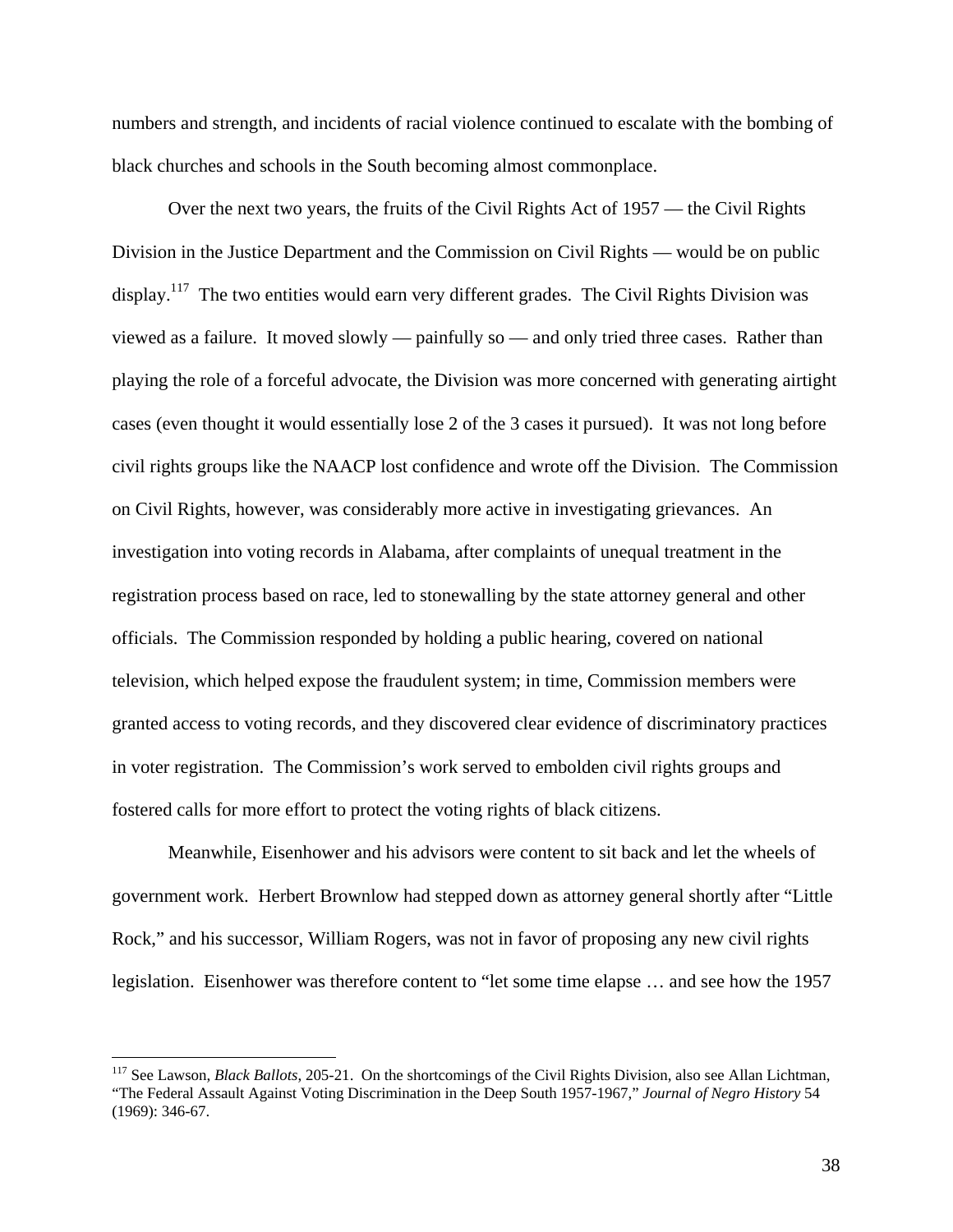items work."118 Thus, as the second session of the 85th Congress was drawing to a close, the future was unclear on civil rights. Without strong White House urging, it was unlikely that congressional Republicans would on their own take up the call for civil rights; this left the liberal wing of the Democratic Party as the only certain civil rights advocates.

 But change was otherwise in the air. The Democrats picked up 49 House seats and 16 Senate seats in the 1958 midterms, as the president's party was punished for the high unemployment and high inflation amid a serious recession.<sup>119</sup> And most of these Democrats were ideological (programmatic) liberals, which shifted the center of gravity in both chambers of Congress to the left. Indeed, this 1958 class would be a harbinger, as the influx of liberal members would continue into the next decade which would dramatically affect both the internal organization of Congress and lawmaking.<sup>120</sup>

 In the short term, though, national Democrats were giddy with excitement and wanted to make the most of their electoral windfall. Sen. Paul Douglas saw the election results as a "mandate" to generate additional legislation on civil rights, while Democratic National Chairman Paul Butler indicated that the Democrats could only win the White House in 1960 if they took a strong stand on civil rights.<sup>121</sup> Moreover, civil rights advocates in the Senate were looking ahead to the start of the 86th Congress and a move to alter Rule  $XXII$ <sup>122</sup>. Whether a major or minor rules change could be effected was the prevailing question.

<sup>118</sup> Cabinet Meeting Minutes, December 4, 1957, as quoted in Lawson, *Black Ballots*, 220.

<sup>119</sup> Partisan breakdowns are taken from Martis, *The Historical Atlas of Political Parties in the United States Congress, 1789-1989*, 211, 213. For more on the recession, see Richard W. Gable, "The Politics and Economics of the 1957-1958 Recession," *Western Political Quarterly* 12 (1959): 557-59.<br><sup>120</sup> Barbara Sinclair, *The Transformation of the U.S. Senate* (Baltimore: The Johns Hopkins University Press, 1989):

<sup>30-33;</sup> David W. Rohde, *Parties and Leaders in the Postreform House* (Chicago: University of Chicago Press, 1991): 7-8.

<sup>&</sup>lt;sup>121</sup> "Douglas Sees Mandate to Push Civil Rights," *Washington Post*, November 9, 1958, A2; Russell Baker, "Butler Declares Rights is '60 Issue," *New York Times*, November 8, 1958, 11.

<sup>&</sup>lt;sup>122</sup> Anthony Lewis, "Election Brightens Prospects for Civil Rights Action," *New York Times*, November 9, 1958, E4; "New Senate Facing Fight on Filibuster," *Los Angeles Times*, November 9, 1958, 34.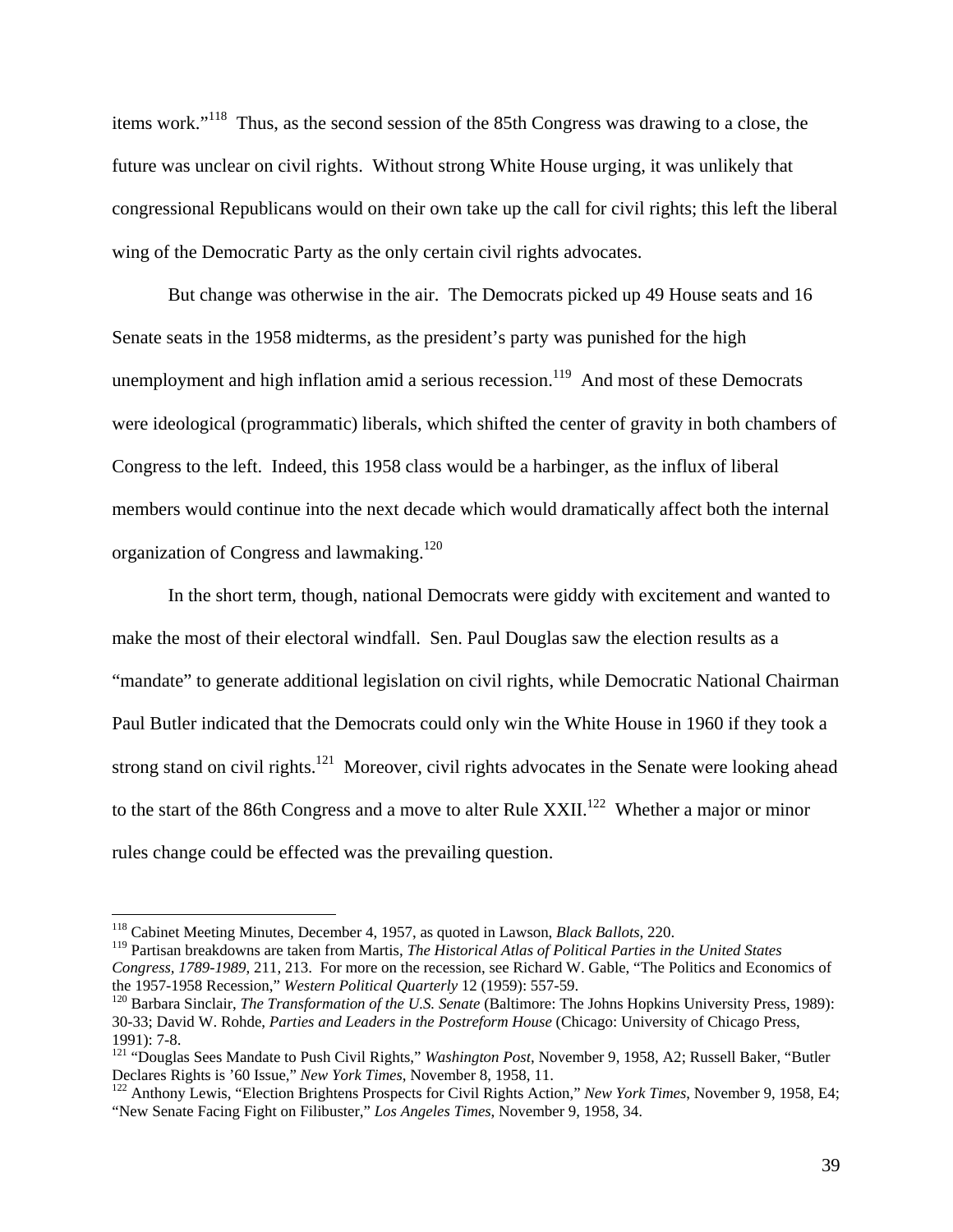### The Fight to Revise Rule XXII

 The opening of the 86th Congress was very much like the opening of the 85th Congress, as Sen. Clinton Anderson (D-NM) would attempt to change the rules in the upper chamber by getting the Senate to acknowledge that it was not a continuing body, and thus had to adopt new rules at the start of each Congress. If Anderson was successful, the Senate would be operating under general parliamentary law, which would allow a majority to decide what the new rules would be. Again, Anderson had Vice-President Nixon in his corner as presiding officer, which meant that points of order would be decided in his favor.

 The difference between the 86th and 85th Congresses was that the membership had moved to the left. Would this be a meaningful difference? Before Anderson could be recognized on January 7, the first day of the new Congress, Majority Leader Johnson used his right of first recognition to propose his own rules change: the cloture rule would shift back to the pre-1949 standard (two-thirds of members present and voting), this cloture rule would apply on motions to change the rules (instead of unanimous consent), and a provision of the amended cloture rule would indicate that Senate rules are always in effect (that the Senate is a continuing body).<sup>123</sup> In offering a revision to Rule XXII, Johnson would hew to a promise that he and then-Minority Leader Knowland made in the prior Congress.

 Johnson was adamant that his motion would be the first one considered by the Senate and moved an adjournment. When the Senate reconvened the following day, Johnson reconsidered and allowed Anderson's motion to be considered ahead of his.<sup>124</sup> Johnson's move was viewed

<sup>&</sup>lt;sup>123</sup> *Congressional Record*, 86th Congress, 1st Session, (January 7, 1959): 8.<br><sup>124</sup> *Congressional Record*, 86th Congress, 1st Session, (January 7, 1959): 103.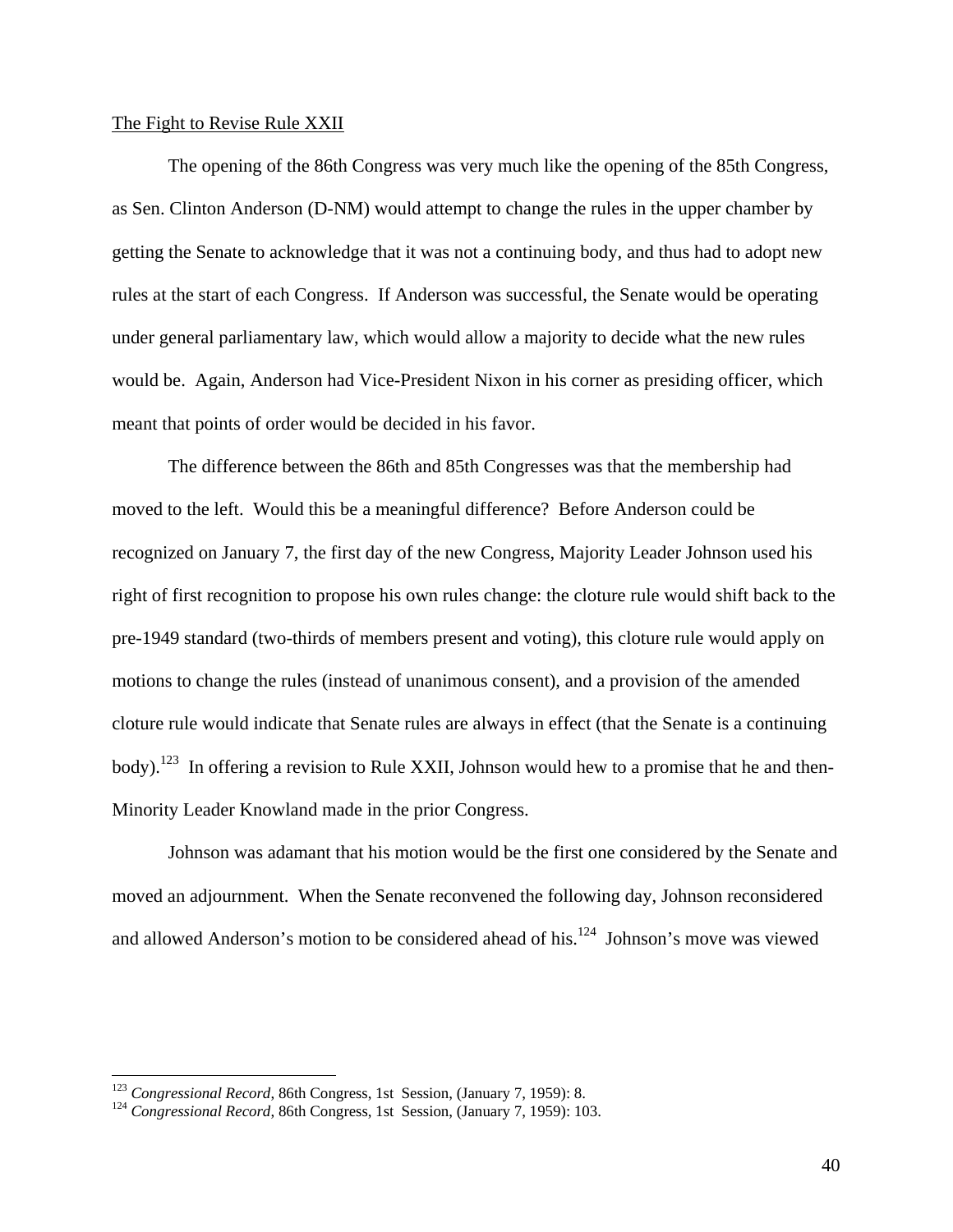"as a show of confidence that he had amassed the needed votes."<sup>125</sup> Robert Caro underscores this belief in recounting the recollection of an unnamed senator during the procedural tussle:

Jesus, it was rough. Lyndon was going around with two lists in his inside pocket. One was for committee assignments and anything else you wanted, and the other was for Rule 22. He didn't talk about the first until you'd cleared on the second, and that was all there was to it.<sup>126</sup>

The remainder of January 8 was spent debating Anderson's motion. The following day, Johnson moved to table Anderson's motion — which passed  $60-36$ .<sup>127</sup> As the first column of Table 7 indicates, Johnson's tabling motion received a majority of support from Republicans (this, after Minority Leader Dirksen endorsed Johnson's cloture amendment) and a solid percentage of Northern Democrats.

# [Table 7 about here]

When Johnson's amendment to the cloture rule was considered on January 12, it passed 72-22.<sup>128</sup> While a majority of Southern senators voted against it, they did so out for symbolic reasons; most were in fact quite pleased with the outcome of the procedural struggle.<sup>129</sup> Keeping a supermajority cloture rule in place portended a course of moderation on civil rights legislation.

### Proposals and Stalemate

 Rather than just broker what he hoped would be mild compromise legislation on civil rights, Johnson wanted to get ahead of the process. Still looking ahead to the presidential election in 1960, and recognizing both the Northern public's demand for new civil rights legislation and the need to position himself as a moderate in the Democratic Party, Johnson

<sup>&</sup>lt;sup>125</sup> Gold and Gupta, "The Constitutional Option to Change Senate Rules and Procedures," 242.

<sup>&</sup>lt;sup>126</sup> Robert A. Caro, *The Years of Lyndon Johnson, Volume 4: The Passage of Power* (New York: Knopf, 2012), 74.<br><sup>127</sup> Congressional Record, 86th Congress, 1st Session, (January 9, 1959): 207-08.<br><sup>128</sup> Congressional Recor

<sup>129</sup> Finley, *Delaying the Dream*, 199-200.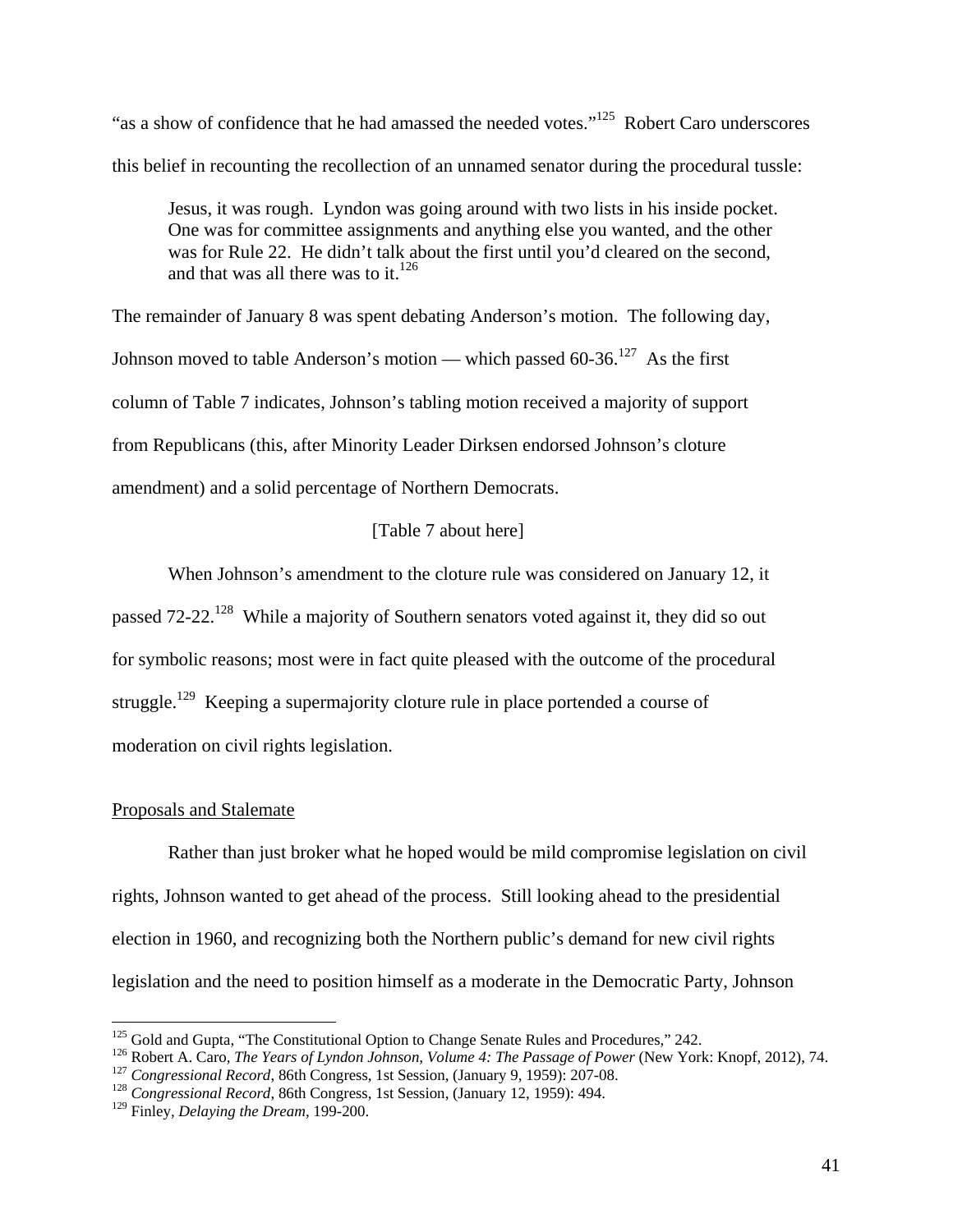offered his own bill  $(S. 499)$ .<sup>130</sup> The Johnson proposal, introduced on January 20, 1959, would extend the life of the Commission on Civil Rights, provide for federal investigation and penalties into bombing cases, provide subpoena power to the attorney general's office to obtain voter registration records, and create a Federal Community Relations Service to mediate disputes between the races. While the proposal was lauded as "moderate and thoughtful" by some in the mainstream press,131 the response in the black press was quite negative. As the *Chicago Defender* stated: "The Johnson Plan is an indefinite postponement of the day when American citizenship would have no tag to limit its meaning and application."<sup>132</sup>

In response to Johnson's plan, Rep. Emanuel Celler (D-NY) and Sen. Paul Douglas (and 16 of his colleagues) introduced more ambitious legislation (H.R. 3147 and 3148 on January 22 and S. 810 on January 29, respectively).<sup>133</sup> These liberal bills focused on desegregation rather than voting rights — they endorsed the *Brown* decision as the law of the land, provided federal money to help schools with integration (especially where state aid was unavailable), authorized the Department of Health, Education, and Welfare to provide assistance with the creation of desegregation plans (especially for communities that had been slow or resistant to do so), and resurrected the old Title III from the 1957 proceedings, which would give the attorney general injunctive power against civil rights violations. The latter provision was anathema to the South, of course, as it would provide (in theory) proactive power to the federal government (the attorney general) to dismantle Jim Crow.

President Eisenhower, who was reluctant to initiate more action on civil rights legislation in late-1957 and 1958, now entered the fray, partly to maintain his administration's legacy but

<sup>&</sup>lt;sup>130</sup> Congressional Record, 86th Congress, 1st Session, (January 20, 1959): 871, 875-77.<br><sup>131</sup> See "Coup on Civil Rights," *Washington Post*, January 22, 1959, A16<br><sup>132</sup> "Arch Foe of Civil Rights," *Chicago Defender*, Jan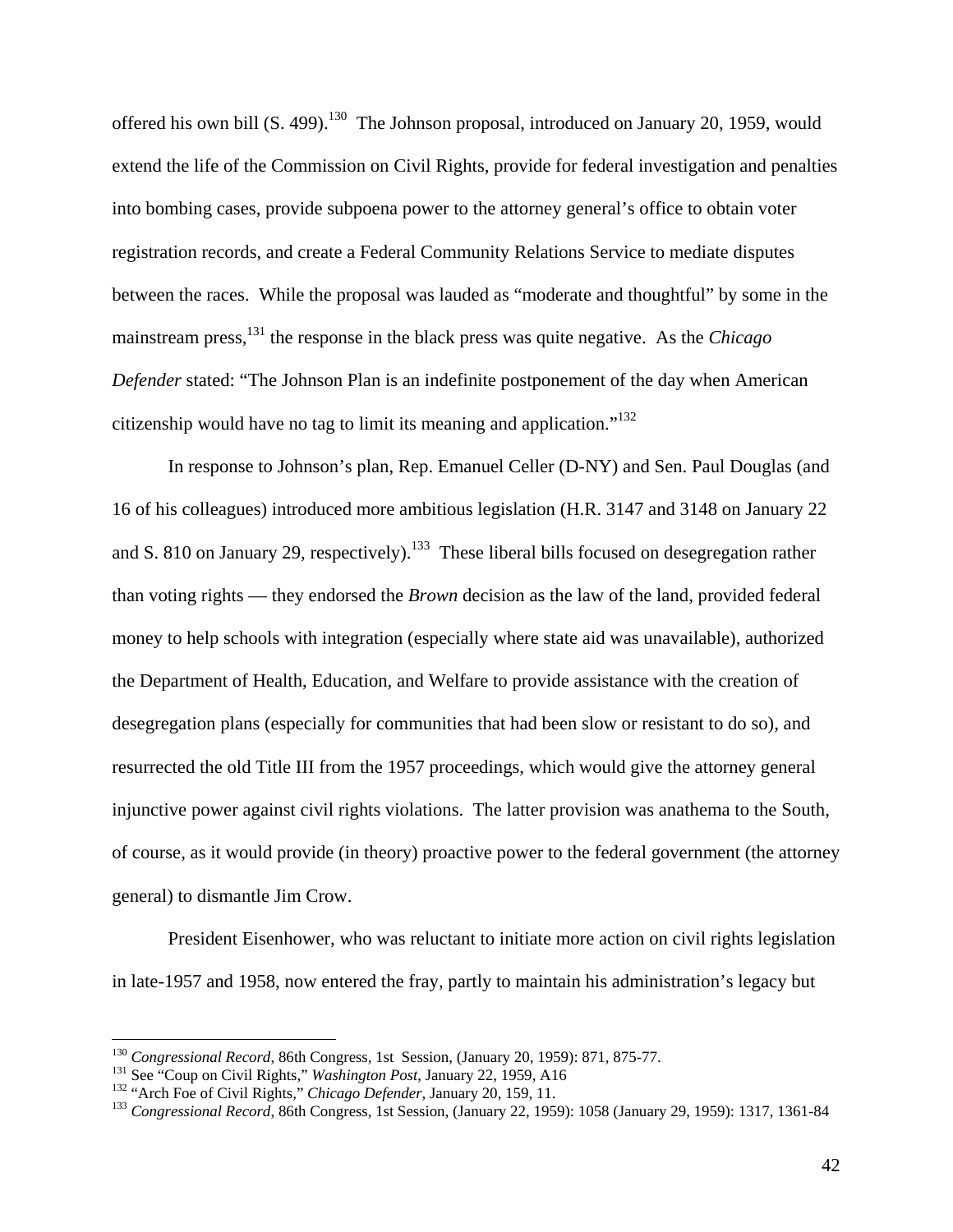also in response to a GOP research study that argued for the importance of competing for the black vote in the upcoming presidential election of  $1960$ .<sup>134</sup> The Eisenhower proposal, presented as a message to Congress on February  $5$ ,  $^{135}$  was viewed as a middle ground between the Johnson and Celler-Douglas proposals, and dealt with both voting rights and desegregation. It proposed extending the life of the Committee on Civil Rights, providing the attorney general with authority to inspect voting records (while requiring states to keep said records for three years), imposing federal criminal penalties on those performing bombings and seeking to escape across state lines, imposing federal penalties on those who sought to obstruct court orders in school desegregation cases, creating an equal jobs opportunity commission, and providing some money and technical assistance to state agencies to help in carrying out desegregation decisions. It did not seek to resuscitate some version of Title III; in this regard, Eisenhower overruled his cabinet advisors who sought such an addition.<sup>136</sup> Senate Minority Leader Everett Dirksen and Rep. William R. McColloch (R-OH), ranking member on the House Judiciary Committee, introduced the president's proposals (S. 955 to S. 960 on February 5 and H.R. 4457 on February 12, respectively). $137$ 

While the three aforementioned proposals garnered the most attention, the issue of civil rights was on many members' mind, as 39 different civil rights bills were introduced in the House and 17 in the Senate.<sup>138</sup> Thus, the position-taking benefits were deemed to be high. And all eyes turned to the committees in charge of conducting hearings and producing final bills that could be considered on the chamber floors — the House and Senate Judiciary Committee.

<sup>&</sup>lt;sup>134</sup> See Lawson, *Black Ballots*, 222.

<sup>&</sup>lt;sup>135</sup> Congressional Record, 86th Congress, 1st Session, (February 5, 1959): 1922-23.<br><sup>136</sup> Lawson, *Black Ballots*, 224-25.<br><sup>137</sup> Congressional Record, 86th Congress, 1st Session, (February 5, 1959): 1916, 1919-21; (Febru 2271.

<sup>138</sup> Daniel M. Berman, *A Bill Becomes a Law: Congress Enacts Civil Rights Legislation*, Second Edition (London: Collier-Macmillan, 1966), 16-33.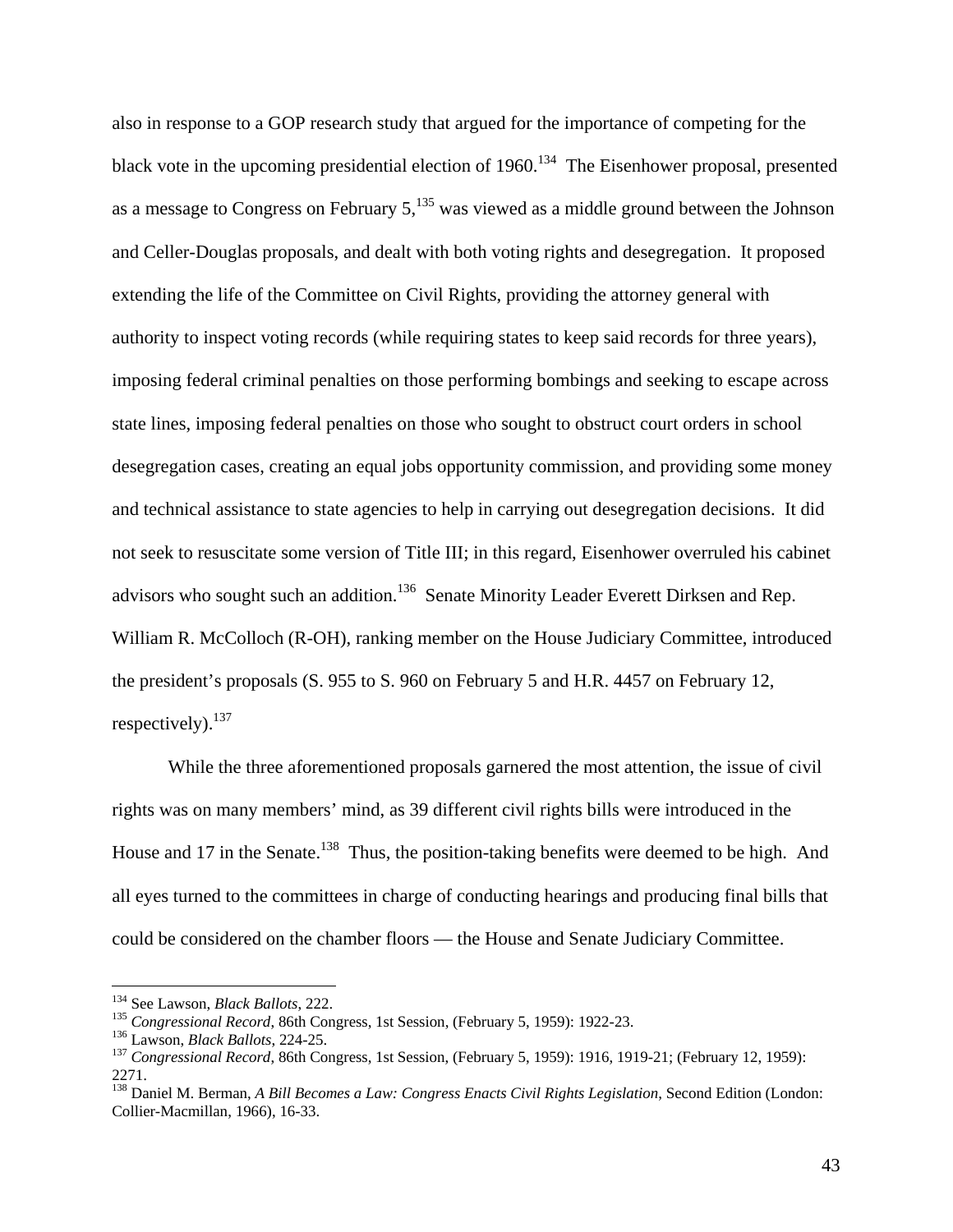In the House, after holding hearings, a Judiciary subcommittee controlled by Reps. Celler and McColloch combined their two bills — in effect, Title III from the Celler bill was attached to the McColloch bill. When referred to the larger Judiciary Committee, however, the strongest parts of the Celler-McColloch bill were stripped, including the Title III provision, the equal jobs opportunity commission, and financial aid/assistance to communities working toward desegregating.139 While Celler chaired Judiciary, most of its Democratic members were Southern, and they would not sign off on the more controversial elements.<sup>140</sup> What was left were the penalties for interfering with school desegregation and fleeing across state lines after performing a bombing; Justice Department access to state voting records, which must be kept for two years; and a two-year extension of the Commission on Civil Rights. Late in the summer, this stripped-down bill, now labeled H.R.  $8601$ ,<sup>141</sup> was then sent to the Rules Committee. Rep. Howard W. Smith (D-VA), chairman of Rules, had no interest in granting a rule to H.R. 8601 and sat on it. Celler, in response, filed a discharge petition and began collecting signatures.<sup>142</sup>

In the Senate, after holding hearings, a Judiciary subcommittee chaired by Sen. Thomas Hennings (D-MO) could only produce a weak bill, essentially a portion of what the full Judiciary Committee in the House generated — the Justice Department was granted access to state voting records, which must be kept for three years, and the Commission on Civil Rights received a 15 month extension. This new bill, now labeled S. 2391, then sat in the full Judiciary Committee, as its Chairman, Sen. James Eastland (D-MS), had no interest in reporting it to the full Senate.<sup>143</sup> Eastland, like Smith in the House, had no use for civil rights and was a faithful guardian of the

<sup>&</sup>lt;sup>139</sup> Berman, A Bill Becomes a Law, 20-21.

<sup>&</sup>lt;sup>140</sup> Sundquist, *Politics and Policy*, 243.<br><sup>141</sup> Congressional Record, 86th Congress, 1st Session, (August 10, 1959): 15398.<br><sup>142</sup> "Celler Bid Seeks Action on Rights," *New York Times*, August 27, 1959, 14; Willard Edwar Give Preview of Filibuster," *Chicago Tribune*, August 27, 1959, 6. 143 Berman, *A Bill Becomes a Law*, 33-35.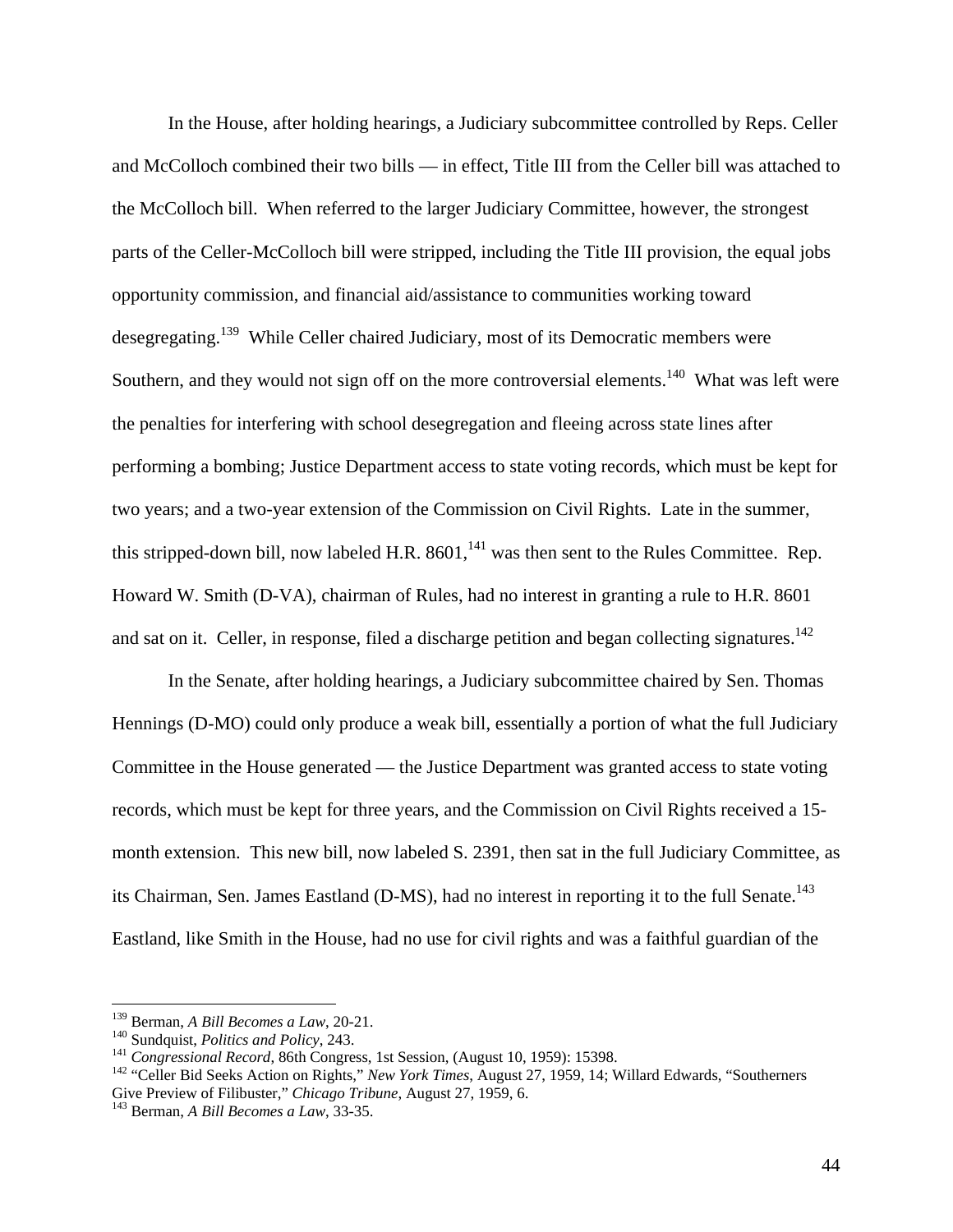South's Jim Crow system. Talk of trying to discharge the committee was had,<sup>144</sup> but it did not lead anywhere.

Thus, as the first session of the 86th Congress came to an end, the civil rights forces had been mostly blocked: Celler was still collecting signatures for his discharge petition on H.R. 8601 but still had a ways to go to reach a majority, and there was little hope of drawing S. 2391 out of the Senate Judiciary Committee.

There was one victory, however, on the final day of the session. The Commission on Civil Rights' authorization was due to expire in November, before the second session would convene; thus, Democratic and Republican leaders in both chambers organized and agreed to push a reauthorization through.<sup>145</sup> The chosen strategy was to attach an amendment to 3.69 billion dollar foreign-aid appropriations bill, which would extend the Commission's life for two years; the appropriations bill was chosen as the "host" because it was sufficiently important to push aside the Southerners' concerns. With little time, the bipartisan group had to act fast. On September 14, suspension of the rules in the Senate was achieved, as a 71-18 vote produced the necessary two-thirds; then on the commission-extension amendment, offered by Sen. Carl Hayden (D-AZ), the Senate returned an identical 71-18 vote in support; and finally the amended bill was returned to the House, where it was considered in conference and passed 221-81.<sup>146, 147</sup> As the vote results in Table 8 indicate, only 1 senator and only 10 House members outside of the

<sup>&</sup>lt;sup>144</sup> "2 Senators Press Rights Bill Drive," *New York Times*, August 26, 1959, 19.<br><sup>145</sup> For additional details, see Robert C. Albright, "Conferees Iron Out Difficulties," *Washington Post*, September 15, 1959, A1; Russell Baker, "Congress Agrees on Rights Plan in Wind-Up Rush," *New York Times*, September 15, 1959, 1.

<sup>146</sup> *Congressional Record*, 86th Congress, 1st Session, (September 14, 1959): 19566; (September 14, 1959): 19567; (September 14, 1959): 19741-42.

 $147$  A Southern House member blocked unanimous consent, which required the Rules Committee to provide a rule. While Smith had no love for the Commission, "[t]he Rules Committee… yielded to leadership pressure and reported out a rule." See Berman, *A Bill Becomes a Law*, 43.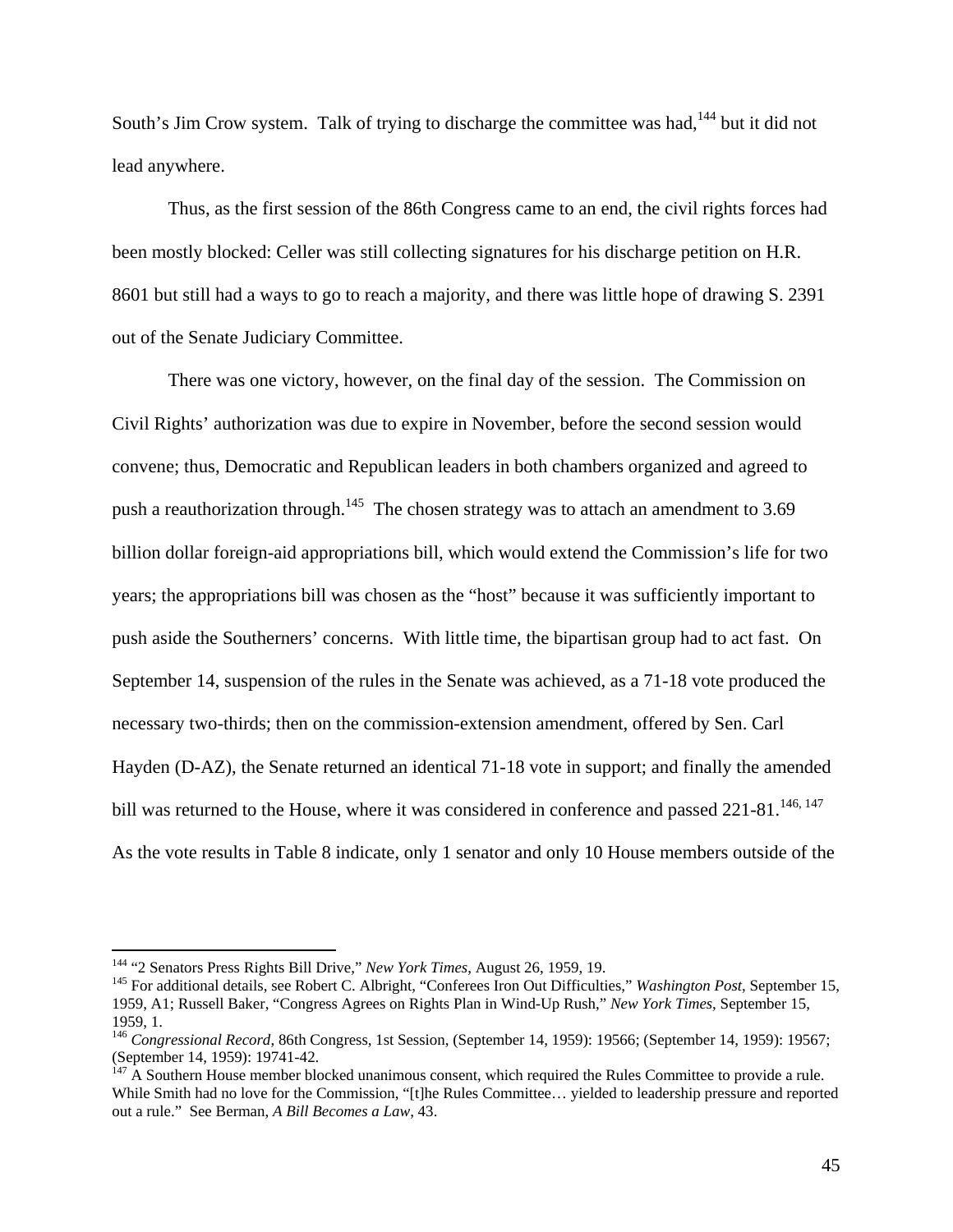South opposed the Commission. Finally, President Eisenhower affixed his signature, and the Commission got a new lease on life — for two years anyway.

### [Table 8 about here]

 One last point deserves mentioning. Just prior to the vote on the Hayden amendment, Majority Leader Johnson stated: "I serve notice on all Members that on or about 12 o'clock on February 15, I anticipate that some Senator will rise in his place a make a motion with regard to the general civil rights question. I presume that several motions in that connection will be made."<sup>148</sup> As senators were preparing to leave the capitol, how Johnson's statement would end up playing out — and what form it would take — was uncertain.

### Refocusing

<u>.</u>

 As the first session was winding down, on September 8, 1959, the Committee on Civil Rights released a report of voting rights violations in some Southern states, based upon nearly two years of investigation.<sup>149</sup> The 668 page report, produced by the six commissioners (three Northerners, three Southerners), provided detailed statistics suggesting discriminatory behavior in some Southern electorates. Among other statistics, the report noted that in 16 counties that were majority-black, no blacks were on the registration rolls; in another 49 counties that were predominantly black, only 5 percent of registered voters were black.150 Acknowledging that apathy on the part of black voters was part of the problem, the commissioners also made clear that various methods of discrimination were the major reason why black registration and voting in the South was so low. These methods included violence, economic intimidation, registration

<sup>148</sup> *Congressional Record*, 86th Congress, 1st Session, (September 14, 1959): 19567. See, also, Albright, "Conferees Iron Out Difficulties."

<sup>149</sup> United States Commission on Civil Rights, *Report of the United States Commission on Civil Rights* (Washington: Government Printing Office, 1959). See, also, "Excerpts from Report and Recommendations of Commission on Civil Rights," New York Times, September 9, 1959, 44; Richard L. Lyons, "Rights Board Recommends 14 Steps To Combat Discrimination," *Washington Post*, September 9, 1959, A1. 150 Berman, *A Bill Becomes a Law*, 45; *Lawson, Black Ballots*, 227.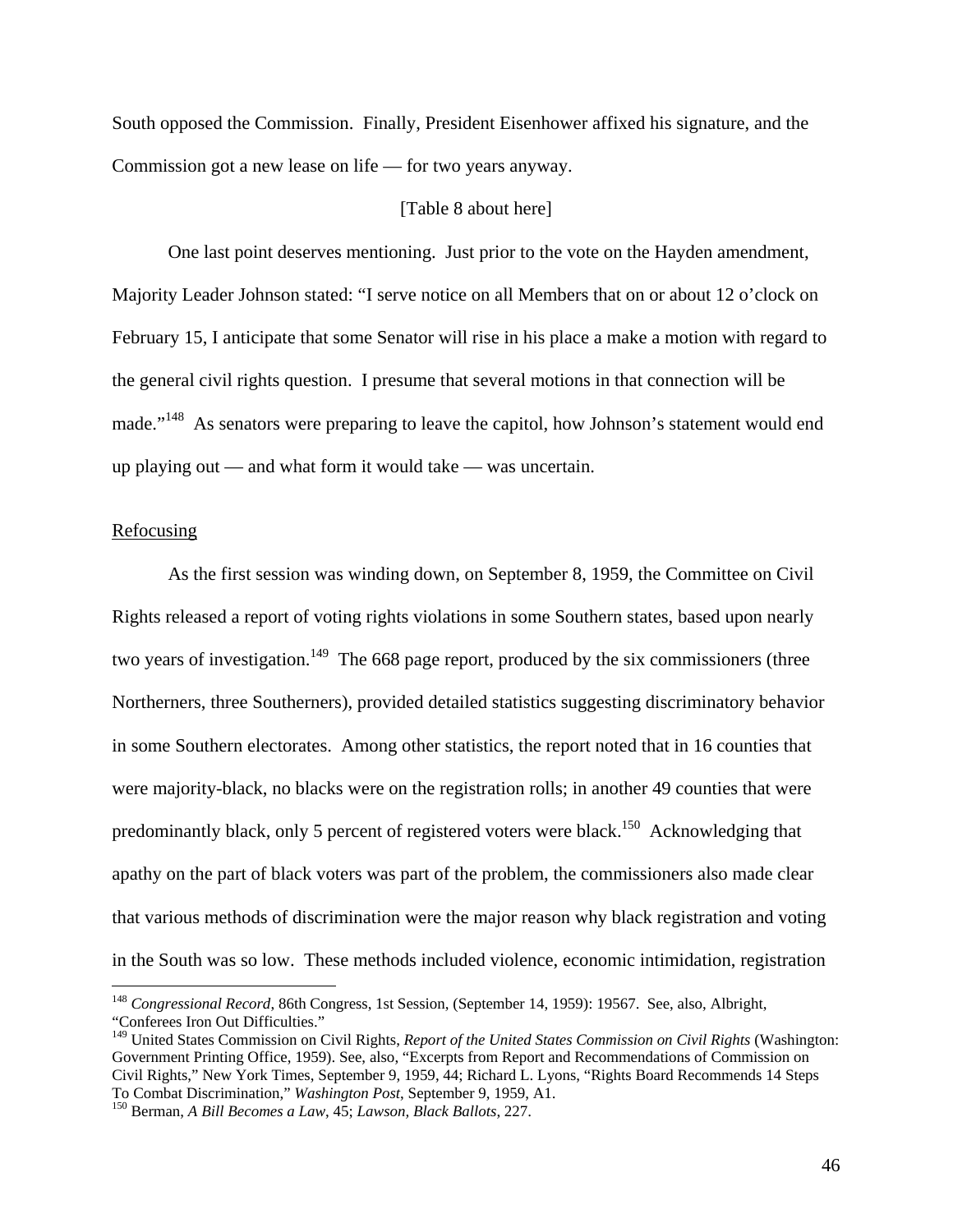purges by white Citizens Councils, unequal administration of literacy tests, and intentionally slow processing of black applications by registration boards. The Commission was also critical of the Civil Rights Division in the Department of Justice for its lack of effort and results.

 As for recommendations, the Committee proposed a system built around federal registrars.151 The system would work as follows. If an individual was prevented from registering because of race, color, or national origin, he/she could file an affidavit with the president. Should the president receive at least nine affadavits from a single county, he would refer them to the Commission on Civil Rights for investigation. If evidence was uncovered to substantiate the accusations in the affadavits, the Commission would notify the president and recommend the designation of a federal officer in the area to act a temporary registrar. The officer would have the authority — working within the bounds of state law — to register all qualified individuals in federal elections. The officer would continue in this temporary registrar position until the president deemed that his presence and efforts were no longer required.<sup>152</sup>

 Whether the re-authorization of the Commission was affected by the release of the report is unclear. Evidence suggests that congressional leaders were already working on their plan before the Commission report was released.153 That said, editorials in the *New York Times* and

<sup>&</sup>lt;sup>151</sup> The Commission recommended this plan by a 5-1 vote. The lone dissenter was former Viginia Governor John Battle. He would resign from the Commission in October, based on his disagreement with the registrar plan. See W. H. Lawrence, "Ex-Governor of Virginia Quits Civil Rights Board," *New York Times*, October 13, 1959, 1; Leon

 $^{152}$  United States Commission on Civil Rights, *Report of the United States Commission on Civil Rights*, 141-42.<br><sup>153</sup> For example, the Senate Appropriations Committee voted 13-7 on September 8 to attach the 2-year Com

reauthorization amendment to the foreign-aid appropriations bill. Excerpts from the report being were published, and Eisenhower had a copy of the record, but it had not yet been released generally. See Anthony Lewis, "Senate Unit Asks 2-Year Extension for Rights Panel," *New York Times*, September 9, 1959, 1.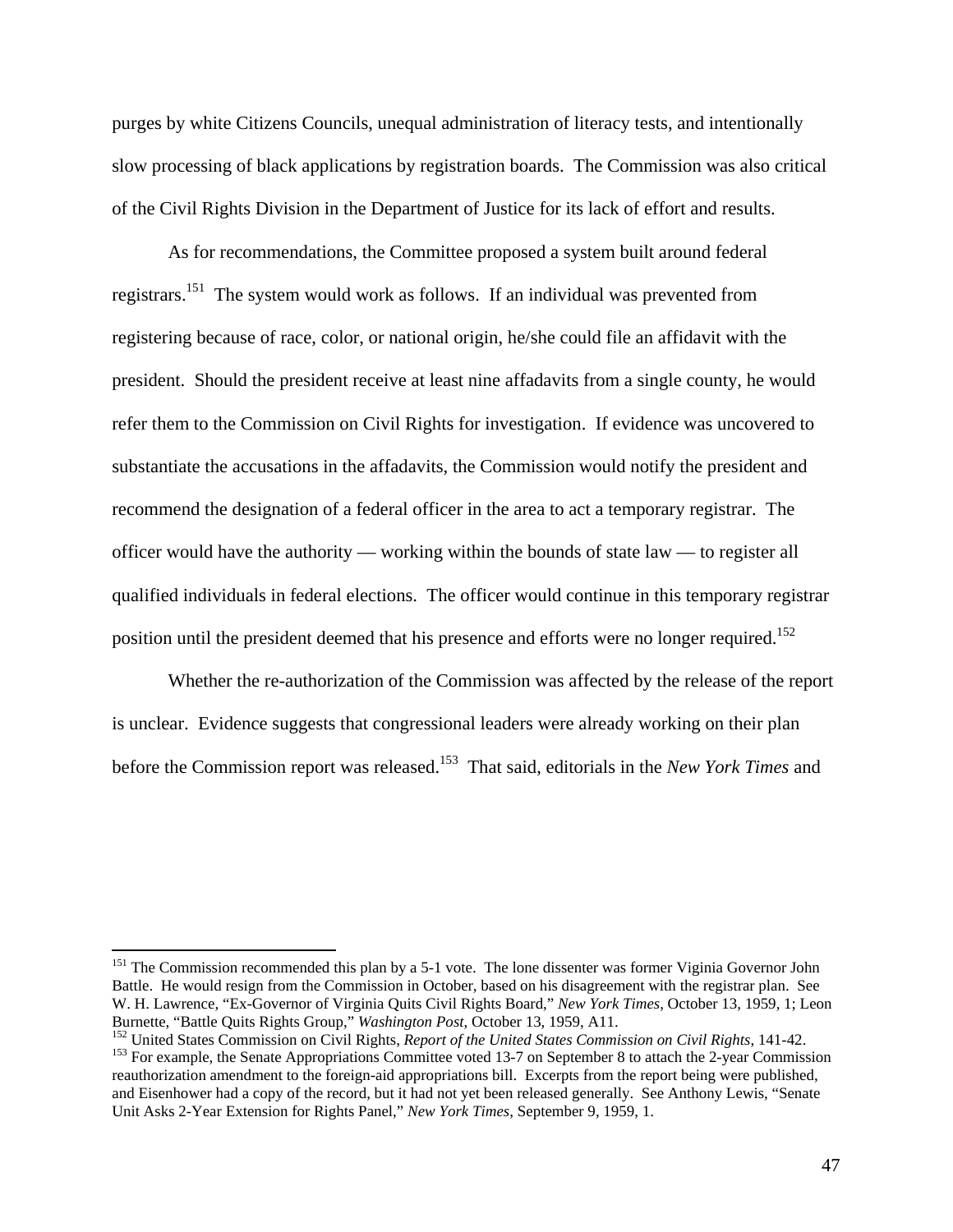*Washington Post* urged reauthorization after the release of the Committee's report,<sup>154</sup> so this may have helped inspire the bipartisan action as the session was coming to a close.

More important, though, is that the Commission's report refocused civil rights strategy as 1960 approached. Protecting the right to vote, rather than desegregation, became the number one priority for civil rights advocates inside and outside of Congress.<sup>155</sup> Ensuring the franchise was now seen as the proximate goal, from which others would follow. With the Commission's federal registrar proposal as the opening gambit, the question now was: what could Congress achieve?

# The Referee Proposal

 The registrar proposal suggested by the Commission on Civil Rights did not resonate with the Eisenhower administration. While Eisenhower respected the Committee's work, he had concerns about the constitutionality and practicality of registrar idea.<sup>156</sup> But disagreeing with the Commission's proposal wasn't enough — because the registrar idea was in the public sphere and resonated with some groups, Eisenhower would have to come up with his own plan as a substitute. This he did through his attorney general, William Rogers, in late January 1960. The Senate Committee on Rules and Administration had begun hearings to discuss the registrar bill. Rogers appeared before the committee and endorsed a system built around "voting referees."<sup>157</sup> While in the "spirit" of the registrar plan, Rogers believed the referee plan would be more effective. In short, the referee plan was predicated on Judicial, rather than Executive,

<sup>154 &</sup>quot;Civil Rights Report," *New York Times*, September 9, 1959, 40; "The CRC Looks Ahead," *Washington Post*, September 12, 1959, A10; "Disappointing Record," *New York Times*, September 14, 1959, 28; "Choice for the

<sup>&</sup>lt;sup>155</sup> Lawson, *Black Ballots*, 231.<br><sup>156</sup> Lawson, *Black Ballots*, 232.<br><sup>157</sup> Anthony Lewis, "Rogers Calls for 'Referees' to Advance Negro Voting," *New York Times*, January 27, 1960, 1; Richard L. Lyons, "Vote Rights Bill Offered by Rogers," *Washington Post*, January 27, 1960, A1. See, also, U.S. Senate, Committee on Rules and Administration, *Hearings on Federal Registrars*, 86th Congress, 2nd Session, (Washington: Government Printing Office, 1960).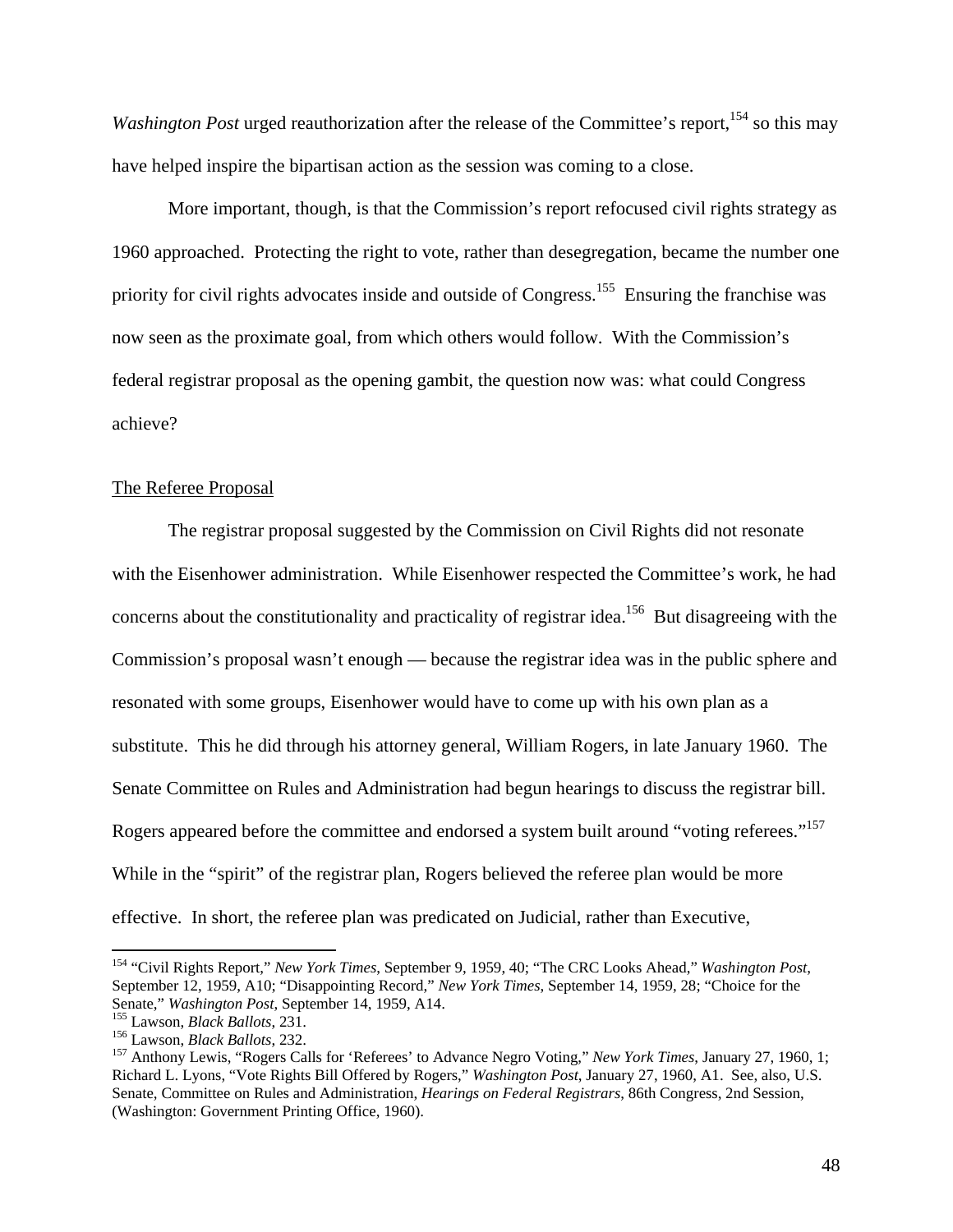enforcement, that is, around court-appointed referees instead of presidential appointed registrars. Starting with the 1957 Act, if the Justice Department was successful in seeking an injunction against voting discrimination, the attorney general would then ask a federal district to court to investigate whether there was a "pattern or practice" of disfranchisement. If so, the judge could appoint referees to determine whether the disfranchised voters were qualified; based on positive assessments by referees, the judge could issue voting certificates that would apply to both state and federal elections (the registrar plan only covered federal elections). The referees could then oversee the actual voting process (whereas registrars' only role was in the registration process).

 Concerns were raised about the referee process — that the process was legally cumbersome for disfranchised voters, and that the time involved in litigating would run counter to the goal of effecting speedy action in the voting process.<sup>158</sup> But the White House was firm in their endorsement, emphasizing the coverage benefits of the referee plan vs. the registrar plan (i.e., federal and state vs. only federal elections) as well as noting that, under the referee plan, elections would not become unduly "federalized" — that is, election procedures in the states would not be affected.

 While no fan of either plan, Southerners preferred the referee plan. Officers of the executive would not be roaming the South and registering black citizens. Moreover, the hope from their perspective (and the fear from civil right advocates' perspective) was that federal district court judges, born and bred in the South, would support the Jim Crow system — by limiting the appointment of referees, or when necessary, choosing referees with "traditional" southern views.<sup>159</sup> Nonetheless, Republicans in both chambers (Rep. McCulloch in the House

<sup>158</sup> Sundquist, *Politics and Policy*, 246.

<sup>159</sup> Lawson*, Black Ballots*, 234. See, also, "Civil-Rights Coup," *Washington Post*, January 28, 1960, A22.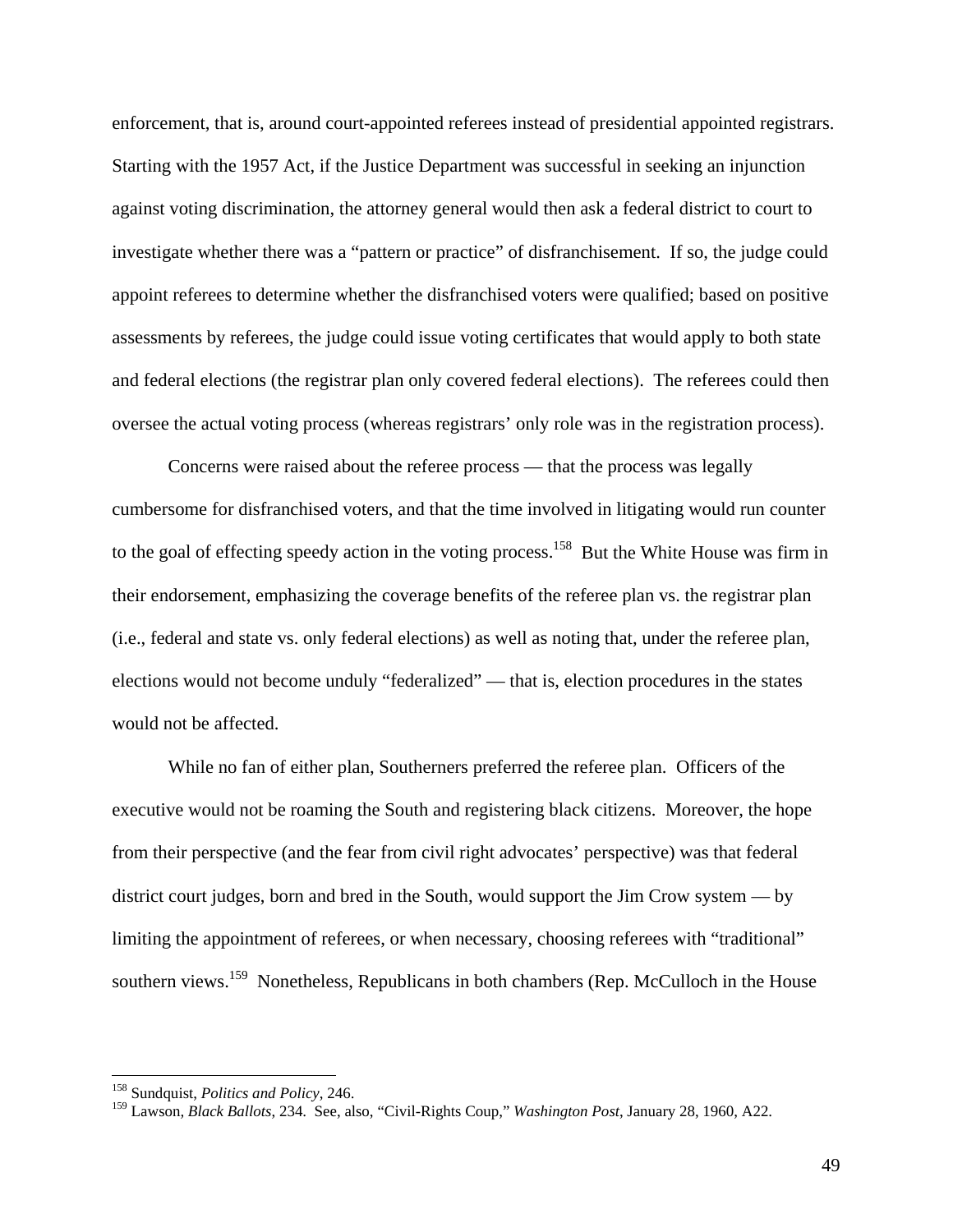and Sen. Dirksen in the Senate), hoping to earn the party some electoral credit in November, planned to sponsor legislation consistent with the referee plan in the second session.

### The House Acts

 $\overline{a}$ 

 As the second session of the 86th Congress opened, H.R. 8601 was still blocked by the Rules Committee. By mid-January, the discharge petition filed by Rep. Celler in late-1959 had acquired 175 signatures; however, progress had stalled and despite intensive lobbying from liberal groups outside of Washington, it was unclear if the number of signatures could go any higher. A sticking point was the House custom (at the time) that the identity of the signatories was kept confidential until a majority was attained. At this point, a group of liberal Democrats (members comprised of the new Democratic Study Group) hatched a plan to expedite discharge.<sup>160</sup> Each member would approach the Speaker's desk and scan the signatures on the petition; over time, the liberals were able to reconstruct the list. They then leaked the list to the *New York Times*, which published it in full.<sup>161</sup> As only 30 of the 175 names on the list were Republican, it became clear which party was holding up the process, and liberals and civil rights advocates blasted the GOP.162

Embarrassed by the situation, additional Republicans began signing the petition, and GOP leadership urged Republicans on Rules to expedite the process of reporting a bill. The momentum for discharge forced Chairman Smith's hand, and he agreed to schedule hearings; two weeks after hearings commenced, on February 18, 1960, the Republicans on Rules joined

<sup>160</sup> See Bolling, *House Out of Order*, 209; Sundquist, *Politics and Policy*, 247; Berman, *A Bill Becomes a Law*, 89- 90.

<sup>161</sup> See "175 in House Sign Civil Rights Plea" and "List of Supporters of Civil Rights," *New York Times*, January 22, 1960, 11.

<sup>162 &</sup>quot;A Test on Civil Rights," *New York Times*, January 25, 1960, 26; Russell Baker, "Halleck's Policy Snags Rights Bill," *New York Times*, January 28, 1960, 22; "Celler Says G.O.P Blocks Civil Rights Bill," *New York Times*, January 25, 1960, 17; "Blasts GOP 'Fooling Pills' in Civil Rights Issue," *Chicago Defender*, February 6, 1960, 1; "Challenges Nixon on 'Rights Bill,'" *Chicago Defender*, February 6, 1960, 3.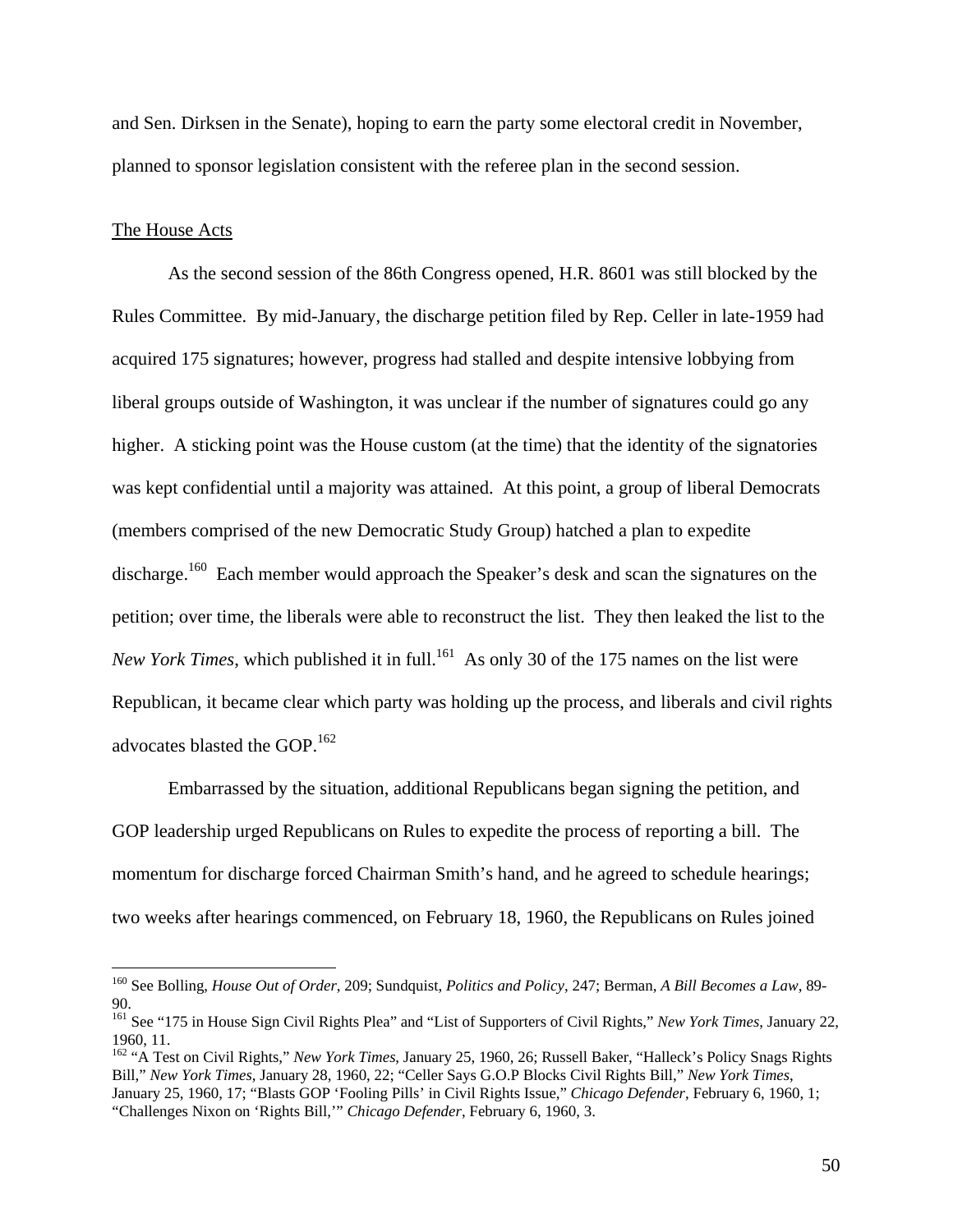with the Northern Democrats to vote 7-4 to allow for floor consideration on H.R. 8601, to begin by March 10.<sup>163</sup> By instructing the Republicans on Rules to support a rule to release H.R. 8601, Minority Leader Halleck "tried to steal at least some of the thunder from the Democrats and make it possible to argue that it was Republicans who had brought civil right before the House."<sup>164</sup>

On March 10, the House considered H. Res. 359, an open rule providing 15 hours of debate on H.R. 8601 and disallowing non-germane amendments. One amendment, however, was privileged: H.R. 10035, which embodied the referee plan of Attorney General Rogers.<sup>165</sup> After a brief debate, the House voted 314-93 to adopt the rule.<sup>166</sup> As the first column of Table 9 indicates, no Northern Democrats voted against it, and only nine Republicans did so; a majority of the Southern Democrats was therefore on the losing side. The House then resolved itself into the Committee of the Whole (COW) for the consideration of H. R. 8601.

# [Table 9 about here]

 In the chair for the debate in the COW was Rep. Francis Walter (D-PA), who was handpicked by Speaker Sam Rayburn. Liberals now saw this as a chance to add amendments to give the civil rights bill "teeth." As chair of Judiciary, Rep. Celler went first and moved an amendment that would add an equal jobs opportunity commission (a provision of the Eisenhower bill that was axed in committee during the first session). Rep. Smith raised a point of order, arguing that the amendment was not germane, as it dealt with work discrimination (not,

<sup>163</sup> Lawson, *Black Ballots*, 236-37; Berman, *A Bill Becomes a Law*, 89-90; Sundquist, *Politics and Policy*, 247; Russell Baker, "House Unit Agrees to Send Civil Rights Bill to Floor," *New York Times*, February 18, 1960, 1; Robert C. Albright, "House Rights Bill Breakthrough Clears Way to 2-Party Support," *Washington Post*, February

<sup>&</sup>lt;sup>164</sup> Berman, *A Bill Becomes a Law*, 94.<br><sup>165</sup> For text of H. Res. 359, see *Congressional Record*, 86th Congress, 2nd Session, (March 10, 1960): 5192-93. H.R. 10035 was introduced by Rep. McCulloch on January 28. See *Congressional Record*, 86th Congress, 2nd

<sup>&</sup>lt;sup>166</sup> Congressional Record, 86th Congress, 2nd Session, (March 10, 1960): 5198-99.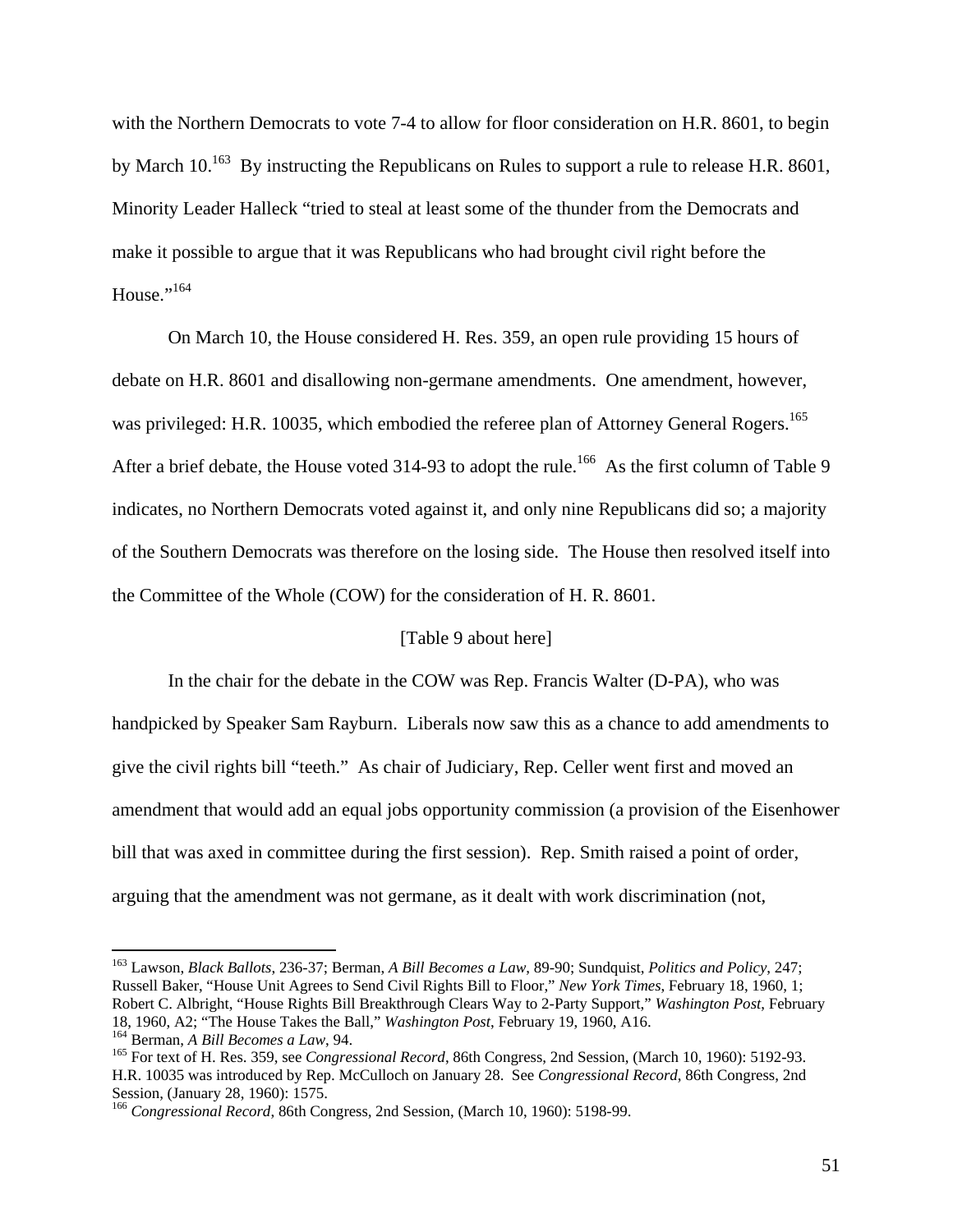presumably, disfranchisement). Walter ruled in favor of Smith, and the COW sustained his ruling,  $157-67$ .<sup>167</sup> This pattern was repeated three more times: Celler offered amendments providing federal aid to state and local agencies working toward desegregation, abolishing the poll tax, and adding Title III to the bill, and each time Walter ruled the amendments out of order (not germane). $168$ 

 In handing down his rulings, Walter was acting on the part of the House (and Senate) leadership, who were interested in preserving a moderate bill.<sup>169</sup> The Rogers referee plan was then added,<sup>170</sup> along with a two-part minor amendment to protect voting rights.<sup>171</sup> All other attempts to strengthen the bill were defeated. And, on March 23, the COW concluded its work and reported the amended bill back to the House.

 With the bill back in the House, Speaker Rayburn quickly drove it over the finish line. First up was the ratification of amendments passed in the COW. The minor amendments were handled by simple voice vote.<sup>172</sup> The McCulloch-Cellar amendment, which incorporated the Rogers referee plan, was passed 295-124.<sup>173</sup> The next day, March 24, Rep. Richard Poff (R-VA) moved to recommit the bill to committee, with instructions to eliminate language in the provision regarding fines for opposing desegregation (and thereby weaken it). The House rejected Poff's

<sup>&</sup>lt;sup>167</sup> For this entire episode, see *Congressional Record*, 86th Congress, 2nd Session, (March 14, 1960): 5477-79.<br><sup>168</sup> Congressional Record, 86th Congress, 2nd Session, (March 14, 1960): 5479-81; (March 22, 1960): 6297-98 (March 22, 1960): 6308.

<sup>&</sup>lt;sup>169</sup> As for Celler, Walter claimed he was playing his role as well. As Berman states: "Walter privately expressed the view that all along Celler knew his amendments would be overruled. His action in introducing them was designed merely 'to make a record.'" See *Berman, A Bill Becomes a Law*, 103.<br><sup>170</sup> The Southerners, led by Howard W. Smith, had used some deft parliamentary maneuvers, and at one point

eliminated the bill entirely. However, there was bipartisan support for a mild-to-moderate bill, and with Walters in the chair, the Southerners were overcome. For a detailed description of these events, see Berman, *A Bill Becomes a Law*, 106-08. See, also, "Revive Voting Rights Measure," *Chicago Defender*, March 26, 1960, 12.<br><sup>171</sup> First, the amendment allowed for "provisional voting." Should a potential black voter's qualifications be

challenged, he/she could still vote provisionally. The vote simply could not be counted until the challenge was resolved. Second, the amendment provided for the referee to execute his oversight of casting and counting ballots; the referee could take any actions "appropriate and necessary" to do his/her job. See Berman, *A Bill Becomes a Law*, 108-09. 172 *Congressional Record*, 86th Congress, 2nd Session, (March 23, 1960): 6400. 173 *Congressional Record*, 86th Congress, 2nd Session, (March 23, 1960): 6400-01.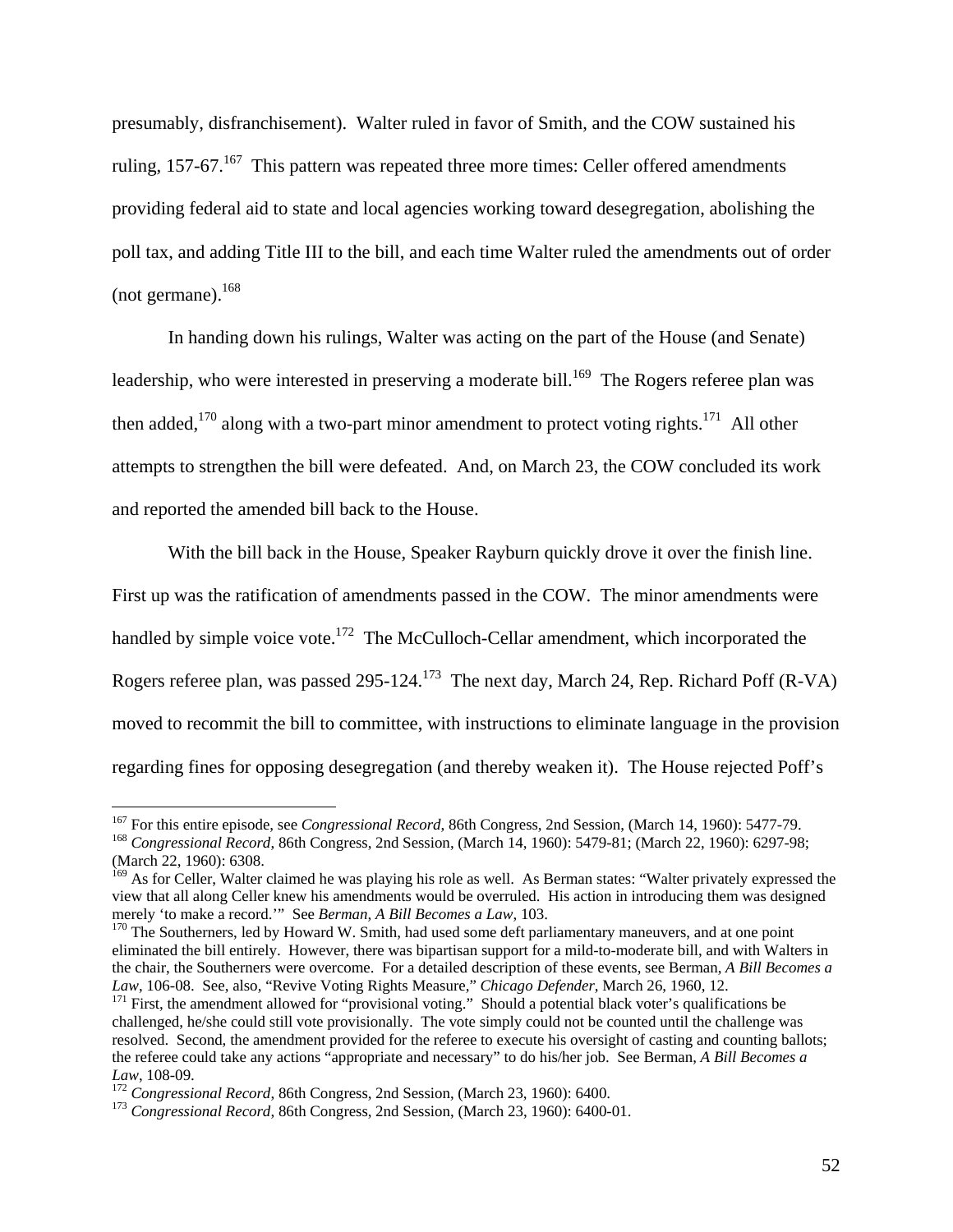motion on a 118-304 vote.<sup>174</sup> Finally, the House considered the amended H.R. 8601, and it passed  $311$ -109.<sup>175</sup> As the last three columns in Table 9 indicate, in each of these votes, Northern Democrats and Republicans (with just a smattering of defections) joined to defeat a majority of Southern Democrats.

 The House had passed a bill. It was comprised of the three parts of H. R. 8601 that had been reported out of the Judiciary Committee in the first session — criminal penalties for interfering with school desegregation; criminal penalties for fleeing across state lines after bombing or destroying a building; and a requirement that state officials allow the Justice Department access to state voting records, which must be kept for two years — plus the president's referee plan that Attorney General Rogers had devised.

Thus, the House had done its job. Now it was up to the Senate.

#### Senate Gridlock and Then a Breakthrough

 $\overline{a}$ 

 As Rules Committee hearings were winding down in the House in mid-February, as the country was reeling from the rise of "sit ins" that began in Greensboro and spread to Nashville and other cities, and just before the committee would report out a rule, the Senate moved. In keeping to a promise he made to the Senate at the end of the first session, and perhaps also to keep himself in the spotlight, Majority Leader Lyndon Johnson on February 15 injected civil rights into Senate proceedings. And he did so in an unorthodox and creative way. Under unanimous consent, the Senate was considering a very minor bill (H.R. 8315) "to authorize the Secretary of the Army to lease a portion of Fort Chowder, Mo., to Stella reorganized schools R-I,

<sup>&</sup>lt;sup>174</sup> *Congressional Record*, 86th Congress, 2nd Session, (March 24, 1960): 6511-12.<br><sup>175</sup> *Congressional Record*, 86th Congress, 2nd Session, (March 24, 1960): 6512.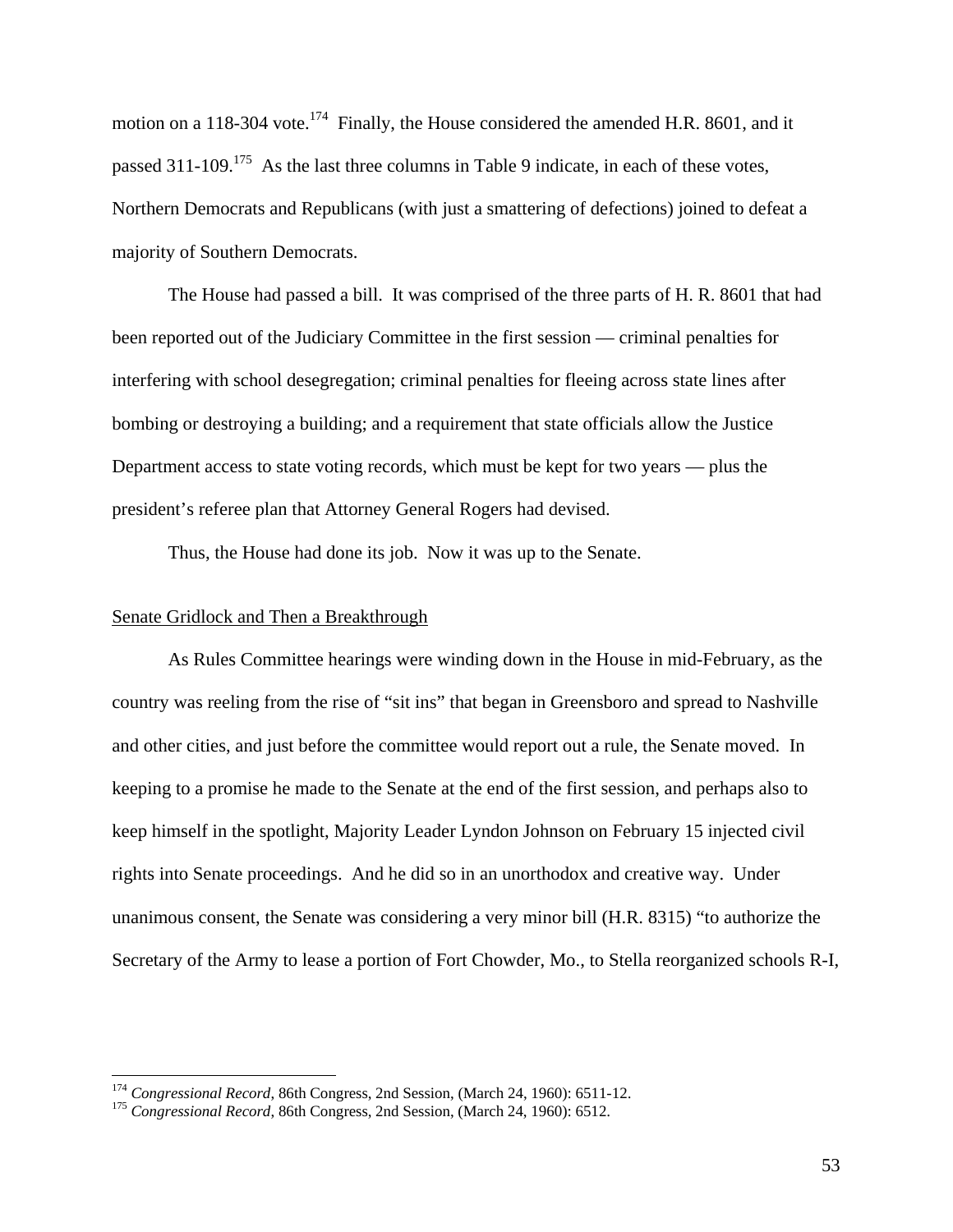Mo." After no one objected to the consideration of the bill, Johnson moved to proceed to the bill's consideration *with an amendment*. 176

 Johnson announced this was the vehicle by which the Senate was going to consider civil rights in the current session. He stated: "My objective heretofore, now, and in the future, is to achieve a bill which the Senate's collective conscience and judgment tell us is right; and this I believe we can do."<sup>177</sup> He then recognized Sen. Everett Dirksen, with whom he had negotiated this plan, to introduce an amendment — and Dirksen introduced the president's full plan from 1959 plus the Rogers referee plan.<sup>178</sup>

 Johnson's strategy was to pick a minor bill, ask for unanimous consent when few senators were present or paying attention, and then add a non-germane amendment on the topic of civil rights. His choice of H.R. 8315 (afterward known as the "Stella" bill) was also strategic. As it had already been passed by the House, should the Senate tack on an amendment, it would be returned to the House and considered directly on the floor — thus bypassing the black hole that was the Rules Committee.

 Sen. Richard Russell (D-GA) and other Southern senators were incensed by Johnson's tactics, but they could little more than express their outrage. Eager to get his Southern brethren together and regroup, Russell moved to postpone consideration of civil rights legislation for a week. His motion was defeated badly, 28-61; and as Table 10 indicates, only 6 of the 28 votes for postponement came from outside of the South.<sup>179</sup> With little other recourse, Southern senators fell back on the chamber's minority rights protection and geared up for a filibuster. Three days later, Johnson moved that the Senate move to round-the-clock sessions to break the

<u>.</u>

<sup>&</sup>lt;sup>176</sup> Congressional Record, 86th Congress, 2nd Session, (February 15, 1960): 2444.<br><sup>177</sup> Congressional Record, 86th Congress, 2nd Session, (February 15, 1960): 2445.<br><sup>178</sup> Congressional Record, 86th Congress, 2nd Session,

<sup>179</sup> *Congressional Record*, 86th Congress, 2nd Session, (February 16, 1960): 2620.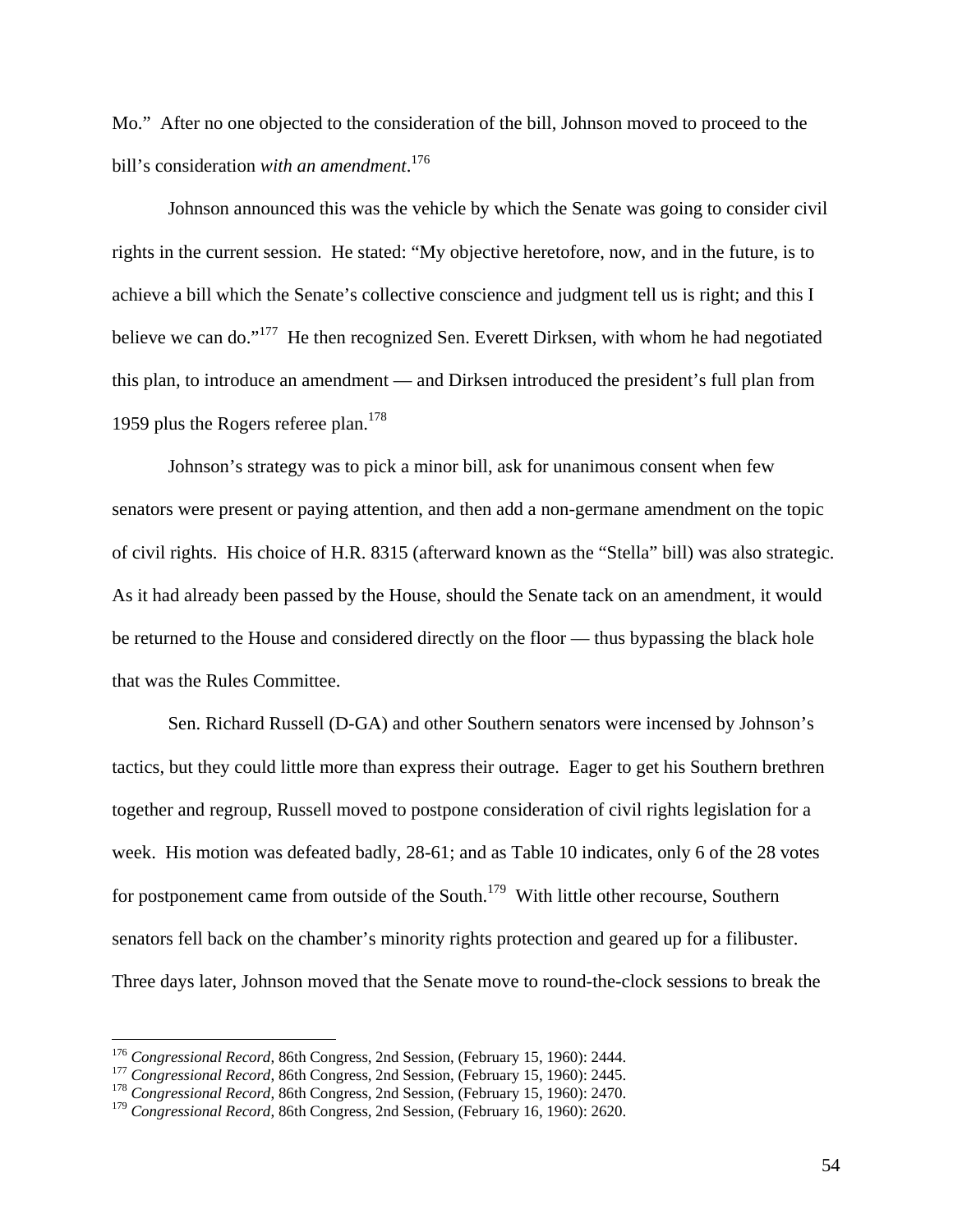filibuster. He posed it as an adjournment motion, whereby the House was asked whether they should adjourn at 5 pm on February 29 instead of holding round-the-clock sessions — the House rejected the motion 10-67 thereby accepting the move to round-the-clock sessions.<sup>180</sup> A majority of the Southern senators actually approved of the move to round-the-clock sessions; as they cared deeply about this issue, and believed few Northerners really did, they felt they could wait out their opponents.

#### [Table 10 about here]

 Johnson believed the process of committed engagement on the issue in the intensive format would help lead to a moderate bill. At the same time, he was eyeing the progress being made in the House, and saw the lower chamber as the second "front" in the "war." As Steven Lawson argues:

Even if cloture failed and the Dixie forces thwarted a vote on the pending amendments, Johnson believed the Senate would still act on civil rights. He guessed that while his colleagues talked themselves hoarse the House would pass the limited bill reported by the Judiciary Committee and send it up for Senate deliberation. Hence, with most of the lawmakers worn out, this minimum progress might obtain swift approval.<sup>181</sup>

The hope from Johnson's perspective was that the bill (as offered by Dirksen) could be moderated sufficiently so that cloture could eventually be invoked. The pattern at that point was the offering of amendments. Tabling motions on the amendments would then be made. If a tabling motion failed, the amendment wasn't automatically successful — it would have to be passed separately. And it could be filibustered. But if a tabling motion was successful, then the amendment was dead. Johnson believed that, given time and patience, this process — killing extreme amendments and letting through some weakening ones — would eventually water down the bill enough so that a winning coalition could be formed. And more importantly from his

<sup>180</sup> *Congressional Record*, 86th Congress, 2nd Session, (February 26, 1960): 3580. 181 Lawson, *Black Ballots*, 237-38.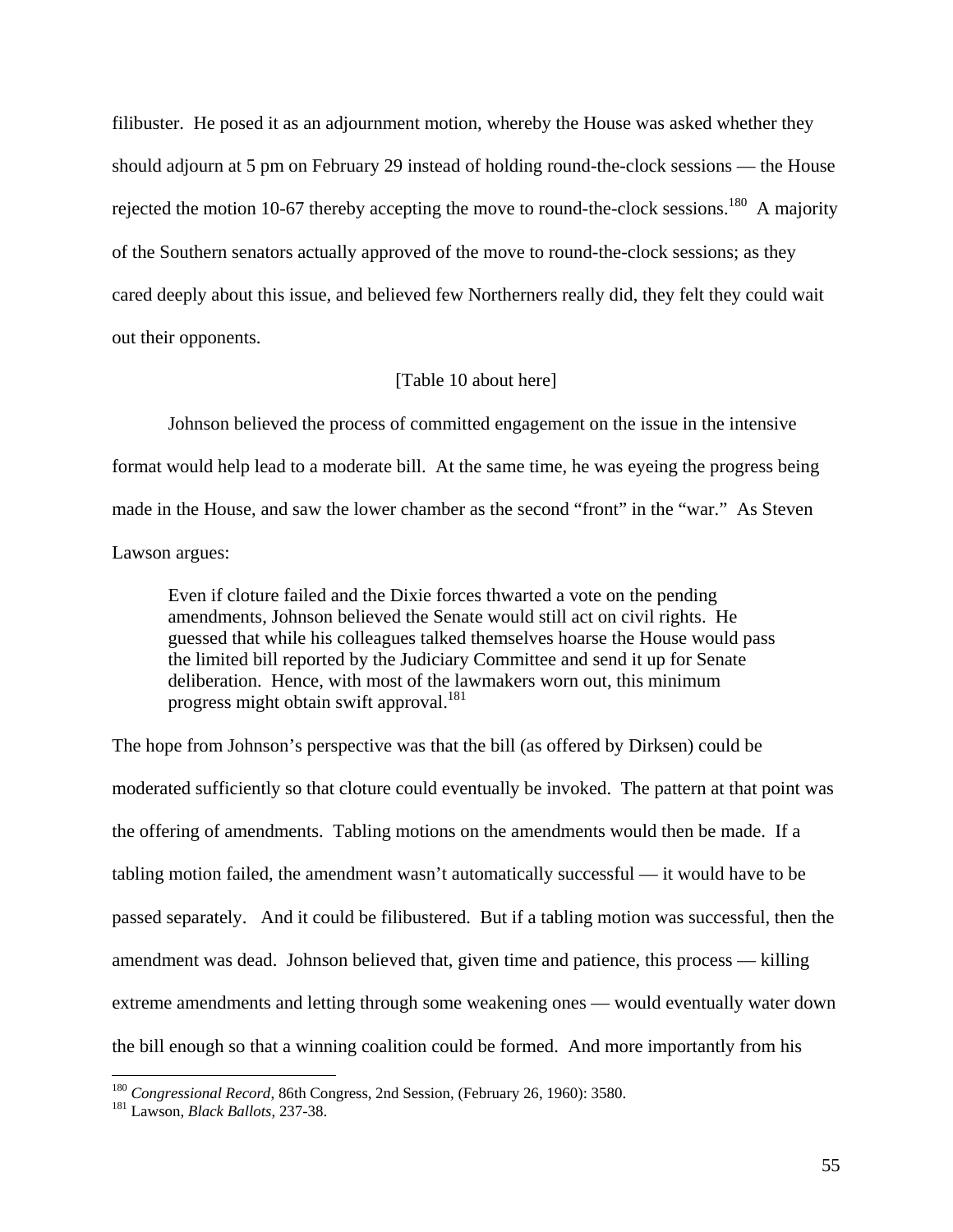perspective, he would have a *bill* that he could showcase to the public and national Democrats looking for a presidential candidate in 1960.

 But the liberals in the Senate grew weary of the endless debate and procedural motions. Sen. Wayne Morse (D-OR) had been collecting signatures for a cloture motion, and he successfully filed it. Johnson knew that the liberals were acting too soon — that the civil rights bill had not been reshaped sufficiently for a supermajority to favor it — but he couldn't stop the process at that point. He shut down the round-the-clock sessions and waited for the vote. On March 10, the Senate voted to limit debate (invoke cloture), and it failed 42-53.<sup>182</sup> In this case, as indicated in column three of Table 10, a majority of Republicans joined with all Southern Democrats to defeat a majority of Northern Democrats. Later that day, a motion (pushed by the South) to add (via amendment) Title III to the civil rights bill was tabled, 55-38.<sup>183</sup> Again, the conservative coalition formed on this vote. Liberals had been crushed, and the Senate was at a stand still.

 Thankfully for Johnson, the second front on the civil rights war had borne fruit, as the House had passed H.R. 8601 and sent it over to the Senate. From his perspective, and that of his partner Dirksen, H.R. 8601 "seemed an ideal piece of legislation." As Daniel Berman writes:

… the southerners could be expected to fulminate against it, but the provisions it contained were weak enough to guarantee that their opposition would be token. As far the northern Democrats were concerned, they would probably be easy to mollify: the prospect of being able to celebrate enactment of the second civil rights act in three years might be so attractive that they would fix their interest on what the bill contained, not on what it omitted.<sup>184</sup>

 In pushing H.R. 8601 through the Senate, Johnson would brook no opposition. He viewed Sen. Eastland's Judiciary Committee as a potential graveyard, so he proposed referring

<sup>&</sup>lt;sup>182</sup> *Congressional Record*, 86th Congress, 2nd Session, (March 10, 1960): 5118. <sup>183</sup> *Congressional Record*, 86th Congress, 2nd Session, (March 10, 1960): 5182. <sup>184</sup> Berman, *A Bill Becomes a Law*, 115.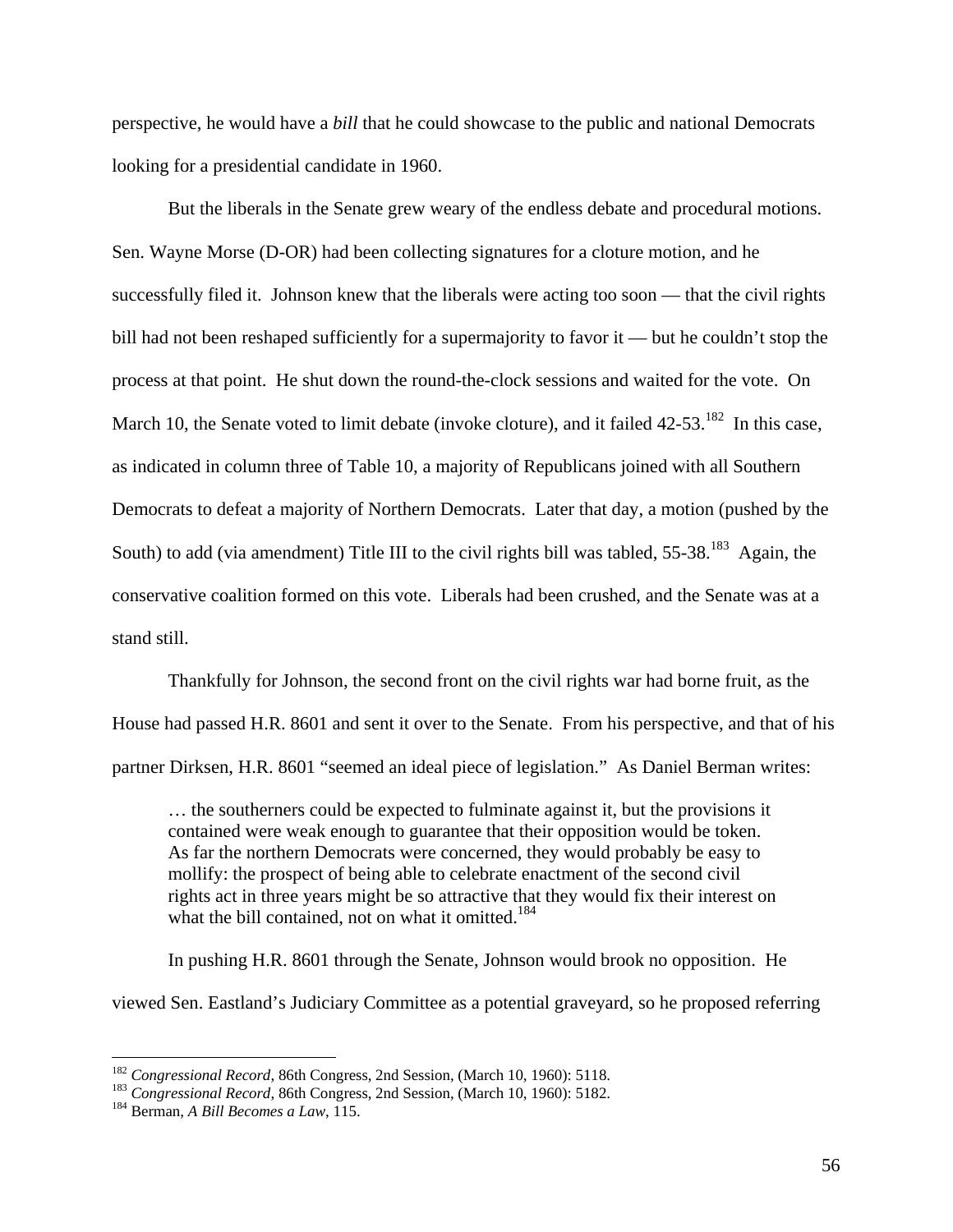the bill to Judiciary but *with instructions* to report back in five days. The Senate backed Johnson on an 86-5 vote. The Judiciary Committee made several small changes (such as shortening the length of time that voting records must be kept from 2 years to 22 months; extending penalties to obstruction of court orders generally, not just obstruction of court-ordered desegregation; and limiting the "federal offense" designation to actual cases of bombings, rather than threats to bomb or bomb scares) and sent the bill back to the full Senate. A couple of additional small changes were made on the floor, but more significant amendments that would have likely doomed the bill were defeated. These included an attempt to replace the referee system with an enrollment officer system (similar to the Commission on Civil Rights registrar idea), attempts by Southerners to weaken the bill (by limiting referees to congressional elections or eliminating referees outright), and attempts by Northerners to strengthen the bill (by adding features from the president's initial plan, like an equal jobs opportunity commission and Title III).

 On April 8, 1960, the Senate voted on the amended version of H.R. 8601, and it passed 71 to 18.185 As Table 11 indicates, Northern Democrats and Republicans voted *unanimously* for the bill, making the Southern Democratic opposition merely token. After some foot dragging in the lower chamber, on April 21, the House voted on the amended version of H.R. 8601, and it passed 288-95.186 And on May 6, 1960, it was signed into law by President Eisenhower, and became Public Law 449.<sup>187</sup>

### [Table 11 about here]

 Reactions to the new civil rights law were mixed. Liberals were disappointed. Sen. Joseph Clark called it a "crushing defeat."188 Thurgood Marshall of the NAACP called it a

<sup>&</sup>lt;sup>185</sup> Congressional Record, 86th Congress, 2nd Session, (April 8, 1960): 7810-11.<br><sup>186</sup> Congressional Record, 86th Congress, 2nd Session, (April 21, 1960): 8507-08.<br><sup>187</sup> 74 *Stat.* 86-92.<br><sup>188</sup> Congressional Record, 86th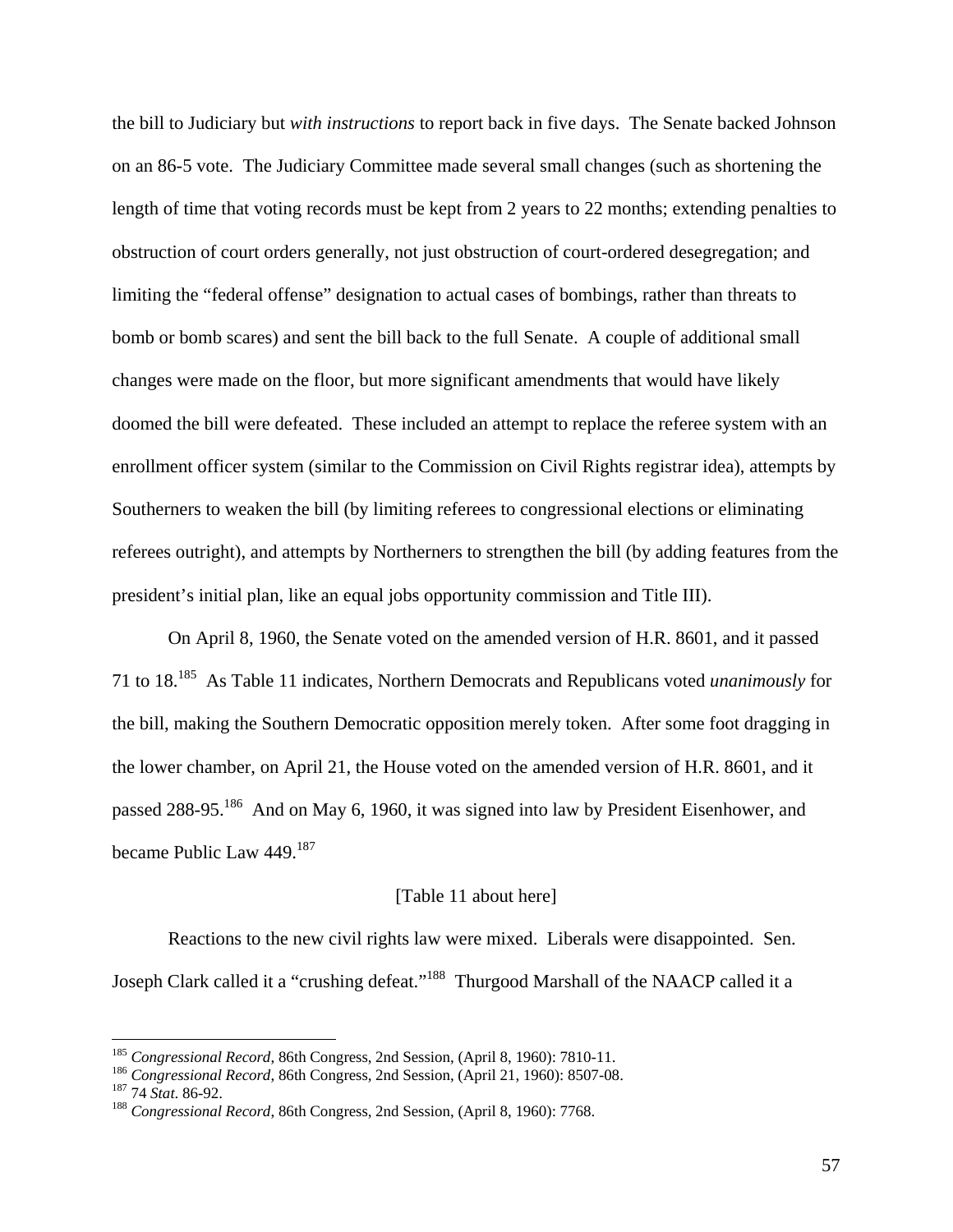"fraud" and said that it and the 1957 act were "driblets" meant to forestall real action on civil rights.189 George Meaney of the AFL-CIO declared that "once again, a small minority in Congress has succeeded in thwarting the will of the vast majority of Americans."<sup>190</sup> Sen. Paul Douglas, while disappointed, was both hopeful and defiant: "We shall carry this issue to the public and be back again."191 Moderates, who were in favor of a bill, were pleased; they believed, per Steven Lawson, that "the referee plan had presented the least common denominator for agreement on a franchise measure."<sup>192</sup> Southerners like Harry Byrd, Richard Russell, and Strom Thurmond claimed victory, and framed the outcome as a triumph of constitutional government.193

 Finally, Johnson succeeded in getting what he wanted. He helped produce a mild civil rights law, one he could sell to the country as progress but that wouldn't cost him his base of Southern support. He has also positioned himself as a Southern centrist in the Democratic Party, and in early polls was the frontrunner for the Democratic nomination in November. Johnson had, however, run afoul of northern white liberals and blacks, who believed he had sold them and their cause out to the South, and he would have to do considerable work to change their perception of him.<sup>194</sup>

# **Conclusion**

 The 1950s were a decade of change for civil rights advocates. Used to losing in the previous three decades, they could now chalk up two policy successes: the Civil Rights Acts of 1957 and 1960. That said, the laws they had hoped for were not realized in the final legislation.

<sup>189</sup> Anthony Lewis, "Long Fight Ends," *New York Times*, April 22, 1960, 1, 14.

<sup>190 &</sup>quot;A Modest Advance," *Chicago Tribune*, April 23, 1960, 14

<sup>191</sup> *Congressional Record*, 86th Congress, 2nd Session, (April 8, 1960): 7805.

<sup>192</sup> Lawson, *Black Ballots*, 247.

<sup>193</sup> Finley, *Delaying the Dream*, 228-29.

<sup>194</sup> Caro, *The Years of Lyndon Johnson, Volume 4: The Passage of Power*, 77-80.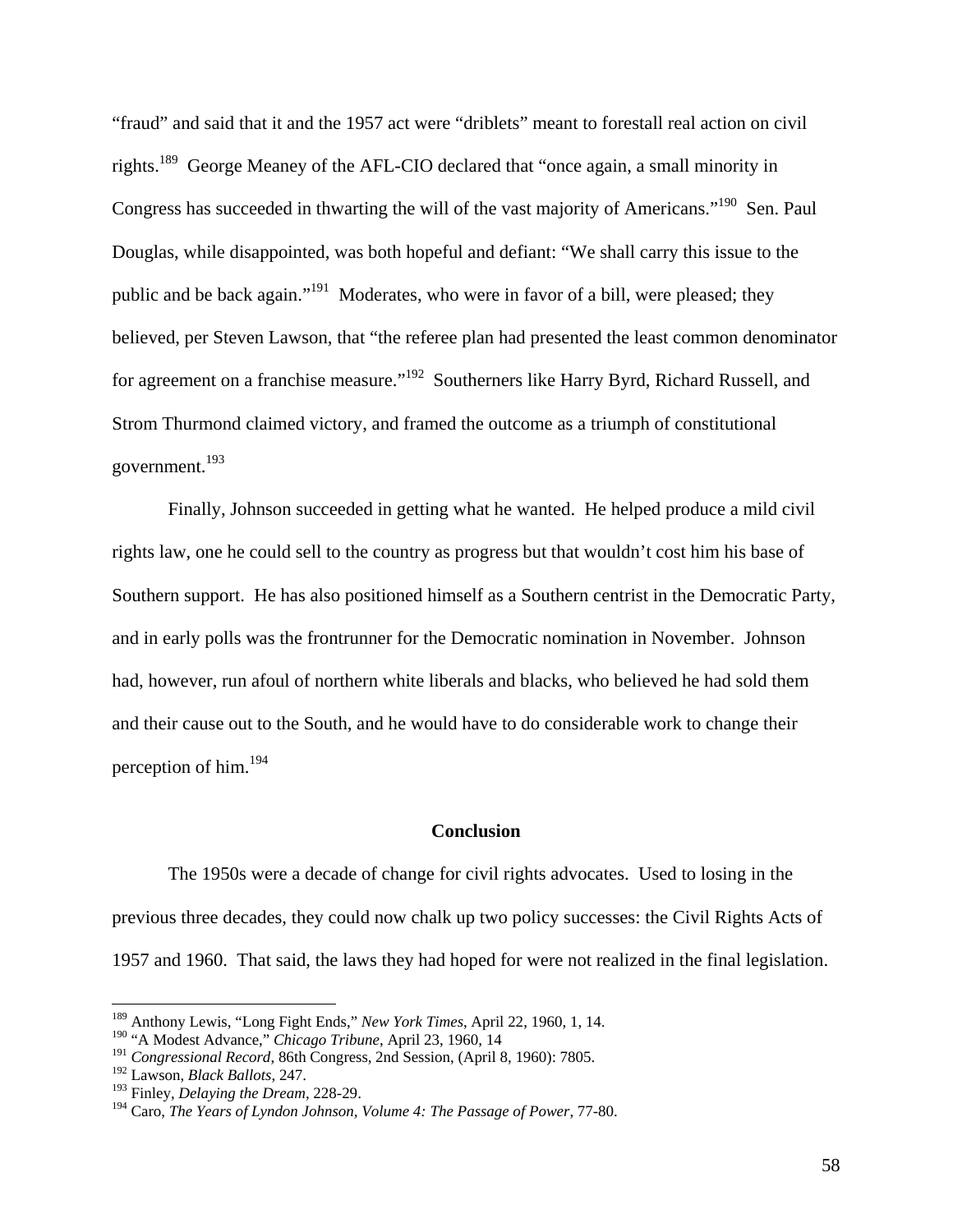While a civil rights coalition, built around Northern Democrats and Republicans, had agreed on the need for new civil rights laws, the intersection of their preferences was for a mild-tomoderate legislation. This played into the hands of Southern Democrats, who desperately used their remaining influence (and knowledge of parliamentary procedures) to scuttle the most egregious demands of the liberal reformers. The true "civil rights" elements of the 1957 and 1960 Acts were removed — thereby protecting segregation in the Jim Crow South — leaving them essentially voting rights bills. And the voting rights protections for blacks were curtailed significantly in the amending process.

 So, at best, the Acts of 1957 and 1960 can be characterized as "initial" or "semi-" successes. That said, their enactments were key in the pursuit of meaningful civil rights legislation. Only by identifying (acknowledging) the flaws in the legislation, based on observing outcomes post-enactment, could stronger measures eventually be passed. The push for a Civil Rights Act of 1960 occurred because liberal and civil rights groups recognized that the 1957 Act was insufficient for insuring civil rights. And it wouldn't be long before liberal and civil rights groups began clamoring for something more than the 1960 Act. As Daniel Berman describes: "In the 1960 election, no use was made of the referee plan, though it had been heralded as the most important part of the bill. Southern judges were also reluctant to apply the law in 1962."<sup>195</sup> In the end, it was not until the Civil Rights Act of 1964 that the South's segregated society was dismantled. And it was not until the Voting Rights Act of 1965, when discriminatory state-level voting qualifications (specifically literacy tests) were prohibited, that registration and voting rates for southern blacks increased substantially.

<sup>195</sup> Berman, *A Bill Becomes a Law*, 135.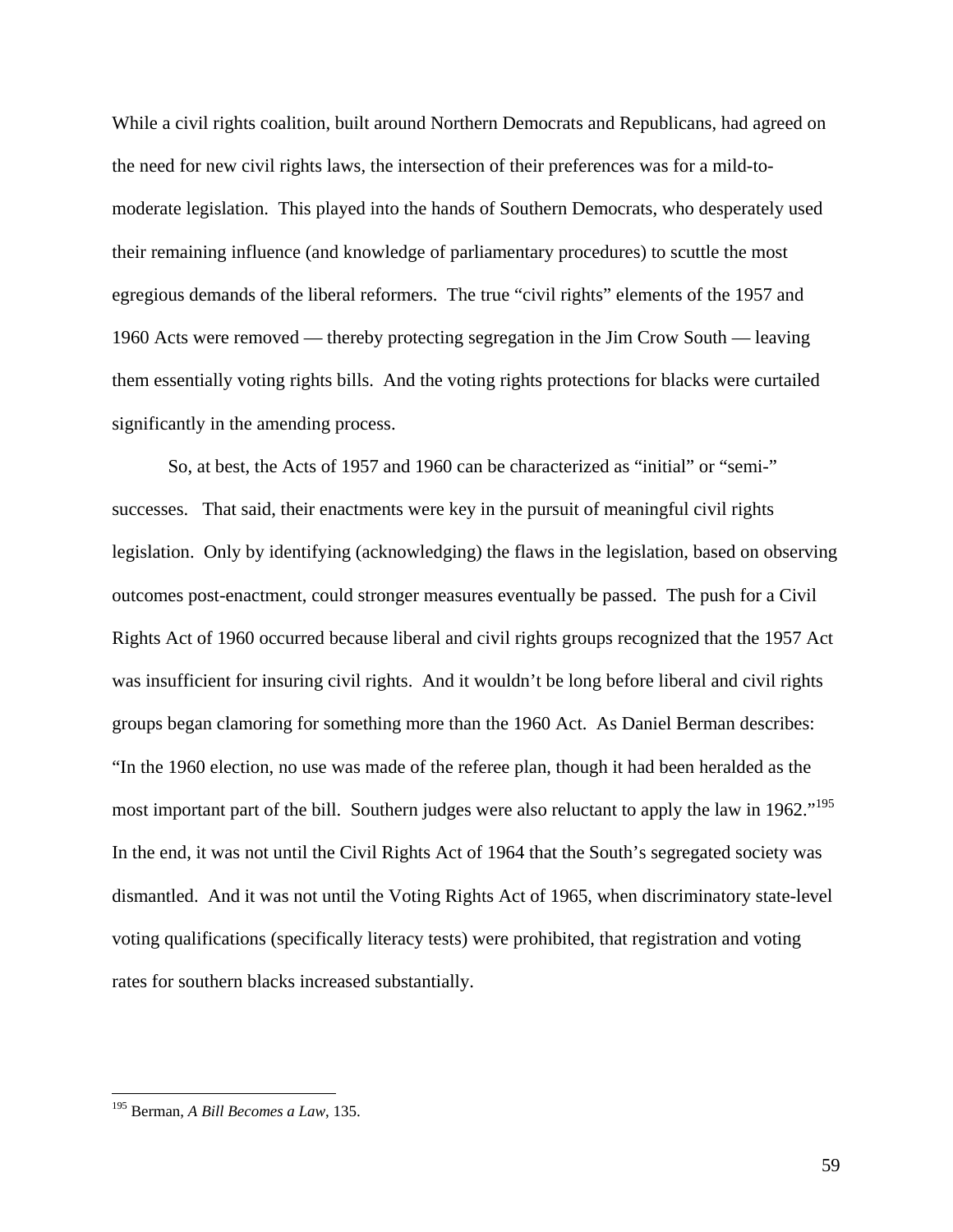|                          | To Adopt 21-<br>Day Rule<br>(81st Congress) |          |          | To Repeal<br>21-Day Rule<br>(81st Congress) | To Repeal<br>21-Day Rule<br>(82nd Congress) |     |  |
|--------------------------|---------------------------------------------|----------|----------|---------------------------------------------|---------------------------------------------|-----|--|
| Party                    | Yea                                         | Nay      | Yea      | Nay                                         | Yea                                         | Nay |  |
| Northern Democrat        | 140                                         | $\theta$ | 2        | 139                                         | $\overline{4}$                              | 110 |  |
| <b>Southern Democrat</b> | 85                                          | 31       | 83       | 31                                          | 88                                          | 26  |  |
| Republican               | 49                                          | 112      | 98       | 64                                          | 152                                         | 42  |  |
| Other                    |                                             | $\Omega$ | $\Omega$ | $\mathbf{1}$                                | $\theta$                                    |     |  |
| Total                    | 275                                         | 143      | 183      | 236                                         | 244                                         | 179 |  |

Table 1. House Votes on the 21-Day Rule, 81st and 82nd Congresses

Source: *Congressional Record*, 81st Congress, 1st Session, (January 3, 1949): 10; 2nd Session, (January 20, 1950): 719; 82nd Congress, 1st Session, (January 3, 1951): 18-19.

Table 2. House Votes on the Civil Rights Bill (H.R. 627), 84th Congress

|                          | To Recommit<br>H.R. 627 |     | To Pass<br>H.R. 627 |     |  |
|--------------------------|-------------------------|-----|---------------------|-----|--|
| Party                    | Yea                     | Nay | Yea                 | Nay |  |
| <b>Northern Democrat</b> | 3<br>109                |     | 110                 | 2   |  |
| <b>Southern Democrat</b> | 99                      | 2   | 1                   | 100 |  |
| Republican               | 29<br>164               |     | 168                 | 24  |  |
| Total                    | 131                     | 275 | 279                 | 126 |  |

Source: *Congressional Record*, 84th Congress, 2nd Session, (July 23, 1956): 13998-99; (July 23, 1956): 13999.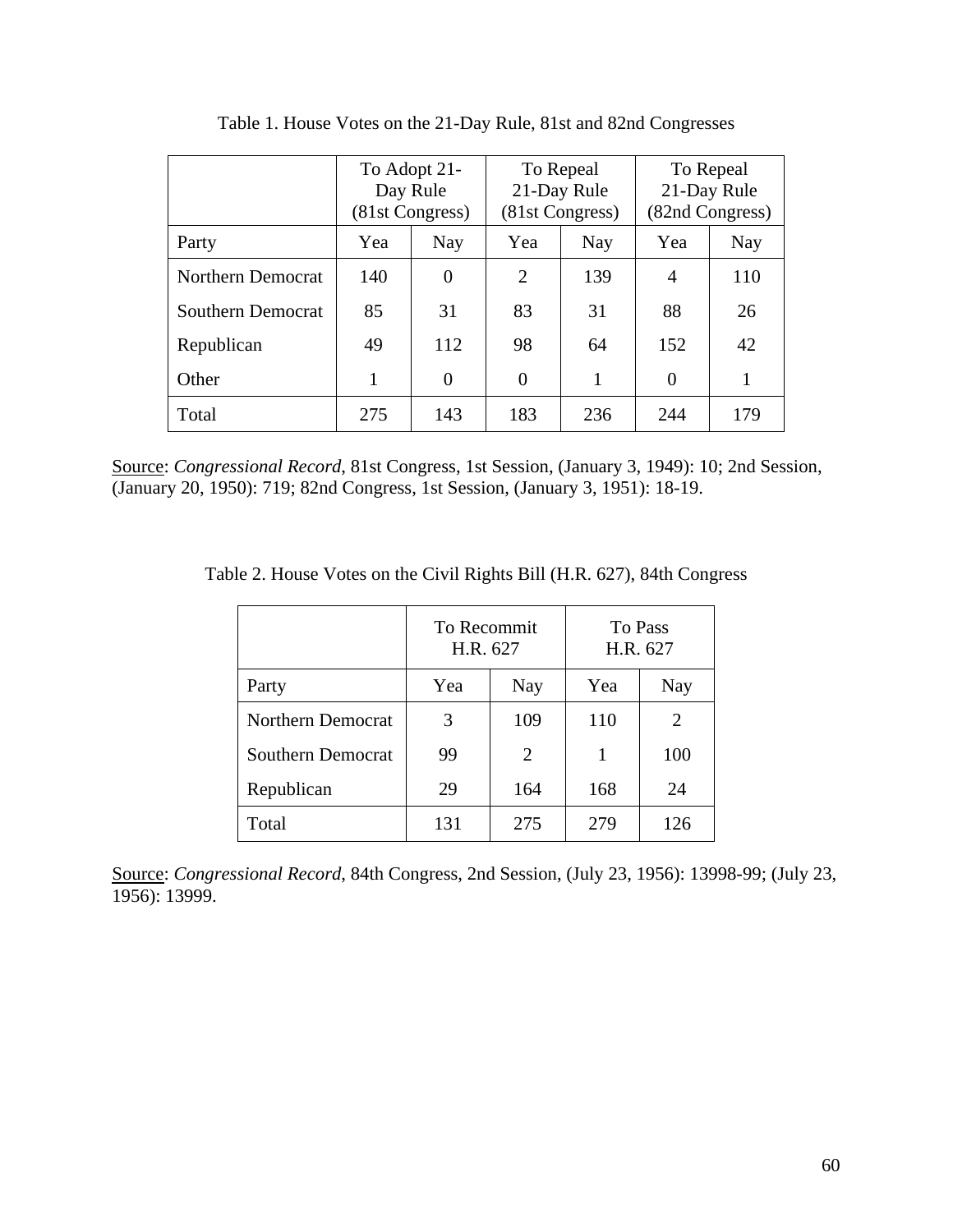|                          | To Table<br>(83rd Congress) |     | To Table<br>(85th Congress) |     |  |
|--------------------------|-----------------------------|-----|-----------------------------|-----|--|
| Party                    | Yea                         | Nay | Yea                         | Nay |  |
| Northern Democrat        | 5                           | 15  | 4                           | 20  |  |
| <b>Southern Democrat</b> | 24                          |     | 23                          | 1   |  |
| Republican               | 41                          | 5   | 28                          | 17  |  |
| Independent              | 1<br>0                      |     |                             |     |  |
| Total                    | 71                          | 21  | 55                          | 38  |  |

Table 3. Senate Votes on Motion to Adopt New Rules, 83rd and 85th Congresses

Source: *Congressional Record*, 83rd Congress, 1st Session, (January 7, 1953): 232; 85th Congress, 1st Session, (January 4, 1957): 215.

| Table 4. House Votes on the Civil Rights Bill (H.R. 6127), 85th Congress |  |  |  |
|--------------------------------------------------------------------------|--|--|--|
|                                                                          |  |  |  |

|                   |     | To Recommit<br>To Adopt<br>H.R. 6127<br>H. Res. 259<br>with instructions |            |          | H.R. 6127 | To Pass        |
|-------------------|-----|--------------------------------------------------------------------------|------------|----------|-----------|----------------|
| Party             | Yea | Nay                                                                      | Yea<br>Nay |          | Yea       | <b>Nay</b>     |
| Northern Democrat | 111 |                                                                          | 6          | 112      | 116       | $\overline{2}$ |
| Southern Democrat | 2   | 106                                                                      | 107        | $\Omega$ | 2         | 105            |
| Republican        | 178 | 10                                                                       | 45<br>139  |          | 168       | 19             |
| Total             | 291 | 117                                                                      | 158        | 251      | 286       | 126            |

Source: *Congressional Record*, 85th Congress, 1st Session, (June 5, 1957): 8416-17; (June 18, 1957): 9517; (June 18, 1957): 9518.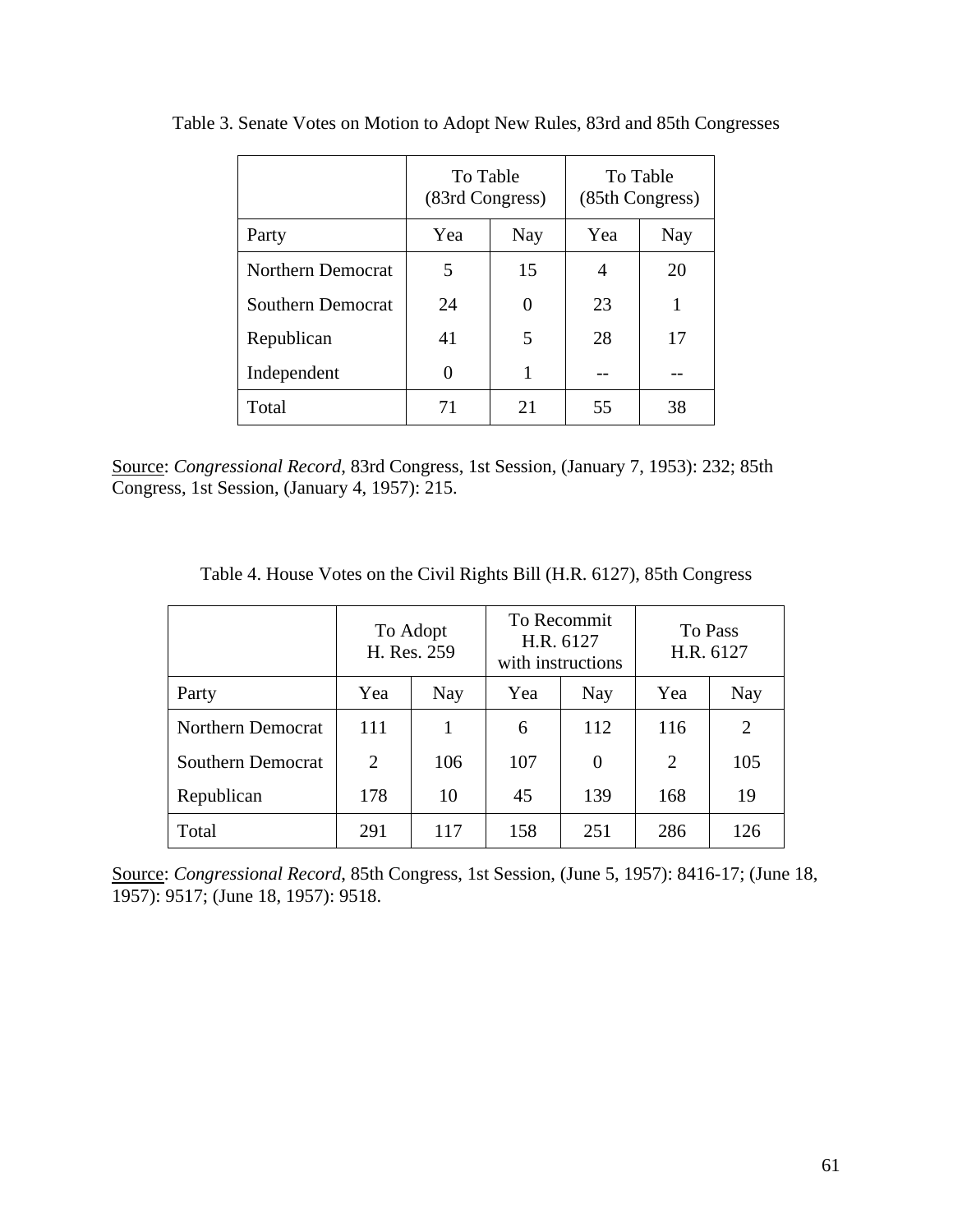|                          | Point of Order<br>bypassing<br>Judiciary Com.) | (to prevent |     | To Consider<br>Amendment to<br>H.R. 6127<br>Delete Title III |     | Amendment to<br>Guarantee<br><b>Jury Trials</b> |     | To Pass H.R.<br>6127 |     |                |
|--------------------------|------------------------------------------------|-------------|-----|--------------------------------------------------------------|-----|-------------------------------------------------|-----|----------------------|-----|----------------|
| Party                    | Yea                                            | <b>Nay</b>  | Yea | <b>Nay</b>                                                   | Yea | <b>Nay</b>                                      | Yea | <b>Nay</b>           | Yea | Nay            |
| Northern Democrat        | 11                                             | 11          | 23  | $\overline{0}$                                               | 10  | 13                                              | 15  | 9                    | 22  |                |
| <b>Southern Democrat</b> | 23                                             | $\theta$    | 6   | 18                                                           | 24  | $\theta$                                        | 24  | $\overline{0}$       | 7   | 17             |
| Republican               | 5                                              | 34          | 42  | $\overline{0}$                                               | 18  | 25                                              | 12  | 33                   | 43  | $\overline{0}$ |
| Total                    | 39                                             | 45          | 71  | 18                                                           | 52  | 38                                              | 51  | 42                   | 72  | 18             |

Table 5. Senate Votes on the Civil Rights Bill (H.R. 6127), 85th Congress

Source: *Congressional Record*, 85th Congress, 1st Session, (June 20, 1957): 9827; (July 16, 1957): 11832; (July 23, 1957): 12565; (August 1, 1957): 13356; (August 7, 1957): 13900.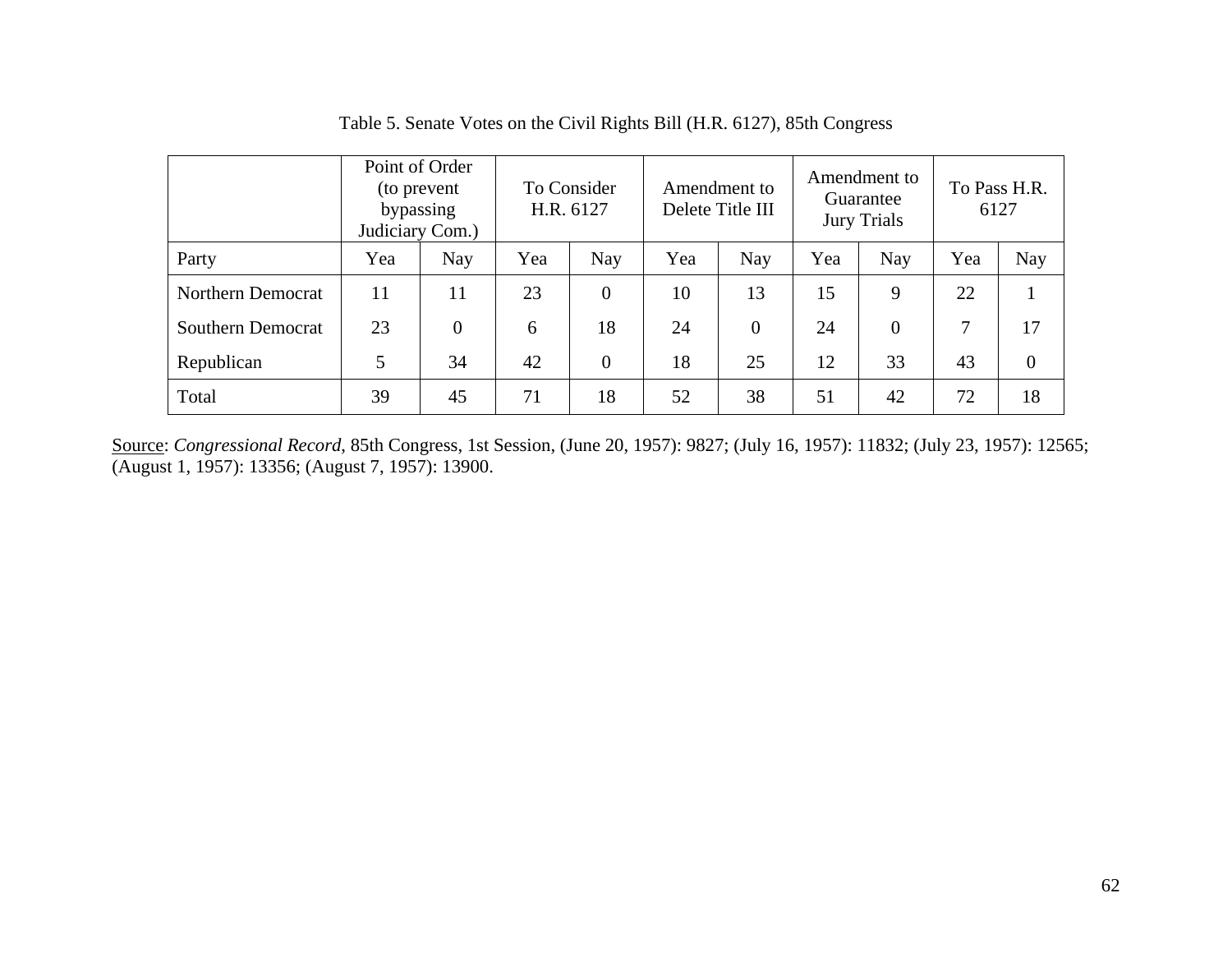|                          | To Pass H.R. 627<br>(House) |     | To Pass H.R. 627<br>(Senate) |     |  |
|--------------------------|-----------------------------|-----|------------------------------|-----|--|
| Party                    | Yea                         | Nay | Yea                          | Nay |  |
| Northern Democrat        | 106                         |     | 19                           |     |  |
| <b>Southern Democrat</b> | 22                          | 81  | 4                            | 15  |  |
| Republican               | 151<br>15                   |     | 37                           | 0   |  |
| Total                    | 279                         | 97  | 60                           | 15  |  |

Table 6. Votes on the Amended Civil Rights Bill (H.R. 627), 85th Congress

Source: *Congressional Record*, 85th Congress, 1st Session, (August 27, 1957): 16112-13; (August 29, 1957): 16478.

Note: H.R. 627 represents the Senate-amended version (from August 7, 1957) with the Johnson-Knowland-Rayburn-Martin amendment attached.

|                   |          | To Table Anderson<br>Motion to Adopt<br><b>New Rules</b> | To Amend<br><b>Cloture Rule</b> |     |  |
|-------------------|----------|----------------------------------------------------------|---------------------------------|-----|--|
| Party             | Yea      | Nay                                                      | Yea                             | Nay |  |
| Northern Democrat | 16       | 22                                                       | 34                              | 5   |  |
| Southern Democrat | 24       | 0                                                        | 10                              | 14  |  |
| Republican        | 20<br>14 |                                                          | 28                              | 3   |  |
| Total             | 60       | 36                                                       | 72                              | 22  |  |

Table 7. Senate Votes on Rules, 86th Congresses

Source: *Congressional Record*, 86th Congress, 1st Session, (January 9, 1959): 207-08; (January  $\overline{12, 1959}$ : 494.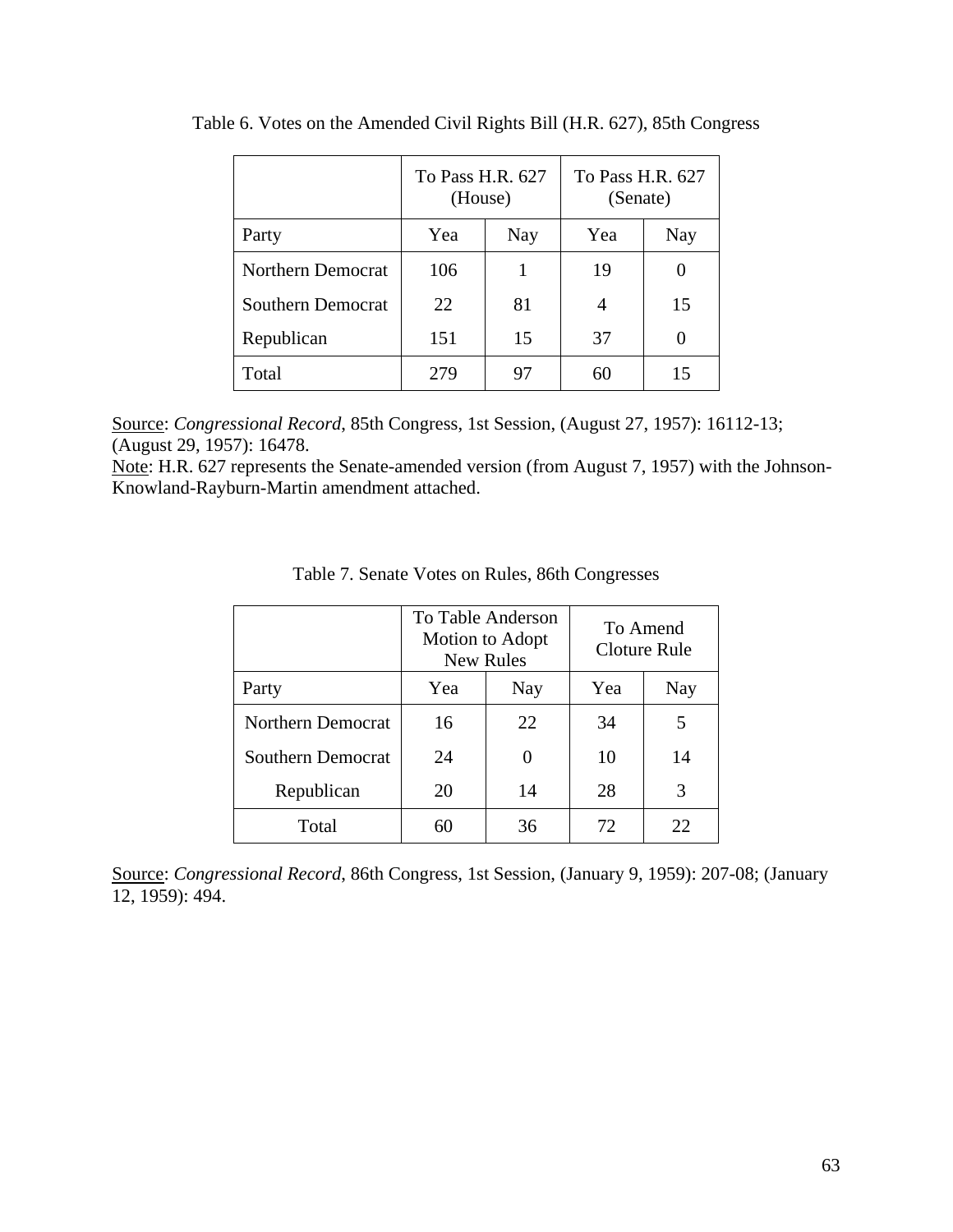|                          |     | Motion to<br>Suspend the<br>Rules | Hayden<br>Amendment |            | Motion to<br>Concur in Senate<br>Amendment |     |
|--------------------------|-----|-----------------------------------|---------------------|------------|--------------------------------------------|-----|
| Party                    | Yea | <b>Nay</b>                        | Yea                 | <b>Nay</b> |                                            | Nay |
| Northern Democrat        | 38  | 0                                 | 38                  | 0          | 125                                        |     |
| <b>Southern Democrat</b> | 5   | 17                                | 5                   | 17         | 16                                         | 71  |
| Republican               | 28  |                                   | 28                  |            | 80                                         | 8   |
| Independent Dem.         |     |                                   |                     |            | $\theta$                                   |     |
| Total                    | 71  | 18                                | 71                  | 18         | 221                                        | 81  |

Table 8. Votes to Extend the Life of the Commission on Civil Rights, 86th Congress

Source: *Congressional Record*, 86th Congress, 1st Session, (September 14, 1959): 19566; (September 14, 1959): 19567; (September 14, 1959): 19741-42.

|                   |                | To Adopt<br>H. Res. 359 | McCulloch-<br>Cellar<br>Amendment |            | To Recommit<br>H.R. 8601<br>w. instructions |                | To Pass<br>H.R. 8601 |     |
|-------------------|----------------|-------------------------|-----------------------------------|------------|---------------------------------------------|----------------|----------------------|-----|
| Party             | Yea            | Nay                     | Yea                               | <b>Nay</b> | Yea                                         | Nay            | Yea                  | Nay |
| Northern Democrat | 156            | $\overline{0}$          | 163                               | 2          | $\overline{4}$                              | 163            | 164                  | 2   |
| Southern Democrat | 21             | 83                      | 9                                 | 97         | 97                                          | 9              | 15                   | 91  |
| Republican        | 137            | 9                       | 123                               | 24         | 16                                          | 132            | 132                  | 15  |
| Independent Dem.  | $\overline{0}$ | 1                       | $\theta$                          | 1          |                                             | $\overline{0}$ | $\overline{0}$       |     |
| Total             | 314            | 93                      | 295                               | 124        | 118                                         | 305            | 311                  | 109 |

Table 9. House Votes on the Civil Rights Bill (H.R. 8601), 86th Congress

Source: *Congressional Record*, 86th Congress, 2nd Session, (March 10, 1960): 5198-99; (March 23, 1960): 6400-01; (March 24, 1960): 6511-12; (March 24, 1960): 6512.